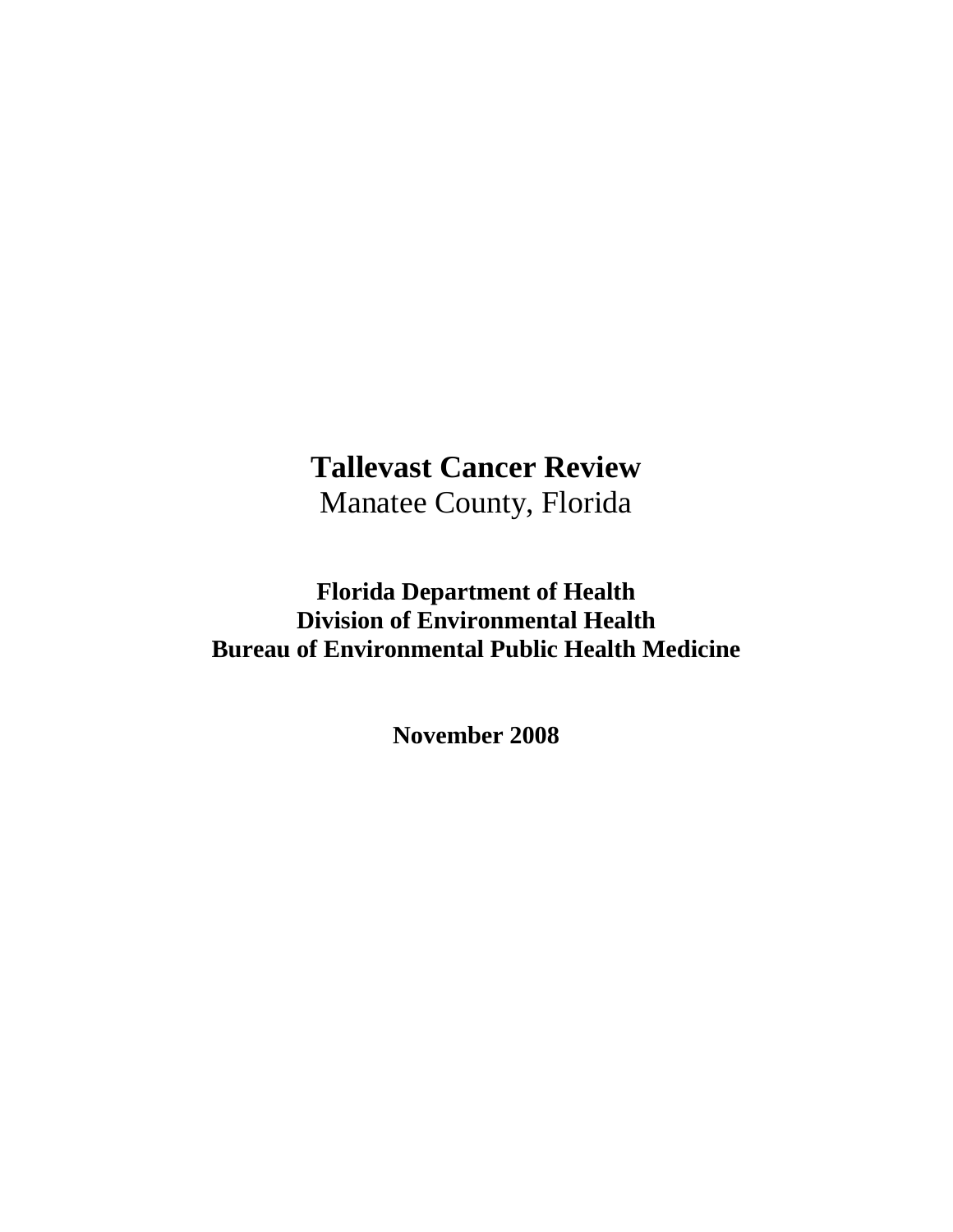### <span id="page-1-0"></span>**Table of Contents**

| Determination of Area of Concern, Data Extraction Area and Definition of Tallevast |  |
|------------------------------------------------------------------------------------|--|
|                                                                                    |  |
|                                                                                    |  |
|                                                                                    |  |
|                                                                                    |  |
|                                                                                    |  |
|                                                                                    |  |
|                                                                                    |  |
|                                                                                    |  |
|                                                                                    |  |
| Summary of Limitations of the Analysis and Assumptions in the Analysis 13          |  |
|                                                                                    |  |
|                                                                                    |  |
|                                                                                    |  |
|                                                                                    |  |
|                                                                                    |  |
|                                                                                    |  |
|                                                                                    |  |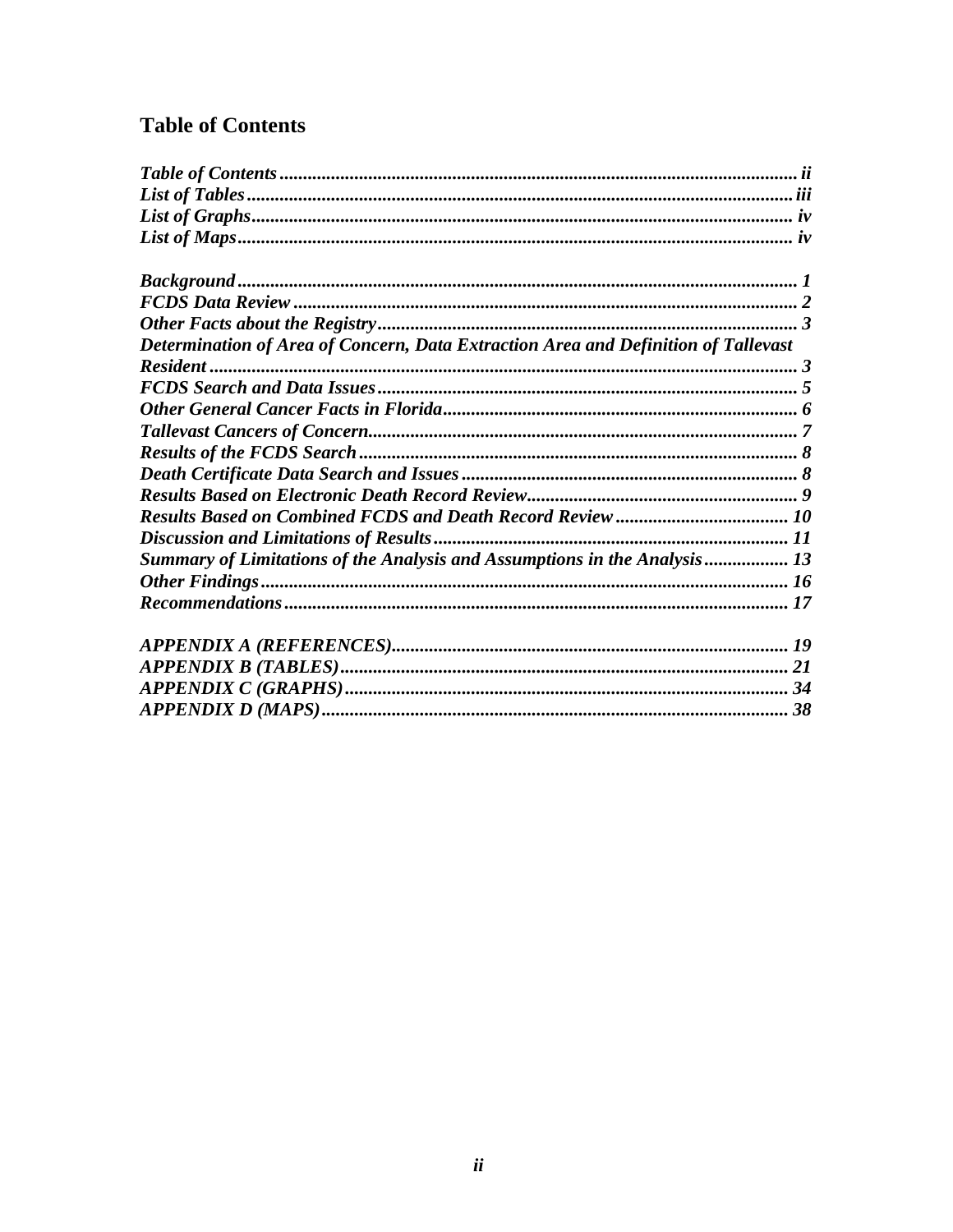### <span id="page-2-0"></span>**List of Tables**

| Table 2. Cancer morbidity by cancer type and race for Tallevast residents as    |
|---------------------------------------------------------------------------------|
|                                                                                 |
| Table 3. Cancer morbidity by race and year of diagnosis for Tallevast residents |
|                                                                                 |
| Table 4. Cancer morbidity by gender, race, and cancer type for Tallevast        |
| residents as recorded in the Florida Cancer Data System (1974 – 2006) 24        |
| Table 5. Cancer mortality by race and year of death for Tallevast residents     |
| whose diagnosis was not recorded in the Florida Cancer Data System              |
|                                                                                 |
| Table 6. Cancer mortality by race and cancer type for Tallevast residents whose |
| diagnosis was not recorded in the Florida Cancer Data System (1970 –            |
|                                                                                 |
| Table 7. Cancer mortality by race, gender, and cancer type for Tallevast        |
| residents whose diagnosis was not recorded in the Florida Cancer Data           |
|                                                                                 |
| Table 8. All primary causes of mortality for Tallevast residents as recorded on |
|                                                                                 |
| Table 9. All primary causes of mortality by race for Tallevast residents as     |
|                                                                                 |
| Table 10. Cancer type by race for all cancers diagnosed among Tallevast         |
|                                                                                 |
| Table 11. Year of diagnosis by race for all cancers diagnosed among Tallevast   |
|                                                                                 |
| Table 12. Diagnosis (or death) year by cancer type among black Tallevast        |
| residents for cancers related to the chemicals of concern (1970 - 2006) 31      |
| Table 13. Cancer type by gender among black Tallevast residents for cancers     |
|                                                                                 |
| Table 14. Cancer type by age at time of diagnosis (or death) among black        |
| Tallevast residents for cancers related to the chemicals of concern             |
|                                                                                 |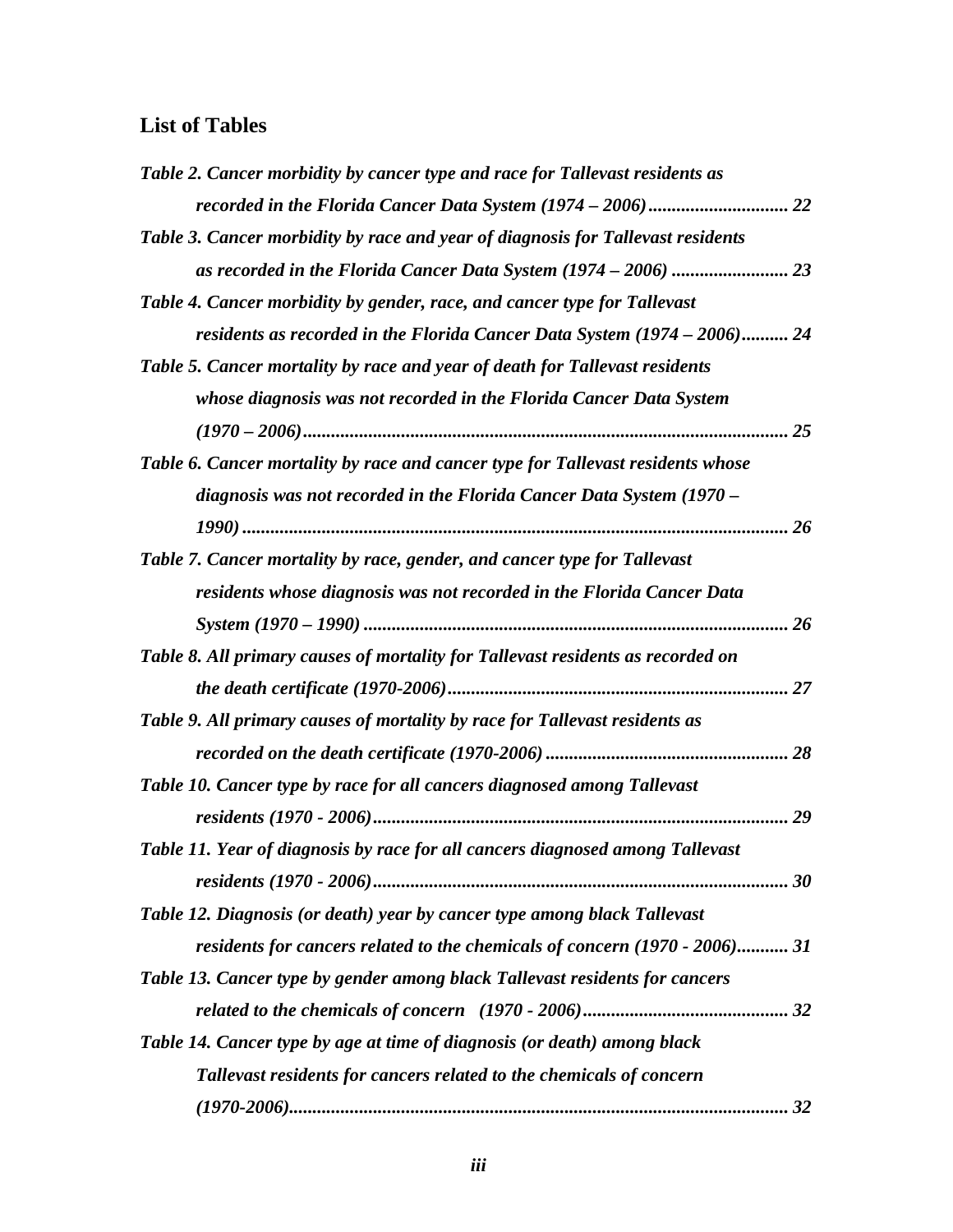<span id="page-3-0"></span>

| Table 15. Population of black Tallevast residents according to the 2000 Census |  |
|--------------------------------------------------------------------------------|--|
|                                                                                |  |
| Table 16. Age-adjusted standard incidence ratio for cancers related to the     |  |
| chemicals of concern diagnosed in black Tallevast residents compared to        |  |
|                                                                                |  |

## **List of Graphs**

| Graph 1. National, Florida, and Manatee County age-adjusted rates for Leukemia      |  |
|-------------------------------------------------------------------------------------|--|
|                                                                                     |  |
| Graph 2. National, Florida, and Manatee County age-adjusted rates for Non-          |  |
|                                                                                     |  |
| Graph 3. National, Florida, and Manatee County age-adjusted rates for Kidney cancer |  |
|                                                                                     |  |
| Graph 4. National, Florida, and Manatee County age-adjusted rates for Cervical      |  |
|                                                                                     |  |
| Graph 5. National, Florida, and Manatee County age-adjusted rates for Liver cancer  |  |
|                                                                                     |  |
| Graph 6. National, Florida, and Manatee County age-adjusted rates for Lung and      |  |
|                                                                                     |  |
| Graph 7. National, Florida, and Manatee County age-adjusted rates for Bladder       |  |
|                                                                                     |  |
| Graph 8. National, Florida, and Manatee County age-adjusted rates for Prostate      |  |
|                                                                                     |  |

## **List of Maps**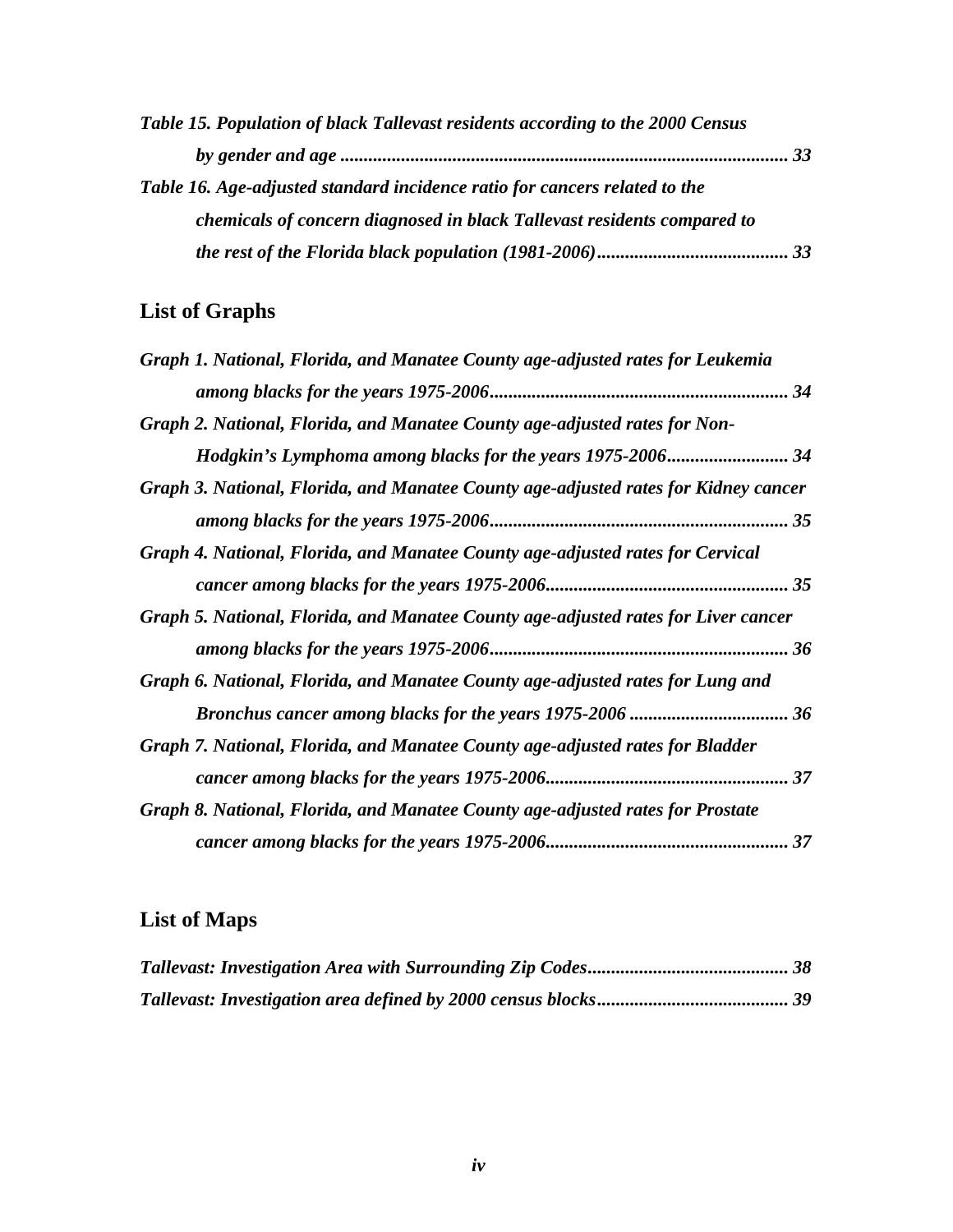#### <span id="page-4-0"></span>**Background:**

**The American Beryllium Company began manufacturing machine parts from beryllium-containing metals in 1962 on a site in Tallevast, Florida in Manatee County. Disposal of solvents primarily used to degrease the machined metal components resulted in groundwater contamination (both onsite and in the neighboring Tallevast community). Contaminants were discovered in 2004 in 13 private drinking water wells near the plant; exposure at up to 80-85 homes (200 to 250 individuals) may have occurred via drinking, showering and through other home and garden water uses. The actual date that contamination began is unknown but may have begun as early as 1962 shortly after the plant began operation at this site. Risk for exposure has changed over the decades: many residents received municipal water in 1984/1985 and in 1986 nearly 50 tons of sediment from an old evaporation pond was removed from the site. Most importantly, in 2004 all residents were provided municipal drinking water thus eliminating drinking water and showering as a source of exposure from this date forward. The plant ceased operation in 1996 when Lockheed Martin acquired the site as part of a national purchase of American Beryllium sites. The community exposures are complicated by the fact that an unknown number of residents were also plant workers and possibly constitute the most highly exposed group.** 

**Contaminants found at the site include a number of solvents and degreasers primarily used in the cleaning of metal components and these include tetrachloroethylene (aka perchloroethylene or PCE), trichloroethylene (TCE), cis and trans 1,2-dichloroethylene (1,2-DCE), 1,1-dichloroethene (1,1-DCE), 1,1 dichloroethane (1,1-DCA) and 1,4-dioxane with TCE being found in highest quantities. Past exposure to beryllium for workers and to the community (as airborne dust) has also been noted as a concern.** 

**The FDOH Public Health Assessment on this site has been completed and provides details about the site, the site history, contamination levels and sampling results, the estimated plume and other detailed information (http://www.myfloridaeh.com/community/SUPERFUND/ph.htm). In response to community concerns of increased cancer risk and increased cancer deaths, the FDOH agreed to review cancer data for the community as a first step in assessing community health.** 

**FDOH agreed to provide the Tallevast community with a review of cancer cases in their community during the time period of concern. For this project, FDOH agreed to utilize existing data sets to accomplish the review: the Florida Cancer Data System FCDS (records available for 1981-2006) and Florida Vital Statistics Death data (records available for 1970-2006 electronically). Data sources and references are provided in Appendix A.**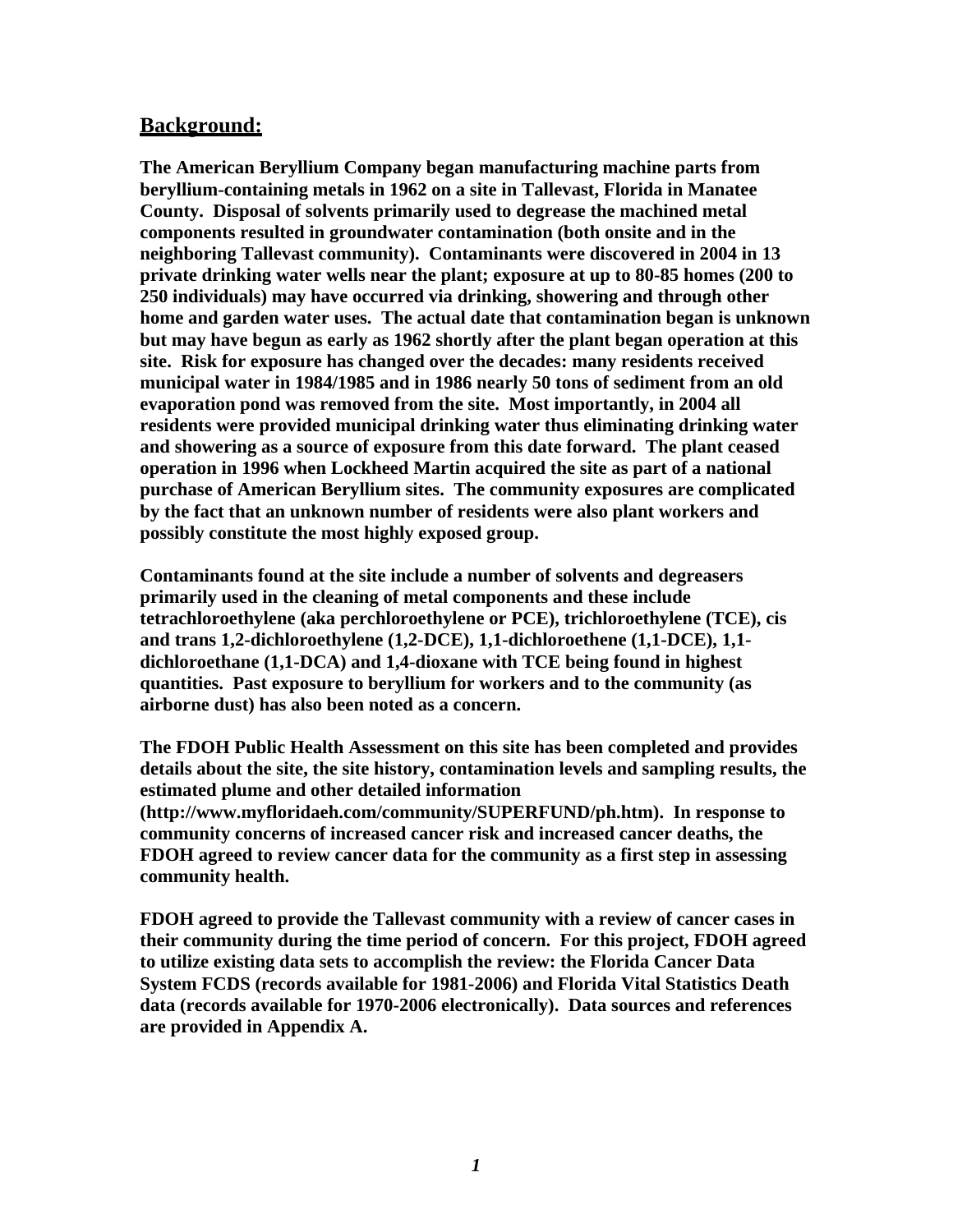#### <span id="page-5-0"></span>**FCDS Data Review:**

**The Florida Cancer Data System (FCDS) was established in 1981 and contains information on cancers diagnosed since 1981 through 2006[1](#page-5-1) . Hospitals, freestanding ambulatory centers, radiation therapy facilities, pathology laboratories, physicians' offices and dermatopathologists' offices are required to report incidence data to FCDS. The FCDS is an award winning cancer registry, receiving the highest level of National certification possible which reflects meeting or exceeding national standards for data accuracy, completeness and timeliness of reporting. As with any state cancer registry, it serves as a repository of cancer data as reported for state residents. Over the years, numerous steps have been taken to improve the completeness of the data set, the timeliness of the data and to expand the number of facilities required to report as well as the types of cancer reported. There are exceptions to the broad reporting requirements for cancer in Florida and those exceptions that are relevant to the Tallevast situation are listed below.** 

- **a. Exceptions: Prior to 1991 death certificates were not used as a resource by the FCDS for identifying cancer diagnoses. From 1981 to 1991 cancer cases only identified at the time of death were not included in the registry. In response to this possible gap in data, FDOH searched vital statistics death data records for the period 1981 to 1991 for cancer deaths in Tallevast residents. Additionally to identify cancer deaths in Tallevast residents, FDOH searched death records for the 10 year period (1970-1980) prior to the registry start date.**
- **b. Exceptions: In 1995, FCDS began sweeping hospital discharge records to identify potentially missed cases. For the years 1981 through 1994 all cancer diagnoses were required to be reported to the FCDS. The FCDS estimates a small number of cancer cases, less than 5 percent may have been missed.**
- **c. Exceptions: Beginning in 1997, radiation therapy and free standing ambulatory/surgery clinics were required to report to FCDS. Prior to this time period, most cancers were seen in hospitals and are most likely in the data base. However a few cases diagnosed and treated only in a free standing clinic may have been missed. FCDS estimates this to be minimal as the use of free standing clinics in the cancer treatment process was minimal prior to 1997.**
- **d. Exceptions: Data on non-melanoma skin cancers are generally not reportable to FCDS. This is not a cancer of concern for TCE/beryllium exposure in Tallevast. Reporting of some early stage in situ cancers, such as early stage**

<span id="page-5-1"></span>*<sup>1</sup> At the time of this report the FCDS had provisionally closed 2006 data. Meaning that all but one data source was accounted for and a few cases could still be added to the final 2006 count.*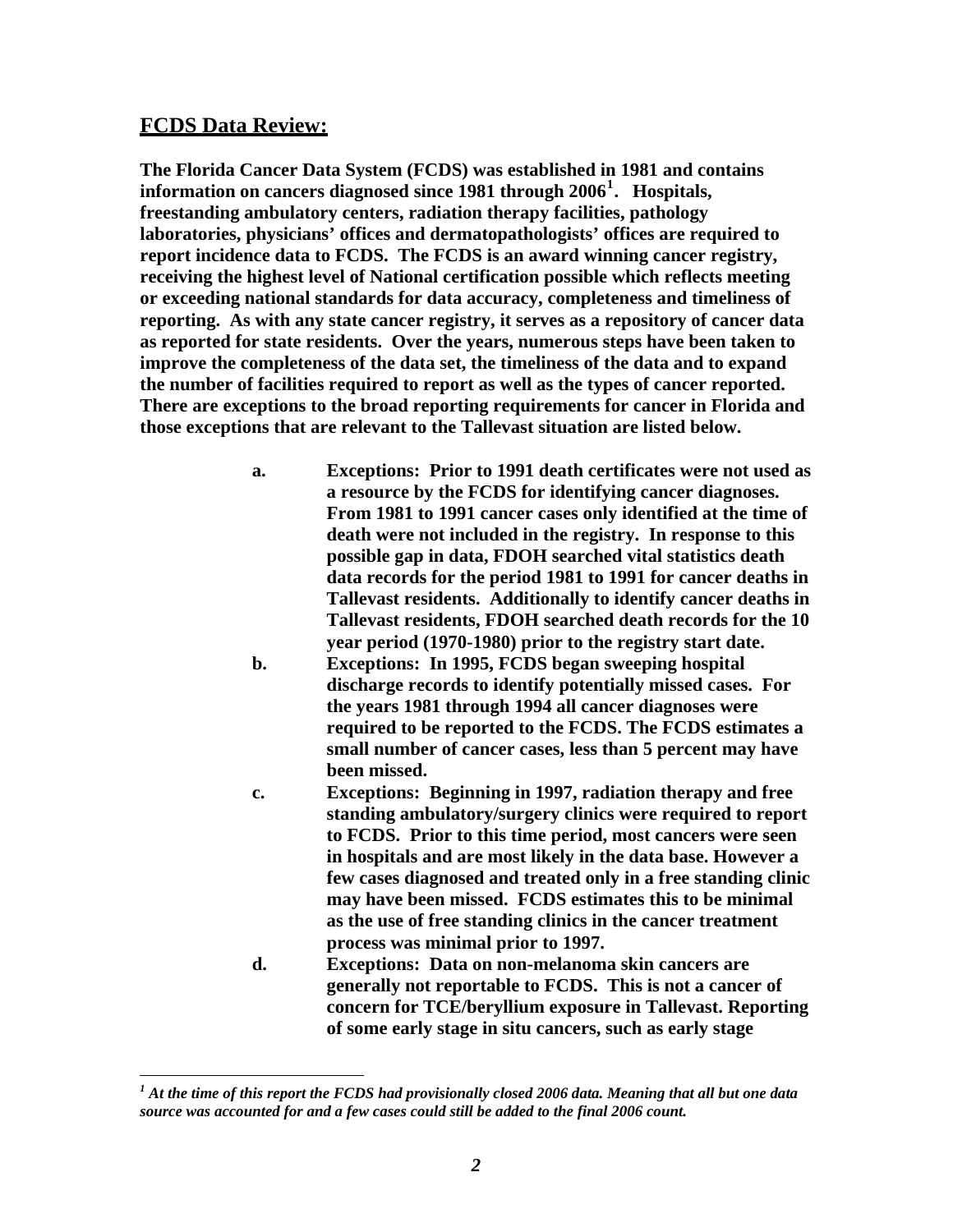**cervical cancer, is also not thought to be complete and is therefore excluded.** 

<span id="page-6-0"></span>**e. Exceptions: VA hospitals are not required to report to FCDS. FDOH does routinely receive records from military facilities (military bases). Tallevast residents who received health care solely through a VA facility (not through military base care) may not be represented in FCDS records.** 

#### **Other Facts about the Registry:**

**FCDS contains data on Florida residents only and thus former Florida residents who move out of state and are then diagnosed with cancer may not present in the registry (some states do reciprocate and provide data on Florida residents receiving care in other states). People diagnosed who still live in Florida do get reported,** 

**Persons with multiple primary cancer diagnoses contribute multiple records to the data base. Meaning that there is an individual record for each instance of primary cancer diagnoses and one individual could contribute more than one record.** 

**All records contain the date of initial diagnosis for that primary cancer.** 

**All records contain the address at the time of initial diagnosis as well as the current or last known address of the case. Residence history (time lived in a community or at a residence) is not found in the FCDS records nor other vital statistics records.** 

**Records are unduplicated (only one record for each individual primary cancer regardless of the number of sources that report the case).** 

#### **Determination of Area of Concern, Data Extraction Area and Definition of Tallevast Resident:**

**For the FDOH review of cancer data for the Tallevast area a determination of geographical area of concern was made based on the extent of the contamination, referred to as the plume area (see Map 1 and 2). The registry was searched by zip code of cancer case, thus residents who move out and are then diagnosed will be missed and not counted as a Tallevast cancer case. Residents who resided elsewhere but moved to Tallevast and were then diagnosed will be counted as a Tallevast case even though their exposures were most likely related to some other geographic area and time frame. This limitation is also referred to as an inability to account for inand out-migration. This is a common limitation of registries and data bases maintained at the state or national level.** 

**In order to geographically place cases in relation to the plume, addresses and zip codes are critical pieces of information. Zip codes have changed in the Tallevast area over the last 40 or more years. In general, zip codes have changed in most areas**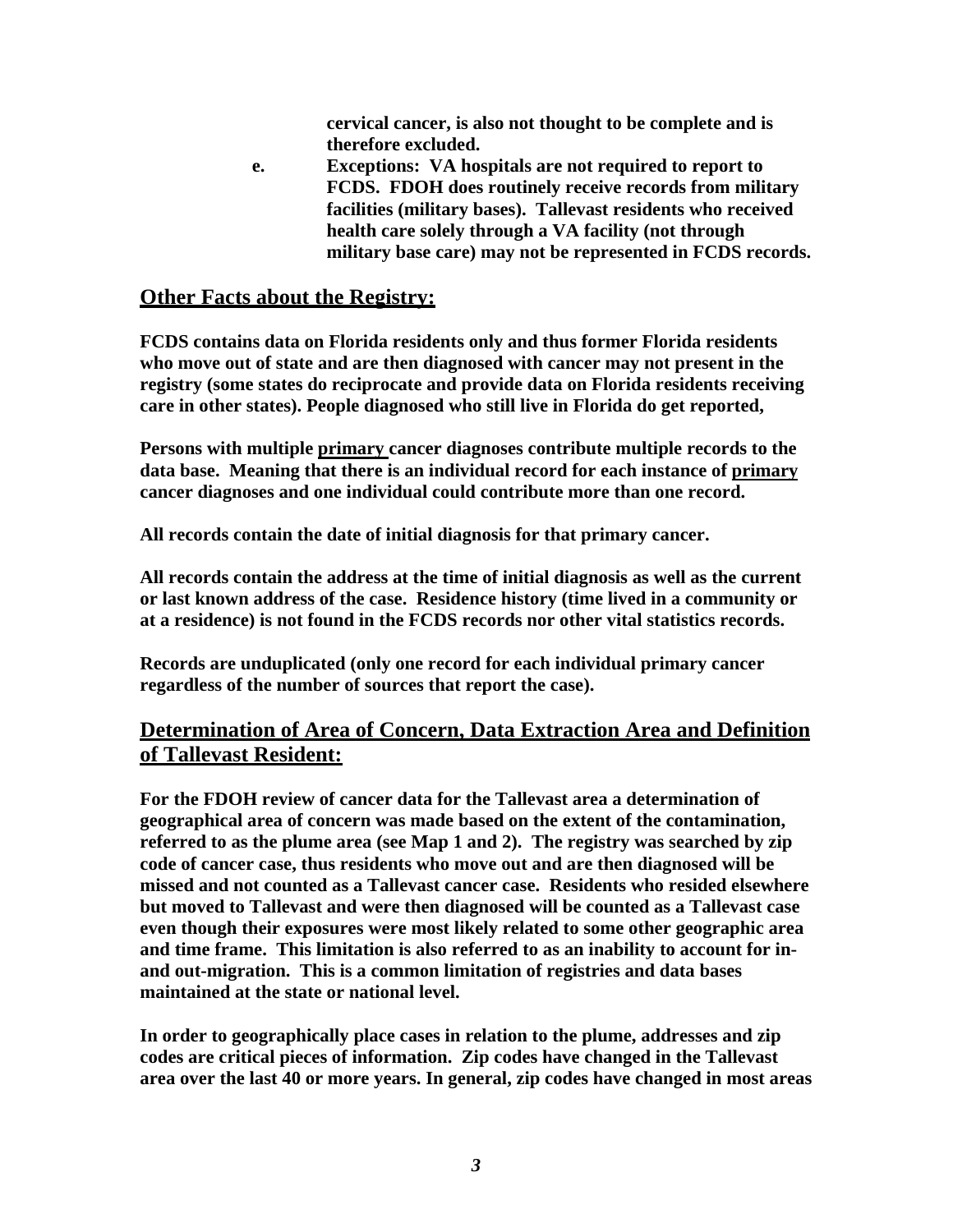**around Florida over this long time span. FDOH has determined that zip codes for the Tallevast area are as follows:** 

> **34270 (Post office box for Tallevast but serves other areas and individuals as well)**

 **33588 (Tallevast specific zip code prior to 1987)** 

**34243 (The geographic area that is primarily around, but not including, Tallevast. Some residents may use this zip code particularly when a physical address is needed for delivery; however residents say this zip code is rarely or never used. Nevertheless a few cases of cancer with this zip code as their current address were geocoded to Tallevast using a commercial software package. This means that the nationally accepted software program used by FDOH assigned that particular address with the 34243 zip code as being within the Tallevast plume area).** 

**33580 (Geographic area that is primarily around but not including Tallevast prior to 1985)** 

**FDOH consulted with the regional post office serving Tallevast, with the state level postal office, and obtained records from the Florida State Library and Archives related to zip code changes in the general Tallevast area. As an exhaustive search and based on information provided by the US Postal Service, zip codes initially examined were 33588 and 34270. Surrounding area zip codes (33508, 34203, 33580, 34243 and 34234) were also searched in order to locate any records slightly miscoded. The zip codes 34270, 33588, 33580, and 34243 contained records of potential Tallevast residents. In addition, data was searched by 2000 census tract, as determined by the geocoded street address. The census tracts searched were 8.05 and 9.02 which contained the plume area. Again, this was done in order to locate any miscoded records.** 

**The following criteria were used to categorize a record, regardless of race, as a Tallevast resident:** 

> **The street address was geocoded to the plume area defined using 2000 census geography (tract 8.05 block 1038 or 1039; or tract 9.02 block 4000, 4021, 4022, or 4023)**

**The zip code was 34270 or 33588** 

**The city name was Tallevast or a potential misspelling (e.g Talevast)**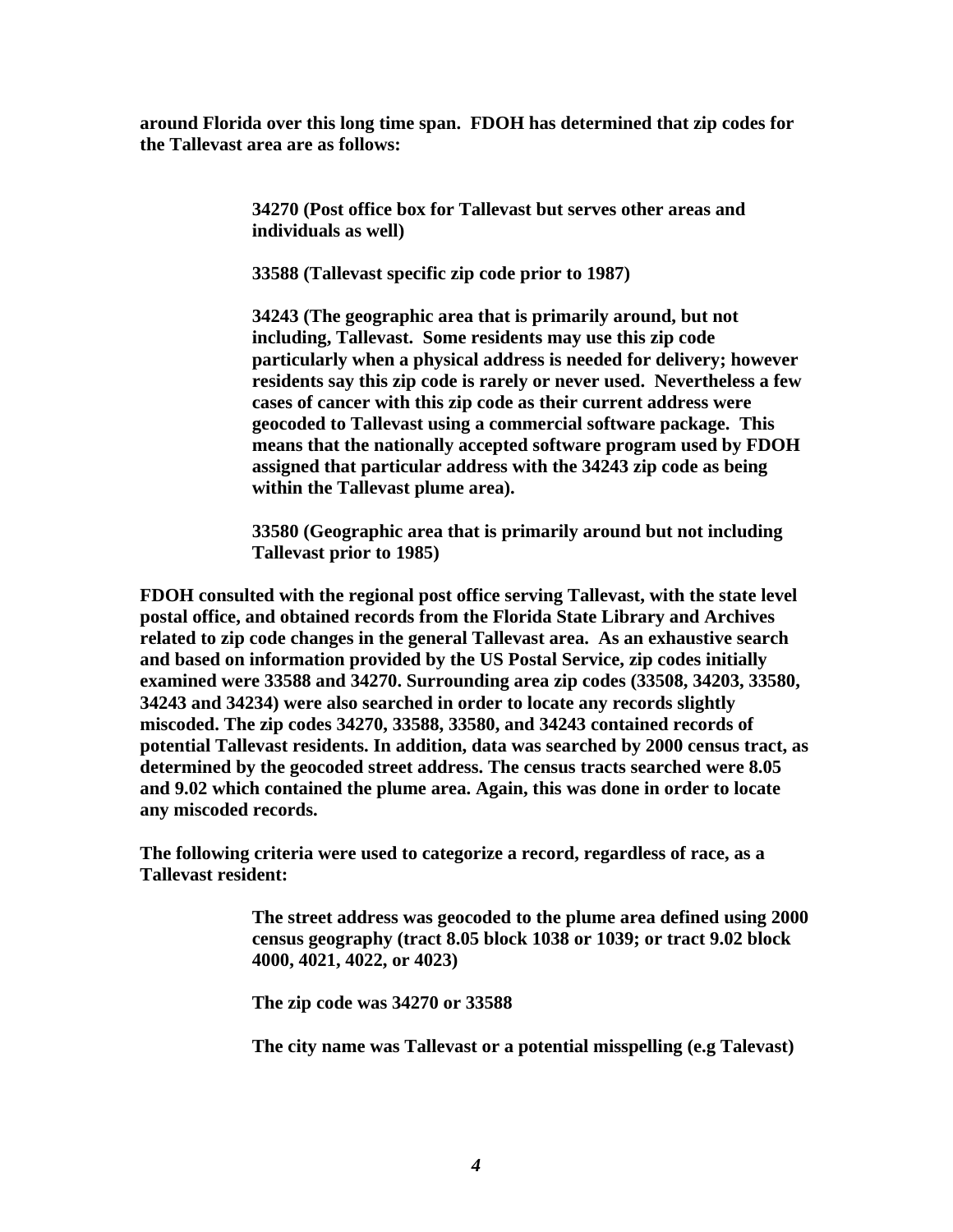<span id="page-8-0"></span>**It is important to note that a number of non-black individuals were categorized as Tallevast residents because their zip code was listed as 34270 (Table 1). Since this zip code is a post office, as noted above, it is impossible to separate true Tallevast residents from those individuals using the post office but not residing in the area.** 

**The majority of cancer cases found had a PO Box listed as their address. A few cases had the zip code 34270 or 33588 listed. Both the PO Boxes and the aforementioned zip codes mapped to a specific post office and most did not map to individual residential homes. In other words, without an actual street address, there is not a physical place of residence in the records to map the cancer case to and geocoding software cannot place a PO Box address on a map. In order to map cancer cases, a study protocol would need to reconstruct the residence patterns noting specific individuals and actual homes.** 

#### **FCDS Search and Data Issues:**

**FCDS was searched for cancer cases related to the Tallevast area (using zip code and city name) for the period 1981 through 2006 (corresponding to the date of FCDS inception through the last year that complete data are available). FDOH is able to provide information on the number and types of cases found in the registry search. Interpretation of the number of cases is a more difficult undertaking. The small number of residents and the 40 or more years under review makes assessment of cancer excess statistically complex and the results unstable. In the time period since the 1960's, the ability to diagnose various cancers has changed dramatically, the treatment of cancers and their survival rates have changed, the manner and place of treatment and diagnosis have changed (less hospital based now), and risk factors and behaviors related to cancer incidence have changed over time (diets, smoking rates have changed, etc). All of these factors make assessments of cancer rates over time more complex and make assessments of an increase or decrease in the number of cases of cancer in a community more complex.** 

**Residents whose cancers were diagnosed after leaving the Tallevast area, who were diagnosed and treated solely at VA facilities, or who did not receive a confirmed diagnosis and treatment for their cancers would not be present in the data base. This report does not attempt to estimate the number or types of cancers not present in the FCDS data due to these reasons.** 

**The community has asked the question 'are there more cancers in Tallevast than there should be?' This type of question is commonly and understandably asked in the situation where a community has been exposed to contaminants over time. Researchers typically attempt to examine this question by estimating the number of cancers that would have occurred in that community if they had experienced the same rates of cancers that a similar but unexposed population had. This involves choosing the unexposed population most similar to the community and also considering that this unexposed population must have published rates for the time period under review. Researchers call this step choosing a reference population.**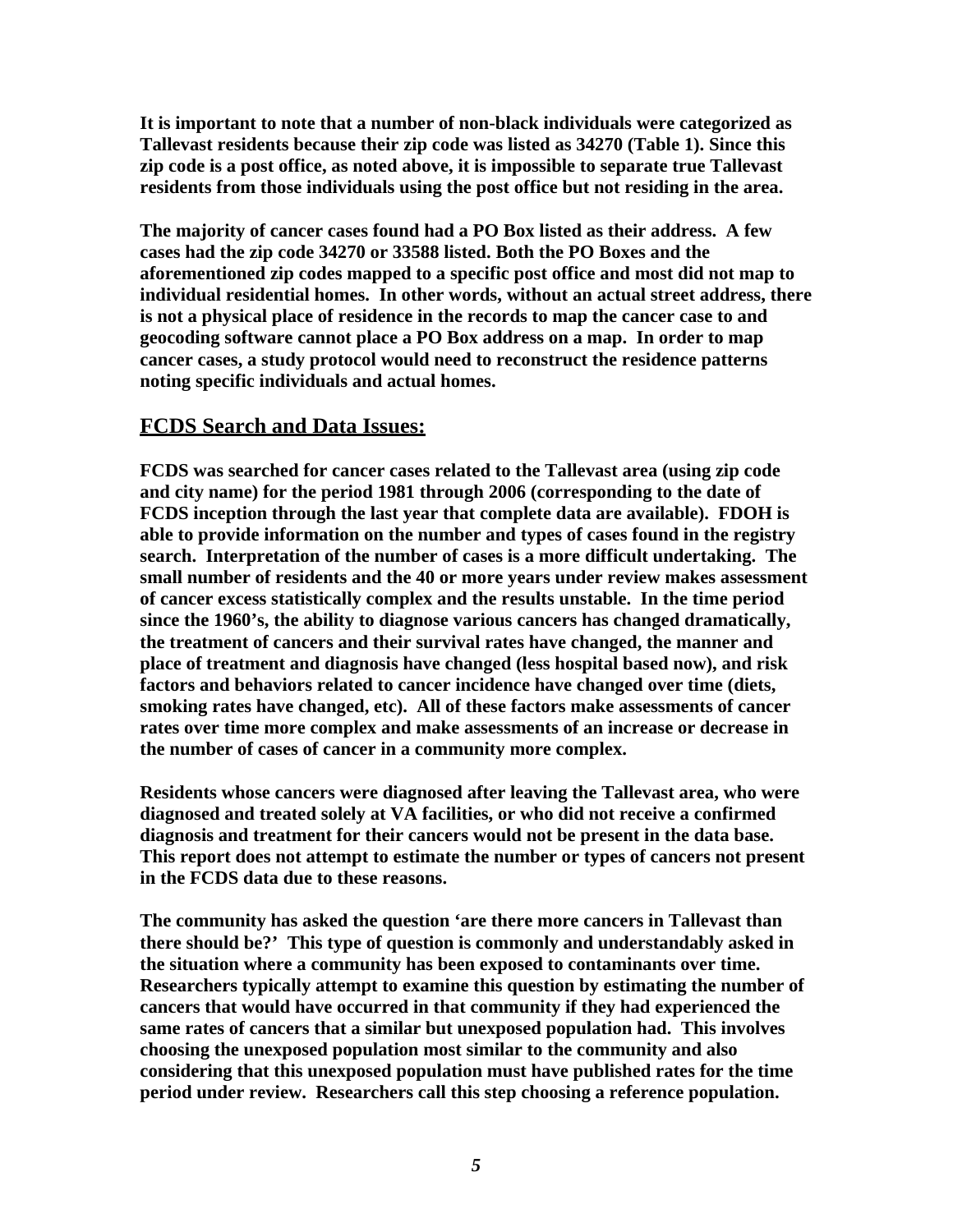<span id="page-9-0"></span>**Alternatively, data from a 'reference population' can be derived by doing a similar study in a second community that is very similar to the community under study (but without the exposure or contamination present) and thus using the health outcomes values from the second site as the reference. This second site option is rarely done in practice, primarily due to the greater costs and time involved.** 

**Regardless of the method in choosing the population, from this reference population certain calculations are made and a number called the expected number of cancers is produced. This represents the estimated number of cancers that would have been expected to occur in the community had they experienced cancer rates similar to the unexposed community (the reference population). The expected number of cases is then statistically compared to the observed number of cases seen in the community and some assessments are made as to whether the number of cancer cases seen in the community is greater or less than expected. There are many assumptions that go into an estimate of the number of 'expected' versus the number of 'seen or observed' cases in a population. The small number of people in Tallevast and the large number of years being examined will make this 'expected' number a much less accurate number. The choice of a reference population is critical and efforts should be made to use a population that is similar to the study population in demographic characteristics, is not exposed to the contaminant in question, and wherein the diagnoses, treatment and case ascertainment are similar to the study population. In practice an identical study population is not usually available and researchers often use values available for the relevant state or county as reference.** 

**This type of assessment can never be used to link an exposure to a health outcome such as cancer; in other words, causality cannot be established. Studies or reviews such as the one done by FDOH are not able to show a link between specific cancers and specific contaminants such as TCE.** 

#### **Other General Cancer Facts in Florida:**

**Any assessment of cancer concerns in a community, especially where the concern is related to contamination issues, involves heightened citizen concern and awareness of adverse health outcomes. In this type of situation, it is important to understand that cancer is not considered a rare disease when viewed over an individual's lifetime. The American Cancer Society estimates that one in three individuals will be diagnosed with cancer in their life time. In 2003, there were over 90,000 new cases of cancer reported in the state, roughly 1,800 reported in Manatee County.** 

**The four most common types of cancer in the United States are lung and bronchus, prostate, breast and colorectal cancers. In Florida, the four most common types of cancer are also lung and bronchus, prostate, breast and colorectal. In general, whites have a higher incidence of most types of cancers than blacks; however, black males have a higher incidence of prostate cancer than white males and until recently black males had a higher incidence of lung cancer than white males as well. Cancer rates, age at diagnosis, stage of cancer at diagnosis, survival rates and types of**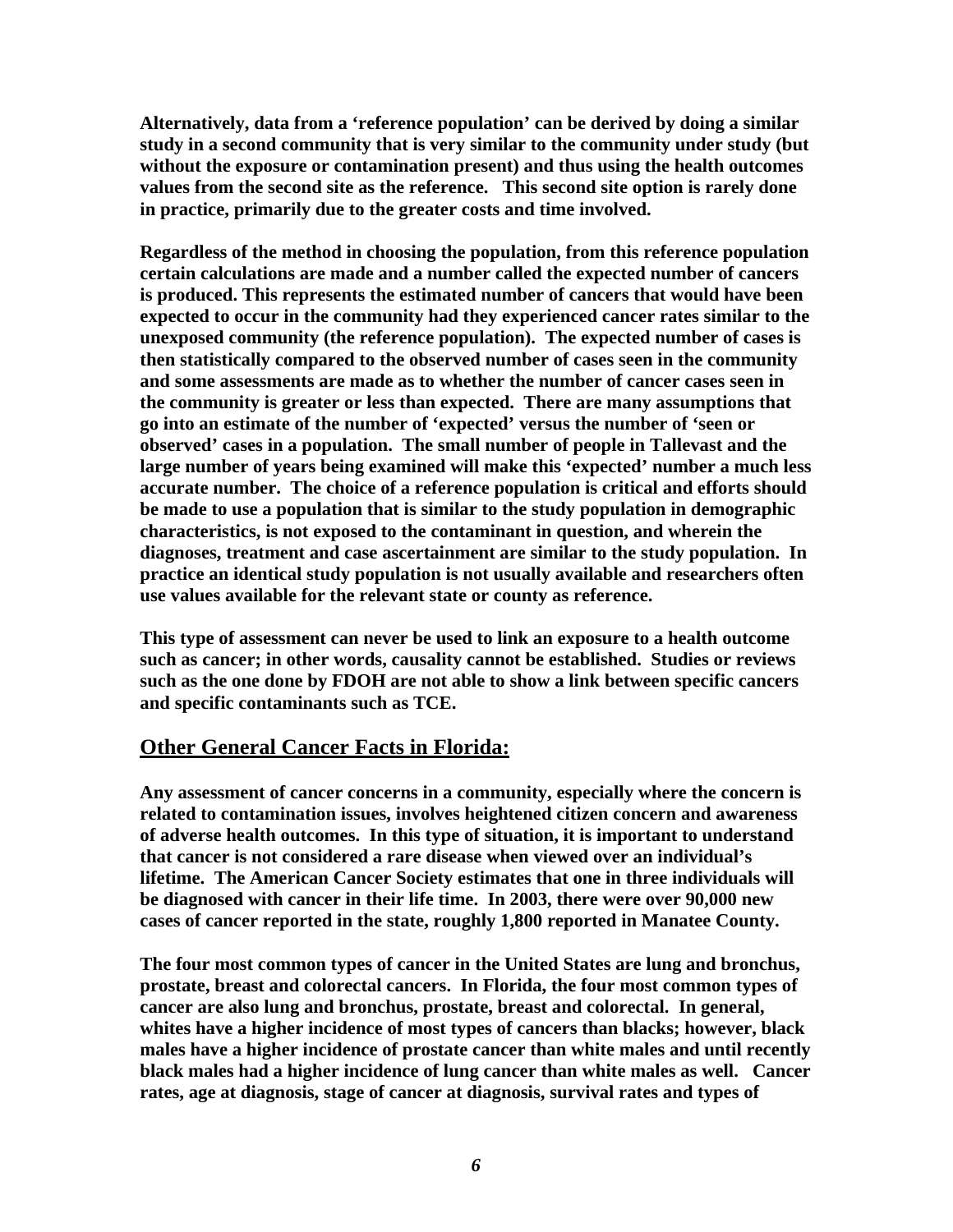<span id="page-10-0"></span>**cancer vary by age, by gender and by race and all these components have changed over the last decades with changes in medical practices and treatments. Cancer mortality rates can also vary by cancer type, age at diagnosis, stage at diagnosis, race, gender, and by other factors that have changed over time. Over 60% of cancers are diagnosed in people age 65 or older, this age group is approximately 18% of Florida's population. These percentages clearly show that cancer is mostly a disease of increasing age.** 

**Most cancer cases are not able to be linked to an environmental contaminant; the contaminant most linked to cancer is cigarette smoking, which affects cancer rates of many different anatomic sites.** 

#### **Tallevast Cancers of Concern:**

**The report focuses on trichloroethylene (TCE) because its concentrations and theoretical increased cancer risk were higher than any other contaminant. Tallevast residents who for 42 years drank and showered with Tallevast ground water with the highest TCE concentration--6,000 micrograms per liter (ug/L)--are at a "moderate" to " very high" (60 to 20,000 in 100,000) increased theoretical risk of liver cancer, kidney cancer, leukemia, and lymphoma.** 

**The concentrations of 1,4-dioxane were lower--1,200 ug/L--as was the increased theoretical cancer risk (100 in 100,000). Oral exposure to 1,4-dioxane increases the incidence of nasal cavity squamous cell carcinomas, liver adenomas, and hepatocellular carcinomas in rats. 1,4-dioxane also increases the incidence of gall bladder carcinomas and liver hepatomas in guinea pigs. Human studies are inadequate to estimate the cancer risk.** 

**The highest concentrations of other chemicals found in Tallevast wells were less than that of TCE: tetrachloroethylene 2,000 ug/L; 1,1-dichloroethene 1,800 ug/L; 1,1-dichloroethane 1,200 ug/L; cis-1,2-dichloroethene 350 ug/L; and trans-1,2 dichloroethene 10 ug/L. Too little is known about the toxicity of these chemicals to estimate the cancer risk.** 

**TCE is most strongly linked to liver cancers based on toxicology data and occupational studies. Less strongly linked have been kidney cancers, non-Hodgkin's lymphoma, and leukemia in children. Very weak links have been suggested for TCE and prostate and cervical cancer, the evidence for these is not strong. FDOH looked at lung cancers because of earlier concerns in the community regarding beryllium dust exposure. Many of the other contaminants have limited information on carcinogenicity at the level found or are most strongly linked to cancers similar to those of TCE. FDOH reviewed a number of published documents and reports before establishing the list of cancers of concern for Tallevast (Appendix A).** 

**As in any environmental assessment involving limited sampling over time and multiple contaminants, there is some uncertainty in the choice of cancers of concern**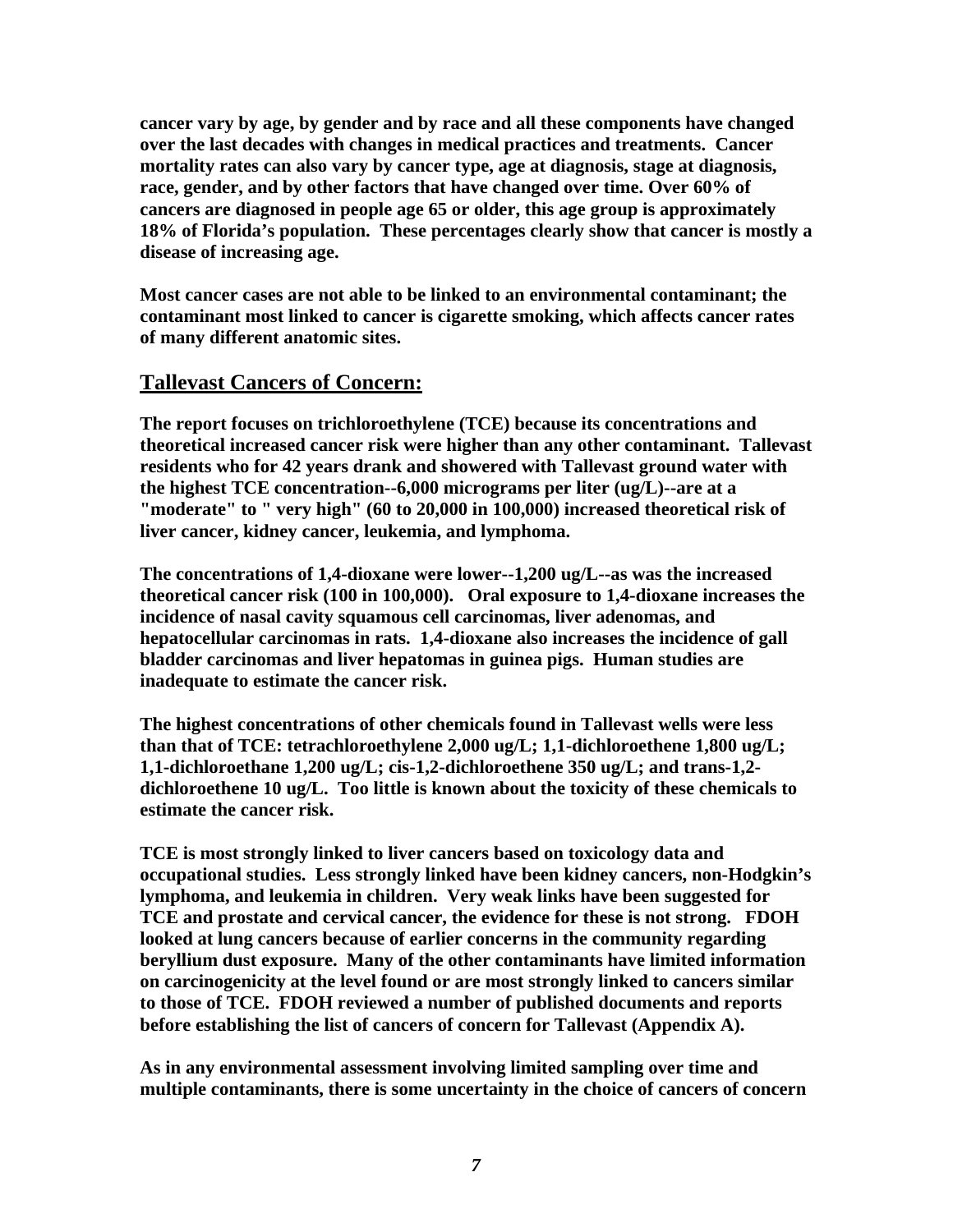<span id="page-11-0"></span>**associated with the Tallevast site. FDOH reviewed information from a number of sources, including animal toxicological studies, and the cancers of concern chosen may represent a broader list than would be chosen if the exact exposure doses for Tallevast residents over time were known. FDOH considered the presence of a particular contaminant as the primary criteria, rather than choosing cancers based solely on individual contaminant concentration, because past contamination levels are unknown. In determining cancers of concern, FDOH weighed the relative contribution of the contaminant to the overall contamination problem (TCE being the main contaminant) and the available toxicological information (relevant to assessing cancer risks). The following cancers were identified as cancers of concern: liver, kidney, non-Hodgkin's lymphoma, leukemia, bladder, prostate, lung and bronchus, and cervical cancer.** 

### **Results of the FCDS Search:**

**The FCDS search found 83 total cancer cases in the Tallevast area over the period 1974 to 2006. For 4 of the 83 cases the original date of primary cancer diagnosis was prior to 1981 (prior to registry inception). Each of the 4 cases was seen in a health care facility after 1981 for cancer related treatment and subsequently recorded in FCDS based on the type and timing of the primary cancer diagnosis. The registry was searched by zip codes as well as by city name including potential misspellings of Tallevast to capture as many resident cases as possible. Table 1 provides these findings.** 

**Table 2 provides cancer types by race as found in FCDS for the period 1974-2006. 38 cases occurred among blacks and 45 among whites within these zip codes. Cancers of interest include 11 cases of lung cancer (6 among blacks), 4 cases of kidney cancer (0 among blacks), 3 cases of non-Hodgkin's lymphoma (1 among blacks), 17 cases of prostate cancer (11 among blacks), 0 cases of cervical cancer and 3 cases of bladder cancer (1 among blacks). No cases of liver cancer, the cancer with the greatest causal association with TCE exposure, were found in FCDS data during this time period for the above listed zip codes. In addition, no cases of leukemia, and most importantly, childhood leukemia, were found in FCDS records for this area.** 

**The majority of cancer cases occurred after 1995 for both black and whites (see Table 3) with few of the cases appearing prior to 1990. For blacks, most cancers were among males (see Table 4), whereas for whites the numbers were evenly divided.** 

#### **Death Certificate Data Search and Issues:**

**FDOH reviewed death certificate data for the period 1970 to 1981 (pre FCDS) for cases of deaths in the Tallevast area with cancer as the cause of death or a contributing cause of death. FDOH also extended the review of death data for the period 1981-1991 (FCDS was active at this time but was not routinely searching**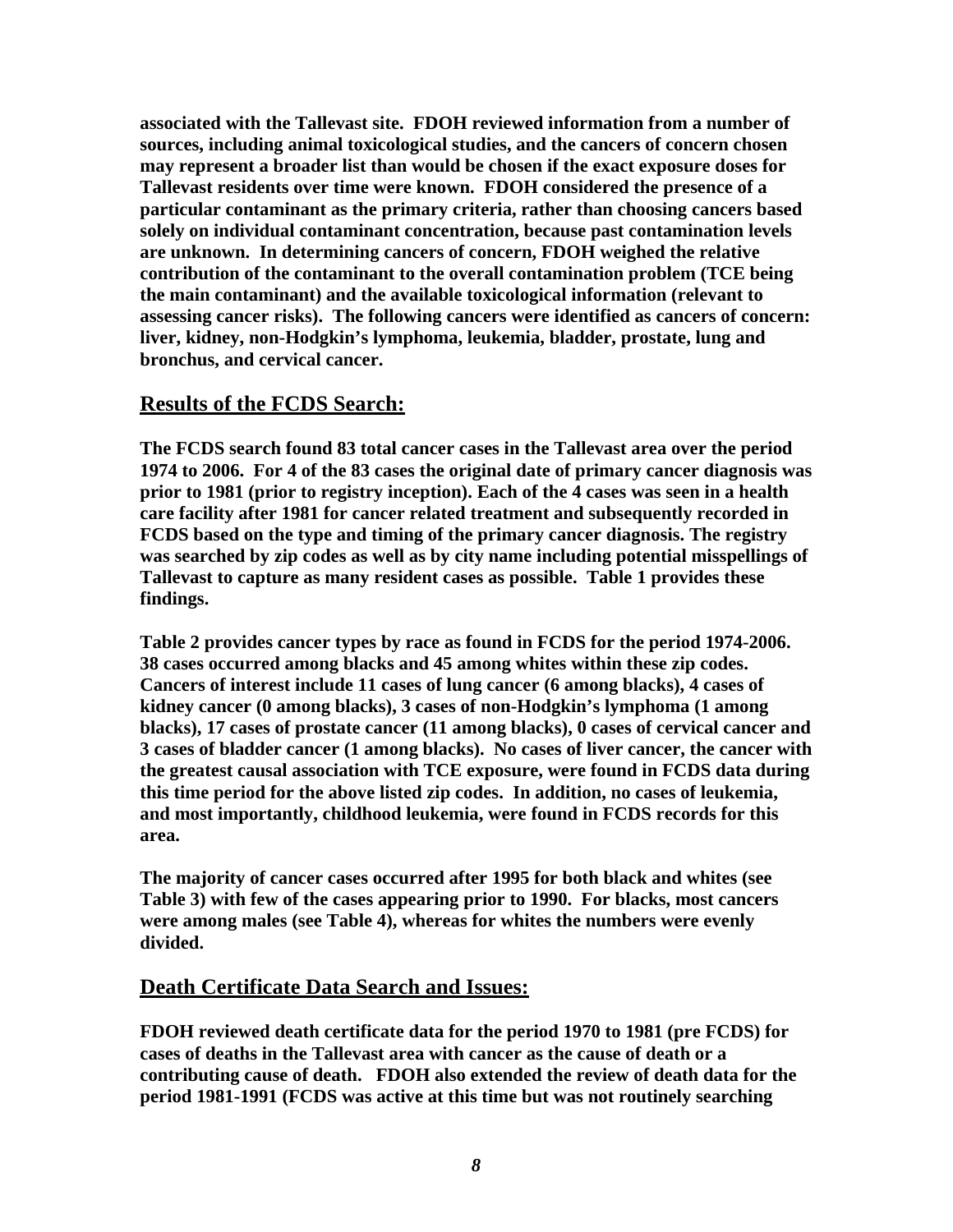<span id="page-12-0"></span>**death records to identify cancer cases only recorded at death). Death data for the period 1970 to 1991 are available electronically. Death data for the period 1962 to 1969 are only available in Jacksonville via manual search of microfiche records and are not being reviewed by FDOH at this time. Manual review of these records was deferred and was planned to occur if a number of cancer cases were identified in the 1970's, if a rare cancer of concern was seen in the 1970's, or if any childhood cancer cases were identified in the 1970's. Any of these conditions may indicate a shortened latency period or very high level of exposure of contaminants during the 1960's which would warrant a closer review of the period from 1962 to 1969.** 

**There are similar analysis and interpretation issues with death data as for FCDS data. Issues include zip code changes over time, cases are recorded by address at time of death (inability to address in- and out-migration), changes in cancer diagnostics over time, changes in cancer mortality rates over time, and the inability to provide mapping of cancer cases given the predominant use of PO Boxes as mailing addresses in Tallevast.** 

**An additional issue that came to light is that electronic death records do not contain information related to contributory causes of death for the period 1970 through 1990; i.e., only cause of death and not any underlying causes are picked up on the electronic record despite being listed on the actual death certificate. This raised the possibility that some cancer cases would be missed if they were considered as a contributing cause of death but not the main cause of death should FDOH search only electronic records. In order to assure that all potential cases of cancer were found, FDOH requested copies of the actual death certificates for all Tallevast resident deaths identified through death record searches based on zip code and city name. FDOH manually reviewed these certificates in order to identify and include any cases where cancer was a contributing but not main cause of death.** 

#### **Results Based on Electronic Death Record Review:**

**Review of electronic records and manual review of death certificates was completed for the period 1970-2006. Records were searched (based on the zip code search of 33588 and 34270 as well as by city including potential misspellings of Tallevast). The review found 28 cancer cases among Tallevast residents represented in the death data; 15 of these deaths were already represented in the FCDS records. In other words, review of death records data found 13 cases of cancer which were only represented in death records and not found in FCDS (see Table 5). Also of note, 8 of the 13 cases occurred prior to 1981 before the registry began and the remainder occurred in the early years of the registry (one in 1981, two in 1982, one in 1989 and one in 1990). Thus all of these cases occurred before FCDS began or before FCDS began passively sweeping death records for cancer cases (see Table 5).** 

**As seen in Table 6, of these 13 additional cancer cases (deaths), 4 were among whites and 9 occurred among blacks. The cancer type noted at death among blacks included the following: 1 kidney cancer, 1 case of leukemia, 1 lung cancer and 1**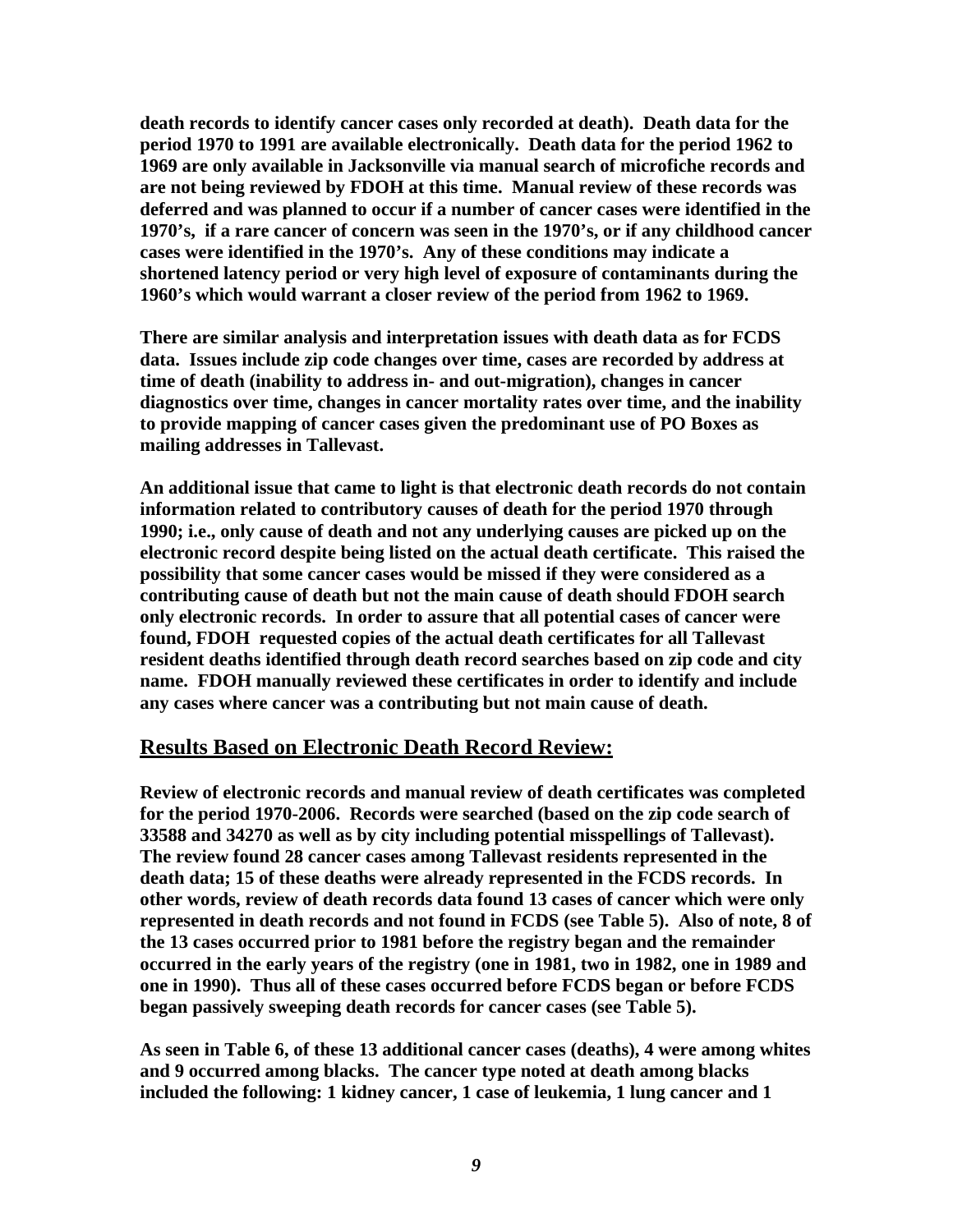<span id="page-13-0"></span>**prostate cancer. There were no cancer cases among whites that are linked to TCE or other contaminants at Tallevast (Table 6) as found in this death data review. These additional cancer cases identified solely through death data review identified more male cases of cancer than female (8 versus 5) as noted in Table 7.** 

**Overall, cancer related deaths appeared spread across the years in question (Table 5). FDOH also noted other causes of death (non-cancer related) and these included heart disease, stroke, injuries and other. Tables 8 and 9 present cause of death for the total number of recorded deaths among Tallevast residents. A total of 110 deaths occurred during the period 1970 through 2006 of which 87 deaths were among black residents.** 

**As would be expected, the largest category of cause of death was for diseases of the circulatory system (primarily deaths noted to be related to heart disease and strokes) representing 40% of deaths among blacks. Cancer related deaths account for nearly 21% of all deaths among blacks and injuries and poisonings were 7%. Of note, of the 4 respiratory related deaths among blacks, 3 deaths were recorded to be related to emphysema. When mortality data for all black Floridians are considered, a similar pattern is also seen. Based on 2000 data, diseases of the circulatory system accounted for nearly 37% of all deaths and neoplasms for 21%. Certain infectious and parasitic diseases (9%) and injury and poisoning related deaths (8%) were the other major contributors to cause of death on a state level. The contributions of various causes of deaths among Tallevast residents appears to be similar to state patterns for blacks, with the exception of the category of 'symptoms, signs and illdefined conditions' which is higher among Tallevast residents (9%) than the state level (less than 1%).** 

#### **Results Based on Combined FCDS and Death Record Review:**

**Table 10 presents morbidity and mortality combined data for all known cases of cancer (unduplicated, electronic death records and manual review of death records and FCDS) for the time period 1970 through 2006. This combined review found 96 cases of cancer in the zip codes of interest (47 occur among blacks). The most common cancers found in Tallevast were prostate, lung and bronchus, and breast which are also the three most common cancers in the U.S. and in Florida, regardless of race.** 

**When considered from all data sources, cancers of interest among blacks include 1 kidney cancer, 1 leukemia, 1 non-Hodgkin's lymphoma, 12 prostate cancers, 7 lung cancers, and 1 bladder cancer (23 total cancers of concern among blacks).** 

**For the purposes of the analysis, total counts for black cancer cases have been assumed to be among black Tallevast residents. However, members outside of the community, both white and black, have used these zip codes and thus cancer cases cannot be positively identified as residents in the community unless personal interview confirms a Tallevast street address to accompany the PO Box.**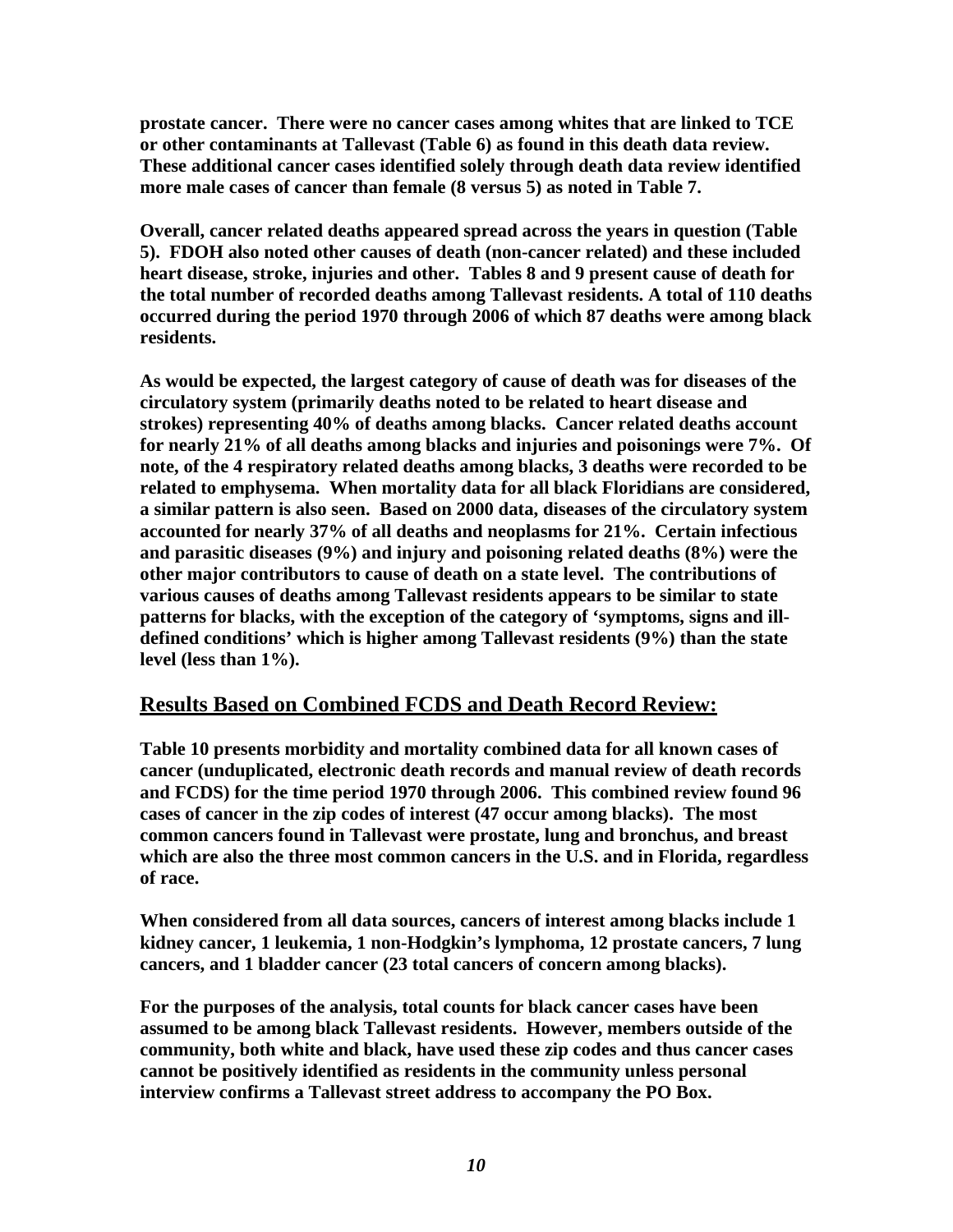<span id="page-14-0"></span>**There was not a preponderance of cases occurring in the early years, as determined through death certificate review or through review of FCDS (see Table 11). There was some community concern mentioned that heaviest exposure and contamination may have occurred in the early years of the plants operation. Assuming a 15 to 20 year latency for cancers, cases associated with a hypothesized exposure in the period beginning in 1962 would begin showing up in records in the mid to late 1970's through the early 1980's. This review found most cancer cases as having been recorded since the early 1990's.** 

**As discussed earlier, only certain cancers are considered to be potentially related to the contaminants found at Tallevast. For the purposes of this review the cancers considered are liver, kidney, leukemia particularly among children, non-Hodgkin's lymphoma, bladder, lung, prostate, and cervical cancer. Of the 47 cases of cancer found among black Tallevast residents in the period 1970-2006 only 23 were types of cancer considered related to the contaminants of concern. A breakdown of year of diagnosis by cancer type is shown in Table 12. Most of these cancers occurred among males (21 of the 23 cancers) as seen by cancer type in Table 13. The higher number of males is partly to be expected as prostate cancer is one of the cancers of concern (a male only cancer) and lung cancer is more common among black males than black females. Nevertheless, the possibility that some of the males may have been exposed occupationally as well as residentially (and thus at greater risk) cannot be evaluated from these data.** 

**A significant negative finding was that there were no childhood cancers and no cancers among young adults. Most cancer cases were age 60 or older at the time of diagnosis (or death). Table 14 presents age at the time of diagnosis (or death if not noted until death) by cancer type. Only two cancer cases appeared in the age group 30-39. One case of bladder cancer and one of non-Hodgkin's lymphoma occurred among individuals age 30-39; the number of cancer cases is too small to assess variations from the normal age at diagnosis by cancer type.** 

#### **Discussion and Limitations of Results:**

**Graphs 1 through 8 provide some comparison of age adjusted cancer rates for blacks for the various cancers of interest for the years 1970 through 2005 or 2006. One standard reference comparison involves SEER data (SEER is the Surveillance, Epidemiology, and End Results Program based with the National Cancer Institute). SEER data provides national cancer incidence rates based on cancer cases provided from across the nation. Graphs 1 through 8 also provide similar data for black Florida residents (as well as Manatee County values) for a similar time period (Florida specific data are only available from 1981 on). These three sources of cancer data were considered as possible comparison populations for the discussion and analysis below. The cancer incidence data for Manatee County is very variable given the small number of residents; a three year rolling average is shown in all graphs for Manatee County in order to allow for a more smooth comparison. Use of**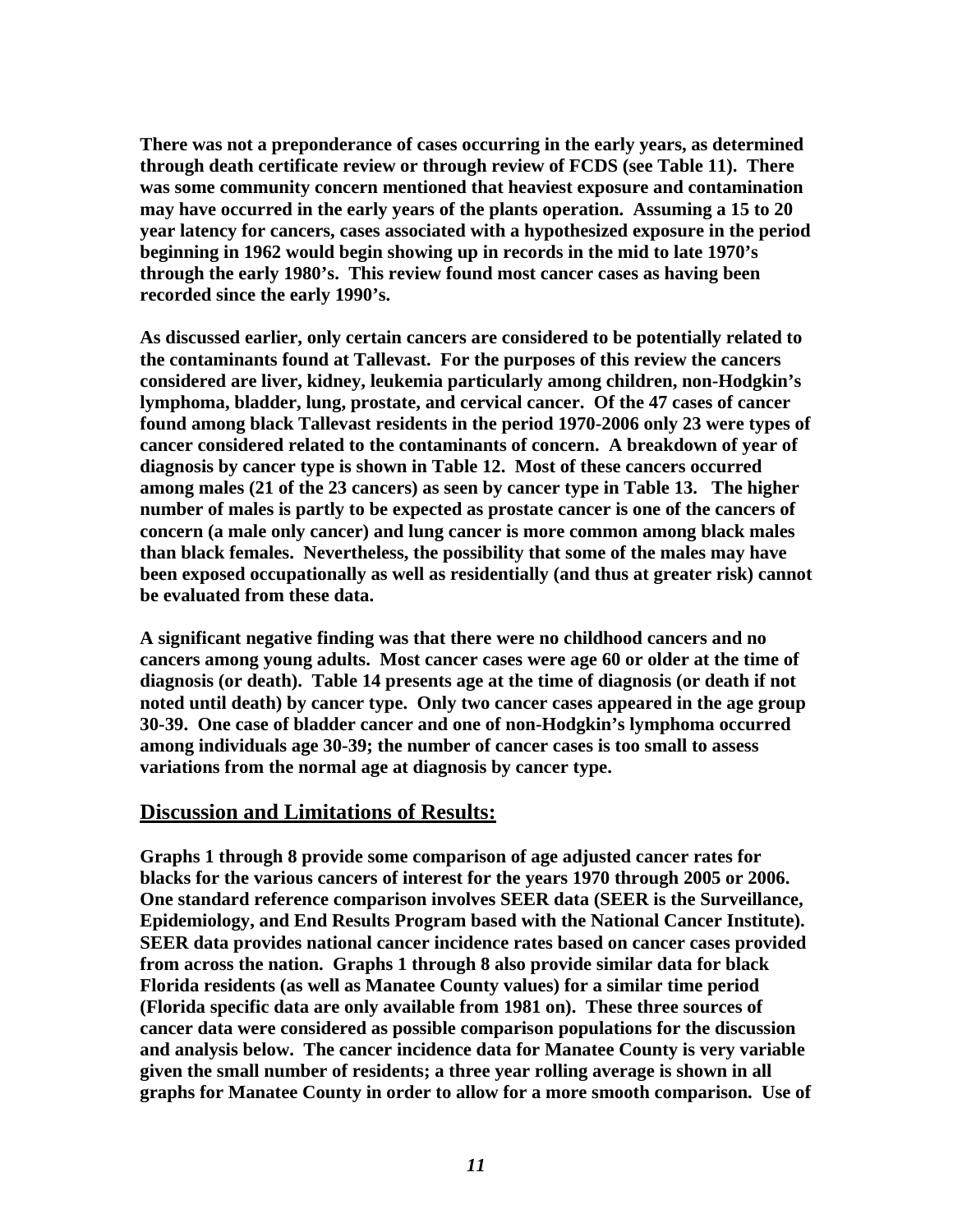**three year rolling averages is a common presentation method for county level morbidity data. Even with a three year rolling average approach, the rate for Manatee County vary considerably across time.** 

**Presentation of cancer data for Tallevast in a format that allows assessment of an increased or decreased number of cancer cases over what might be expected is problematic for a number of reasons. It is the nature of most statistical comparisons and estimates that a larger sample size provides a more stable and better estimate of the various population parameters (such as the expected number of cancers). The very small population size of Tallevast (approximately 50-80 households, roughly 200-250 residents in any given year since 1962) produces unstable estimates and wide confidence intervals (a statistical term used to assess how much uncertainty surrounds the estimated result and is related in large part to sample size; the confidence intervals are similar to the 'margin of error' reported for national polling results).** 

**In addition to the statistical problem of sample size there are some additional assumptions that must be discussed that underlie the analysis. All cancer cases found through the FCDS search and death data search among blacks in the zip codes and/or city of interest (Tallevast) are assumed for the purposes of this analysis to have occurred in a Tallevast resident. Some of the cases among blacks may be among former workers or individuals in Manatee or Sarasota County who used the Tallevast PO Box as a convenient postal stop. The amount to which actual Tallevast cases are inflated by this number cannot be assessed without a resident survey/interview which considers retrospective resident patterns.** 

**Also, the number of cancer cases found, as mentioned earlier in the document, is not the same number of cases that would be found through a community interview and survey of residents that reconstructed the community and their health problems. It is assumed that some cancer cases known to Tallevast residents could not be attributed to a Tallevast resident based on state data base searches as they were diagnosed after the resident had moved out of the neighborhood and recorded with a non-Tallevast address. Conversely, the cases listed here also may include individuals who moved into Tallevast with cancer or were diagnosed shortly after moving in; these cancers would be more correctly associated with exposures at prior residences. The extent to which in- and out-migration has over or under estimated cases assigned to Tallevast cannot be assessed from this data set.** 

**In order to provide an estimate of the expected number of these cancer cases of interest for the Tallevast community, the population of Tallevast stratified by age and gender had to be estimated. Table 15 provides a population breakdown by age and gender of Tallevast residents (assumed to be all black) based on the 2000 census. The 2000 census data was used as this is the only stratified estimate available that provided data for a geographical area that most closely matched the geographical area of Tallevast. Earlier census reports provided population data based on a much larger geographic area: these areas surrounded Tallevast and**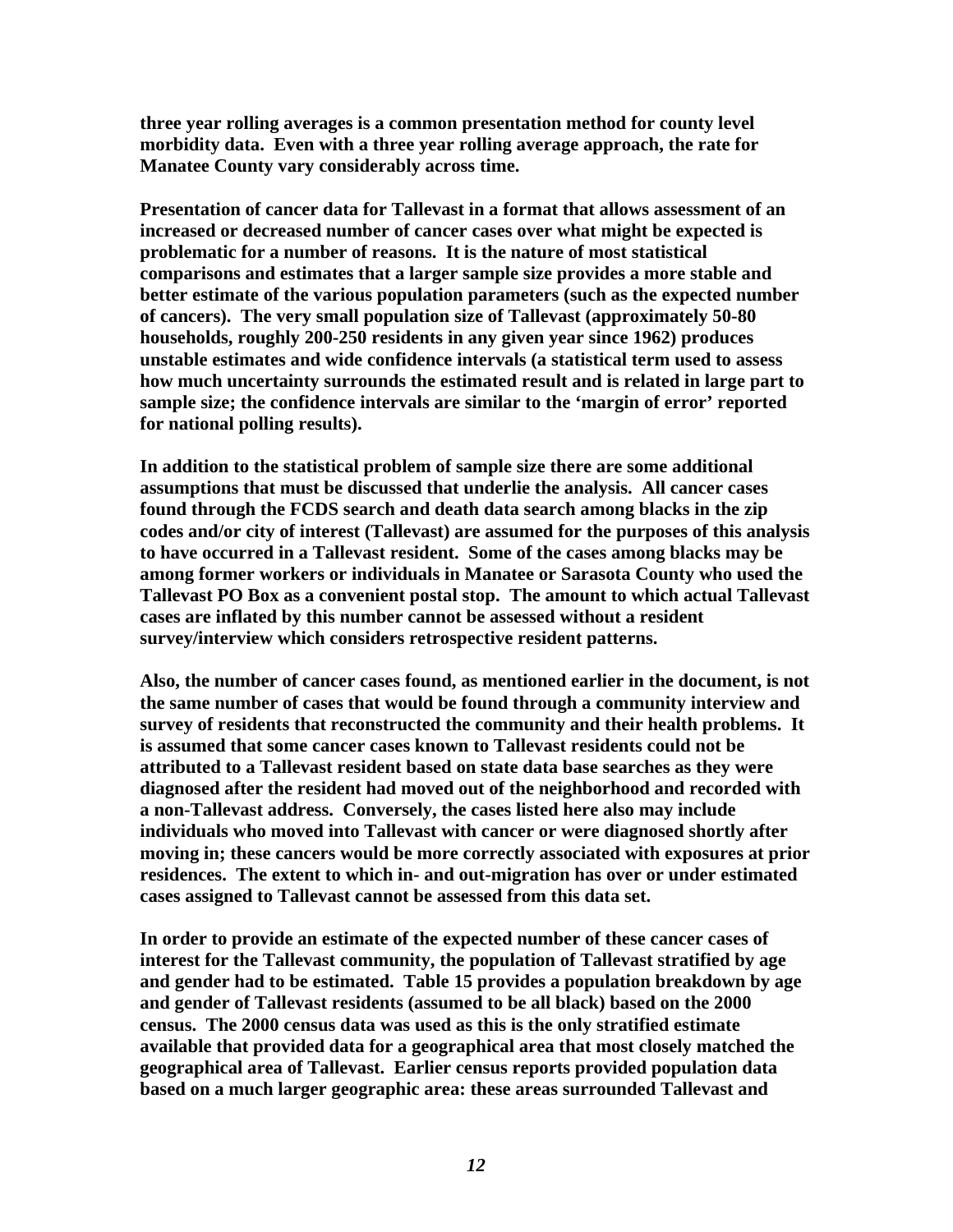<span id="page-16-0"></span>**included many thousands of people. Also, these earlier census reports included an area that was not primarily black nor did it have a similar age structure as in Tallevast (based on the 2000 census data) and therefore could not be used to extrapolate to the Tallevast community in order to provide a population breakdown for earlier decades.** 

**Table 16 provides the observed to expected number of cases in the Tallevast community for the period 1981 through 2006 among blacks. A reference population was chosen to estimate the expected number of cases. Manatee county data were judged to be too unstable for use as a reference population, particularly as analysis was done among blacks only. National data, SEER, is produced from reports from all over the country and although this would provide stable values it would introduce an added complexity related to all the regional variations in cancer diagnostics and treatment. Florida specific (among black only) data was chosen as the reference population used for analysis and comparisons.** 

**For Table 16 the observed number of cancer cases reflects all cases found in the FCDS and death records among all blacks with a zip code of 34270, 33588 and those with Tallevast as the city or residence or those addresses that geocoded to the Tallevast area. All values are age adjusted, Tallevast was assumed to have a stable population over the entire period of 223 residents, and all 223 residents were assumed to be black for the purposes of this analysis (see Table 15).** 

**All ratios of observed to expected number of cases (termed the SIR or Standard Incidence Ratios) are slightly over 1, indicating a somewhat elevated ratio. However, the 95% confidence intervals used to assess the stability of this ratio are very wide (as anticipated and discussed earlier), highlighting that the small numbers involved impaired the ability to assess these increases. All confidence intervals include 1, indicating that the SIR estimated from the data cannot be assured to be over 1 and that the elevated ratios seen may not be real. The cancer most clearly linked to TCE contamination is liver cancer and no cases were found in this review. No cases of leukemia in children were found, and only one each of non-Hodgkin's lymphoma, kidney cancer, and bladder cancer were found. The most frequently found cancers were lung (6) and prostate cancer (10) and these cancers are also among the most common cancers nationally.** 

#### **Summary of Limitations of the Analysis and Assumptions in the Analysis:**

- **Causality cannot be assessed.**
- **Sample size issues makes estimates very unstable and confidence intervals wide, for statistical purposes the community was assumed to be of stable size with 223 residents throughout the time period.**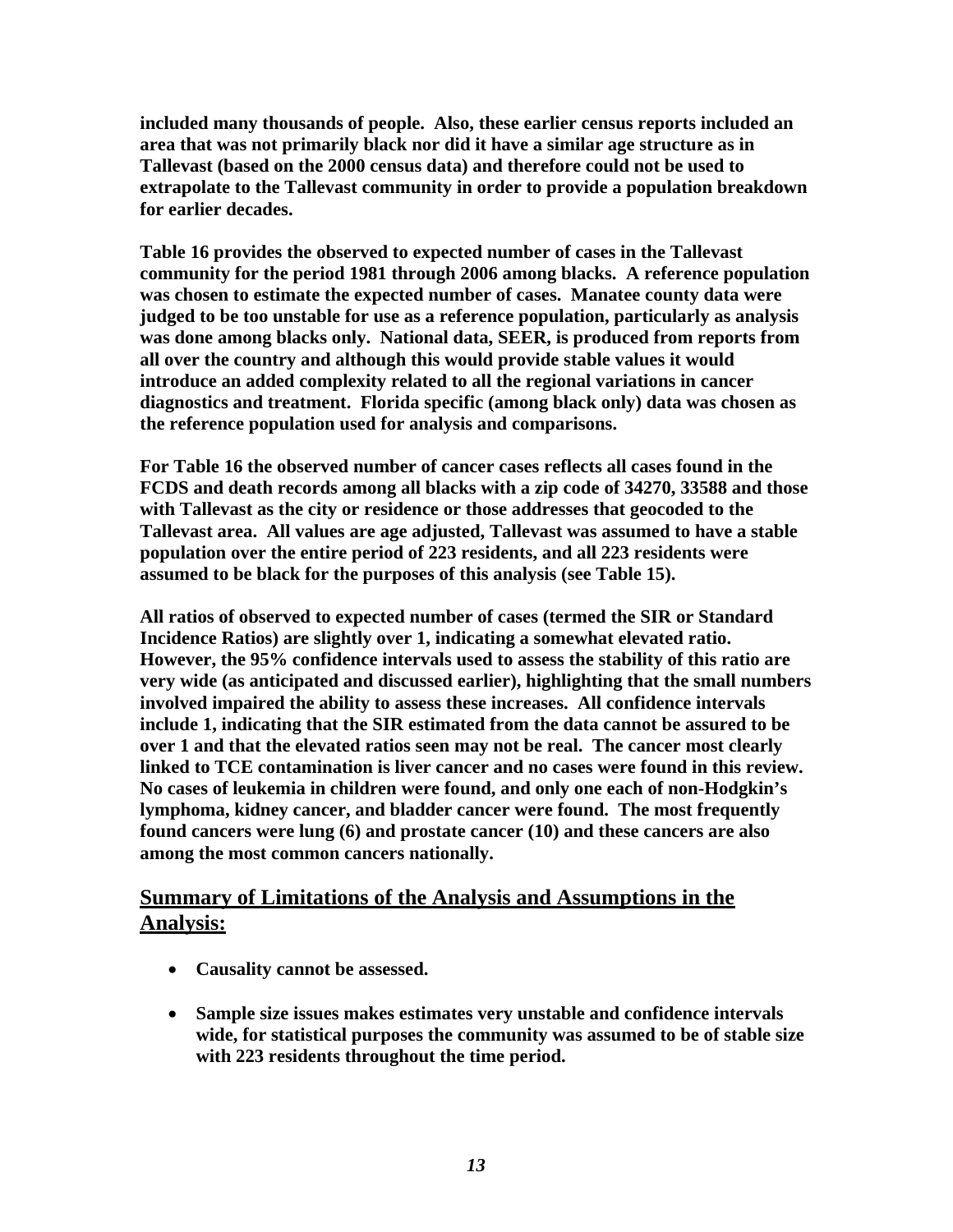- **Without resident verification, counts of cancer cases presented in this review of state data bases may have overstated the true number of cancer cases that occurred among Tallevast residents as all cancer cases among blacks found in the zipcodes used were assumed to be among Tallevast residents.**
- **Without a residence reconstruction, cancer cases were missed when residents moved away and thus counts of cancer cases are understood to be incomplete.**
- **Cases diagnosed and treated solely at VA hospitals are not in the data bases available to FDOH and thus counts of cancer cases are thought to be incomplete.**
- **Exposure to TCE and beryllium has only been assumed and exposure level is assumed to be the same for all individuals. There are no biomarkers to assess exposure to TCE and other contaminants (beryllium testing has been completed and reported on in prior documents) and therefore all residents are assumed to be equally exposed. Certainly some residents would have been more highly exposed, and some were exposed for more years than others but these differences were not assessed in this cancer data review. There may have been periods in the earlier years under scrutiny that involved higher levels of exposure for some residents; unfortunately there is no environmental monitoring data to document this assumption.**
- **The methods used in this review have limited ability to detect increased illness in a small population.**
- **Another underlying assumption is that the boundaries for geographic exposure have remained the same for the entire time period. The plume as measured and documented in the Health Assessment Report represents the best available scientific representation of the scope of the exposure. FDOH has no ability to assess if the plume has increased or lessened in the years to date, and all analyses presented describes the population of concern (in terms of census blocks, zip codes, etc.) as matching the plume area in the FDOH report (http://www.myfloridaeh.com/community/SUPERFUND/ph.htm).**
- **The Tallevast population numbers used in this report are based on the 2000 census data. Census data are usually established for a community based on a small sample of the community and then subsequent extrapolations are made. For the 2000 census, each household was contacted and could provide data, although a 100% response rate was not achieved. To the extent that the 2000 census does not exactly represent the current Tallevast population, the estimates of expected number of cancers could be slightly off as well.**
- **Some Tallevast residents were also employed with American Beryllium and would have had far greater exposures than residents not employed at the**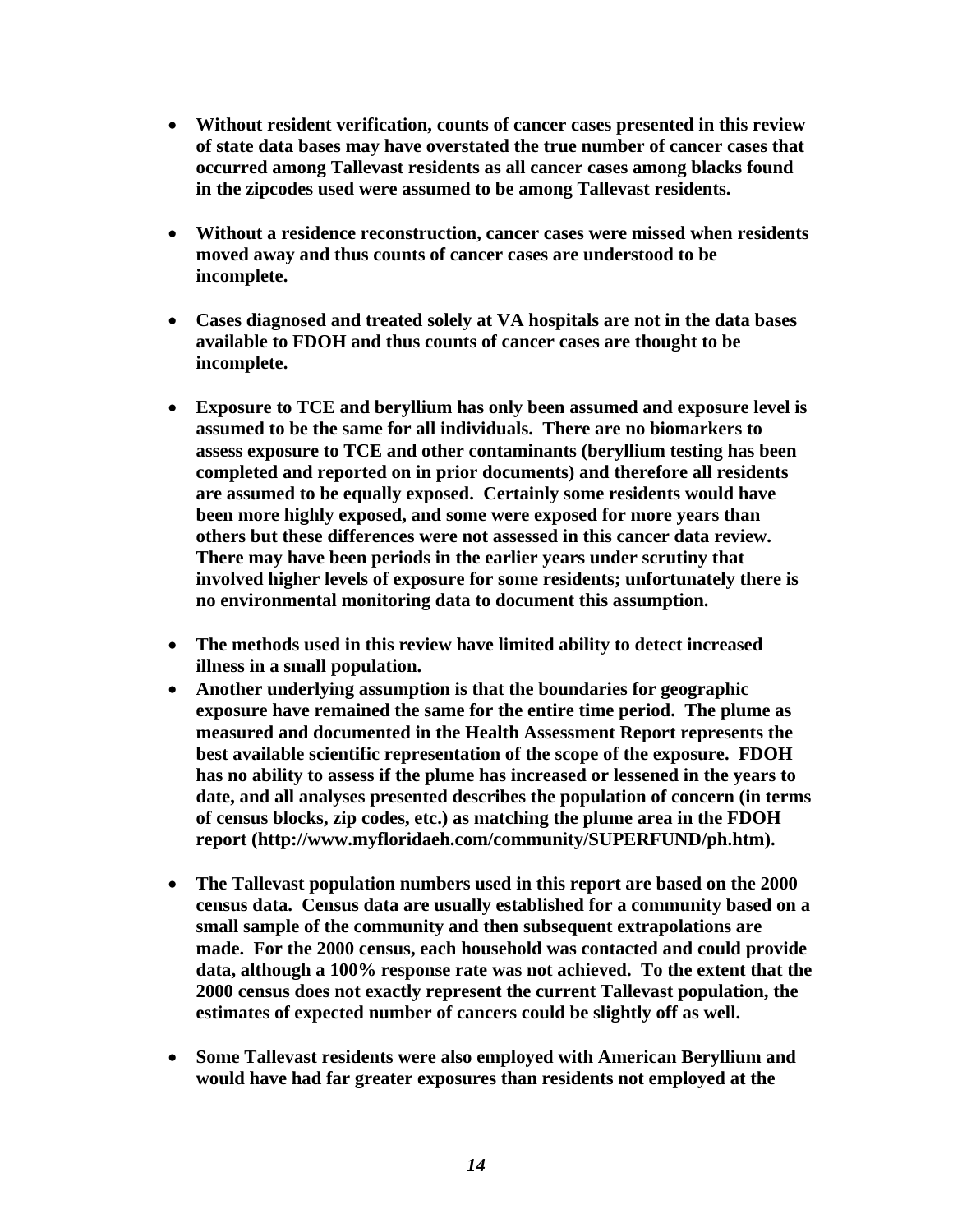**plant. Any assessment of additional exposures or disease related to employment at America Beryllium is outside the scope of this data review.** 

- **Cancer is a disease that takes a number of years to develop between initial exposure time and diagnosis or signs and symptoms. The latency period may be effected by the type of cancer under question, the age, gender and race of the individual, other contributing factors such as smoking status, and the level of exposure. Many cancers have a latency period of 15-20 years (30 years in some), although pediatric cancers can have a shorter latency period. Ideally, it would be best if cancer incidence data were available in the registry from 1962 forward so that there was no gap in follow-up from plant start up and potential contamination date to development of cancer. However, given the plant start date of 1962, there appears to be a gap time between plant start up (and the date of the actual start of TCE spills is unknown but may assume to have been post 1962) and the cancer registry beginning in 1981. This gap between plant start up date and registry beginning is 19 years, and in order to shorten this gap, death records were reviewed beginning in 1970. This produces only an 8 year gap between the potential contamination date of 1962 and the start of record review for cancers (1970). This 8 year period is generally considered too short of a time period to allow most cancers to develop and be diagnosed (insufficient latency period). Manual review of Micofiche records of death certificates was not undertaken for the period 1962-1970 partly because this 8 year span is considered too short a period for most cancers to have developed especially as actual contamination of the drinking water had to have begun some time after 1962 (further shortening this period to less than 8 years or considerably less than 8 years). Manual review was also not undertaken as the death record review of the 1970's identified no childhood cancers, no rare cancers related to the contaminant and no cluster of early cancer cases; any of which may have prompted a review of the death certificate data for 1962 through 1969.**
- **Examination of cancer incidences and mortality over a 36 year time period is a challenging undertaking. Clinical medicine has undergone tremendous changes in this time period. Changes in clinical diagnostic techniques have increased the ability to detect certain cancers, changes in diagnostics and testing have increased the ability to detect early stages of certain cancers, advancements in cancer research have altered the classification of some types of cancers (leukemias and lymphomas in particular), changes in the treatment methods over time, and changes in the stage of disease the cancer is routinely diagnosed (more cancers diagnosed earlier) have all lead to increased survivorship and decreased mortality for many cancers.**
- **As this initial data search involved no interviews or collections of personal history there is no ability to address the other factors that may contribute to disease status. Genetics, diet, smoking status, alcohol consumption, physical**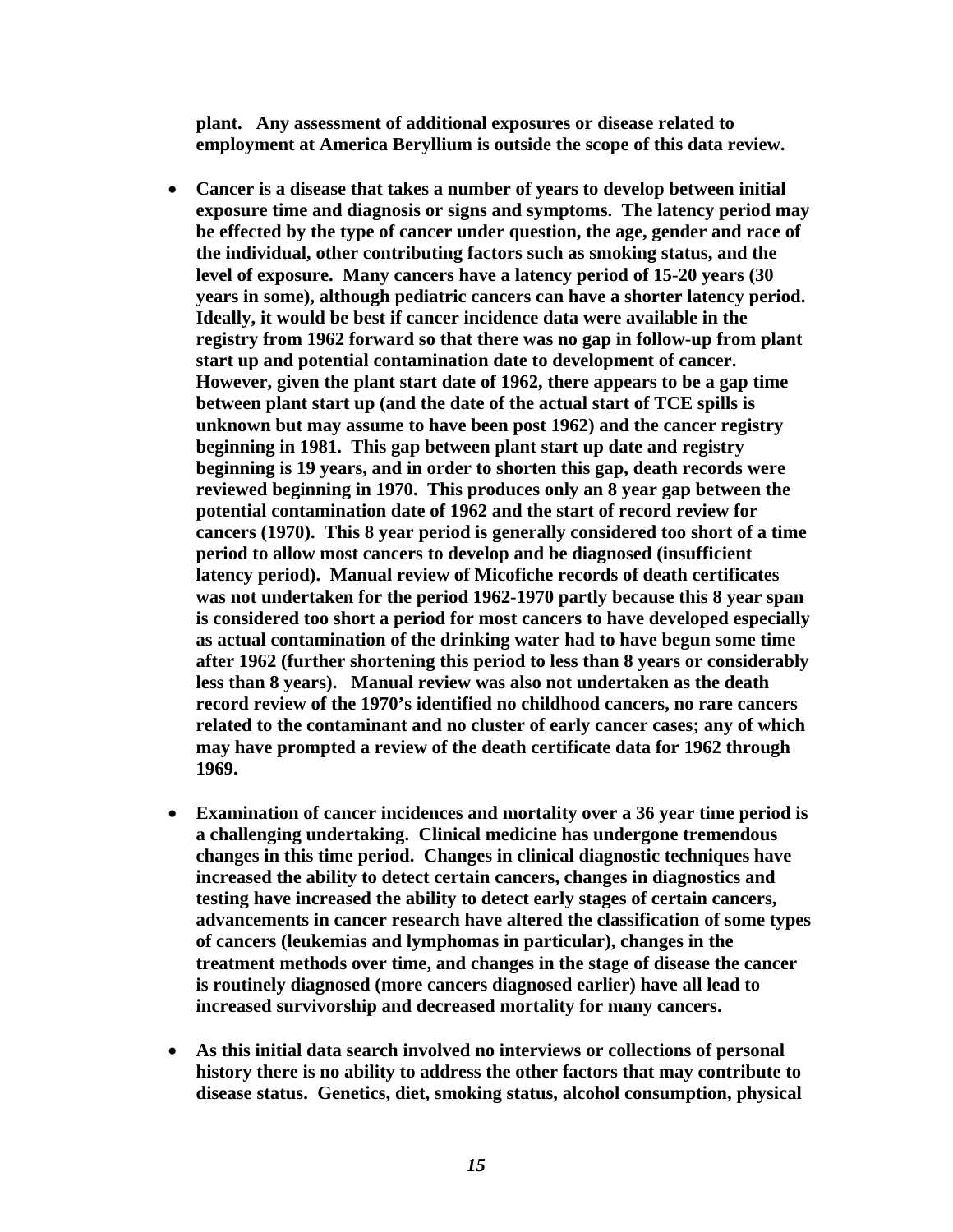<span id="page-19-0"></span>**activity level, and access to preventive health care/screening tests would all be factors that may be relevant in a community assessment of cancer or other health issues.** 

- **This analysis utilized more than one methodology to determine cancer cases in Tallevast, a combined review of FCDS data as well as death records review. Florida state and County specific incidence data, as well as SEER data, used to calculate the expected number of cases are based on incidence rates determined from cancer registries (and not death certificate review as well). It is unknown what the cancer incidence rates for SEER, Florida or Manatee county would have been if the numbers were also compiled using this more intensive records searching approach but this additional scrutiny would most likely have resulted in a higher annual number of cancer cases and thus produced a higher incidence rate. By using comparison incidence rates for a reference population based only on registry data for calculation of expected numbers and comparing those to observed numbers in Tallevast which were based on both FCDS and death certificate review data may have produced a small bias. This bias may have resulted in a higher observed number of cases (and a lower expected number of cases). This may serve to inflate the resulting ratio and over emphasize the difference between what was expected in Tallevast versus what was actually observed.**
- **For the purposes of this state level review, cancer diagnoses were not verified via medical records review. Cancers are considered to be as recorded in the data bases. Death certificate data in particular may have incorrect or incomplete cancer diagnoses or may have ignored the distinction between primary cancer site versus metastasized cancers, particularly in the earlier time periods under study.**

#### **Other Findings:**

**Cause of death via manual review for the period 1970-1991 noted a number of deaths among black Tallevast residents 60 years of age or less coded as being due to natural causes with no other cause or contributing condition listed and with no autopsy noted. This finding is considered unusual as deaths due to natural causes with no causal or contributing factors noted in this age group is not particularly common. This may reflect an environmental justice and health disparity situation wherein deaths among black residents were not thoroughly recorded or investigated.** 

**A number of cancers of interest among whites were noted searching the Tallevast zip codes. Based on the community's comments, these individuals may be prior workers at American Beryllium (see Table 10). There were 4 kidney cancers, 2 non-Hodgkin's lymphoma, 6 prostate cancers, and 2 bladder cancer among the white cases with a Tallevast zip code. However, there is no way to determine the appropriate denominator for these cases, limiting any analysis.**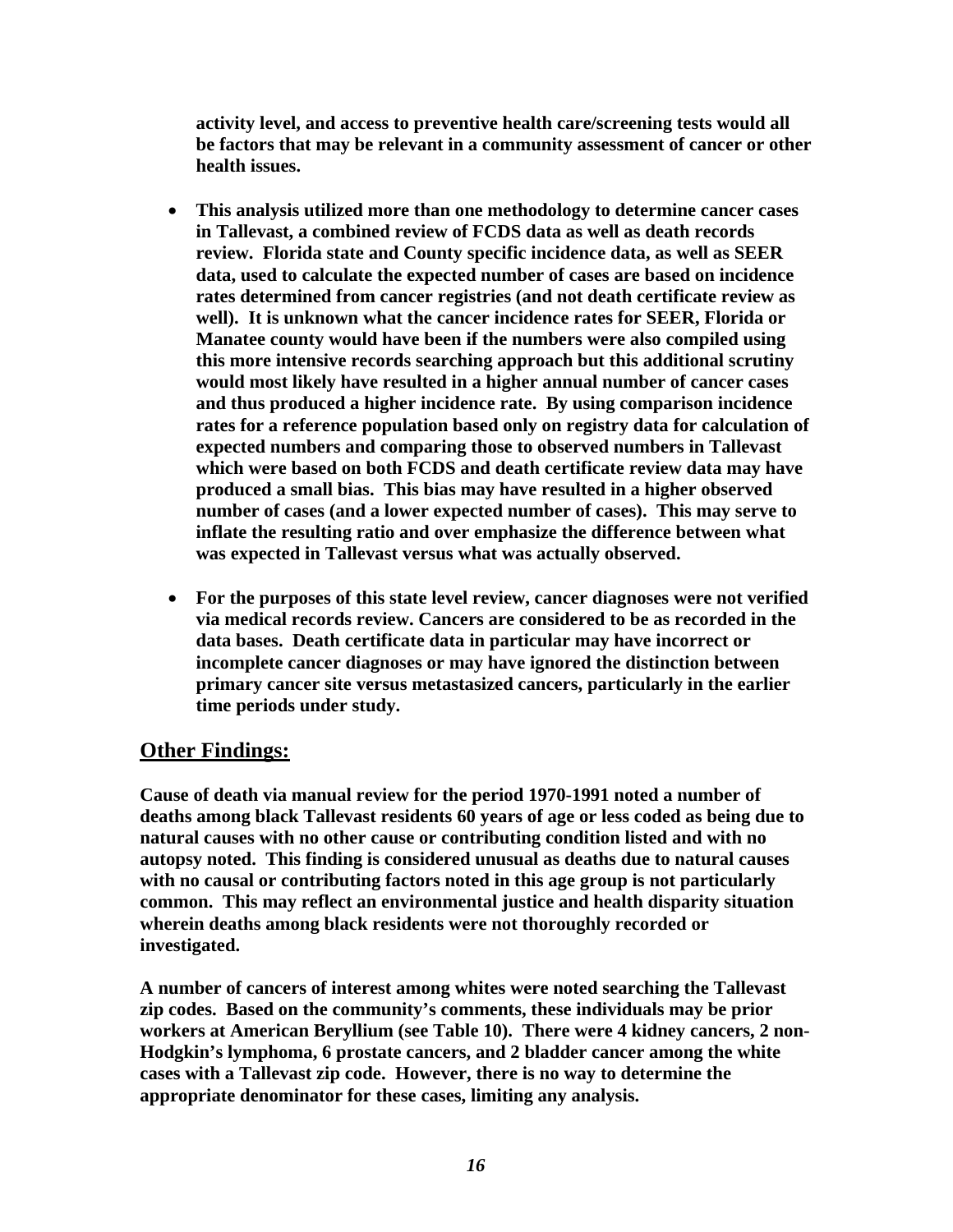<span id="page-20-0"></span>**Most cases among black residents during the years 1981 to 2006 were represented in FCDS; thus 5 cases were only found through a death record search during the years that FCDS was in operation and three of these were in the first 2 years of FCDS operation. It appears, at least from this review, that FCDS does contain a majority of cancer cases for Tallevast residents that would be normally referred to the registry.** 

**Review of death certificates indicates that overall contributions for the major cause of deaths categories among Tallevast residents is similar to the contributions of major cause of deaths categories for black Floridians overall.** 

**Review of FCDS indicates that the three most common cancer types found among Tallevast residents are the same three most common cancer types seen in for all Floridians (as well as for black Floridians). Prostate, lung and bronchus and breast cancer are the three most common cancers.** 

#### **Recommendations:**

**It is important to continue ongoing environmental monitoring and sampling particularly during the time period that Lockheed Martin remediation work is underway to assure that residents are not exposed to TCE or other contaminants now or in the future. At this time, Lockheed-Martin continues to monitor ground water and ambient (outdoor) air in the Tallevast community around the former American Beryllium site.** 

**Residents should continue to use municipal water, residents should not use well water for any purposes that allows for human exposure.** 

**FDOH recommends that the community continue to pursue a health study that involves interview and survey methods to more accurately capture cases of cancer and account for in- and out-migration. FDOH believes that other heath outcomes and concerns (not available in state data bases) would be best identified through a health study process involving personal interviews. A health study survey should also include information on behaviors and risk factors that may affect disease risk (i.e., occupational history and potential exposures, historical access to health care, smoking status, alcohol consumption, and other factors). A review and verification of medical records is also recommended particularly for diseases not represented in a registry such as a possible increase in residents with lupus, with asthma, or with adverse reproductive outcomes. A community based health survey may attempt to assess some of these concerns.** 

**Residents should obtain age appropriate screenings for cancer and other disease issues in order to detect existing disease and potentially reduce morbidity. Residents are encouraged to discuss with their primary care physicians any concerns they may have regarding their overall health, changes in lifestyle and the**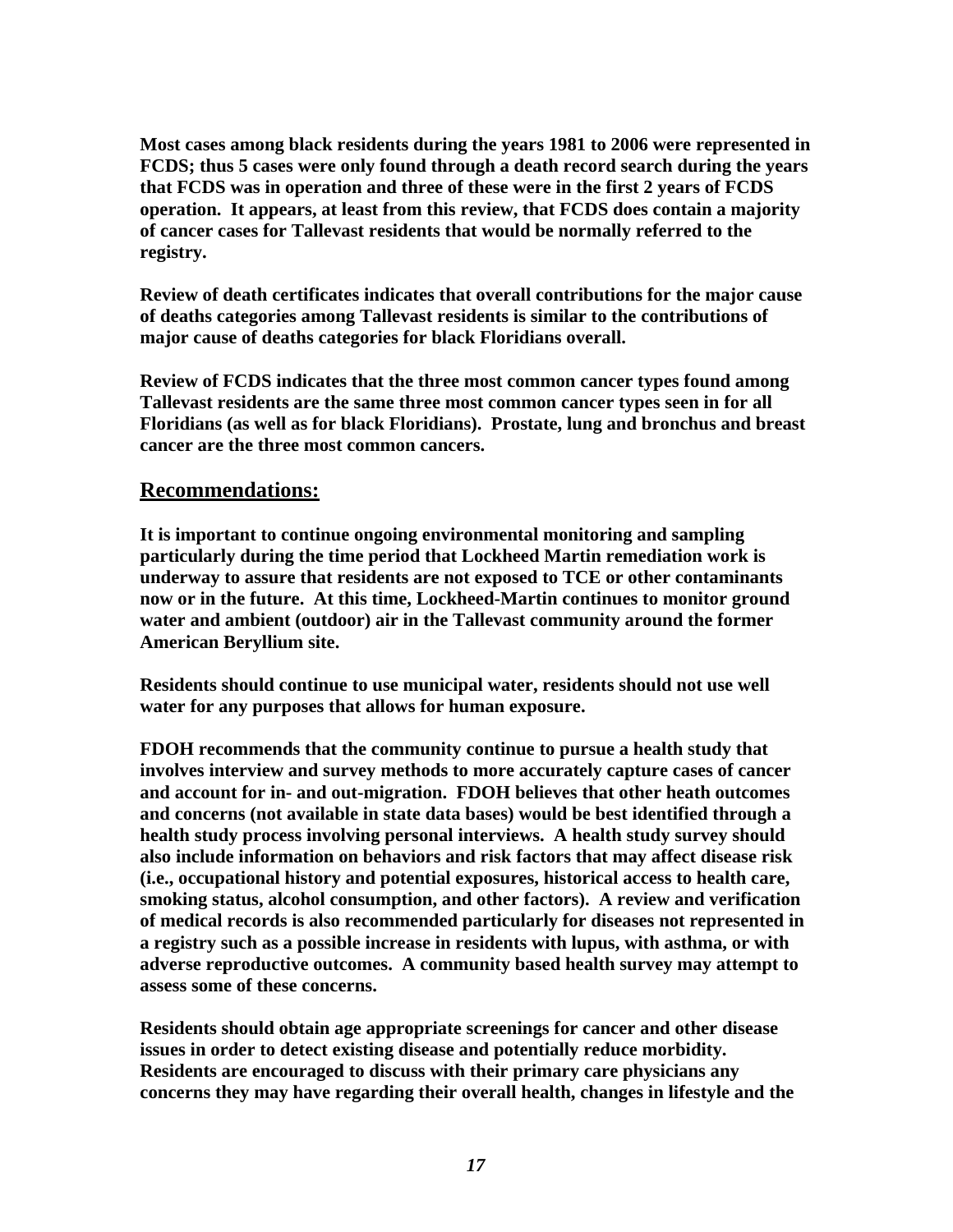**adoption of behaviors that could reduce their risks for cancer, and other questions related to the link between contaminants and morbidity.**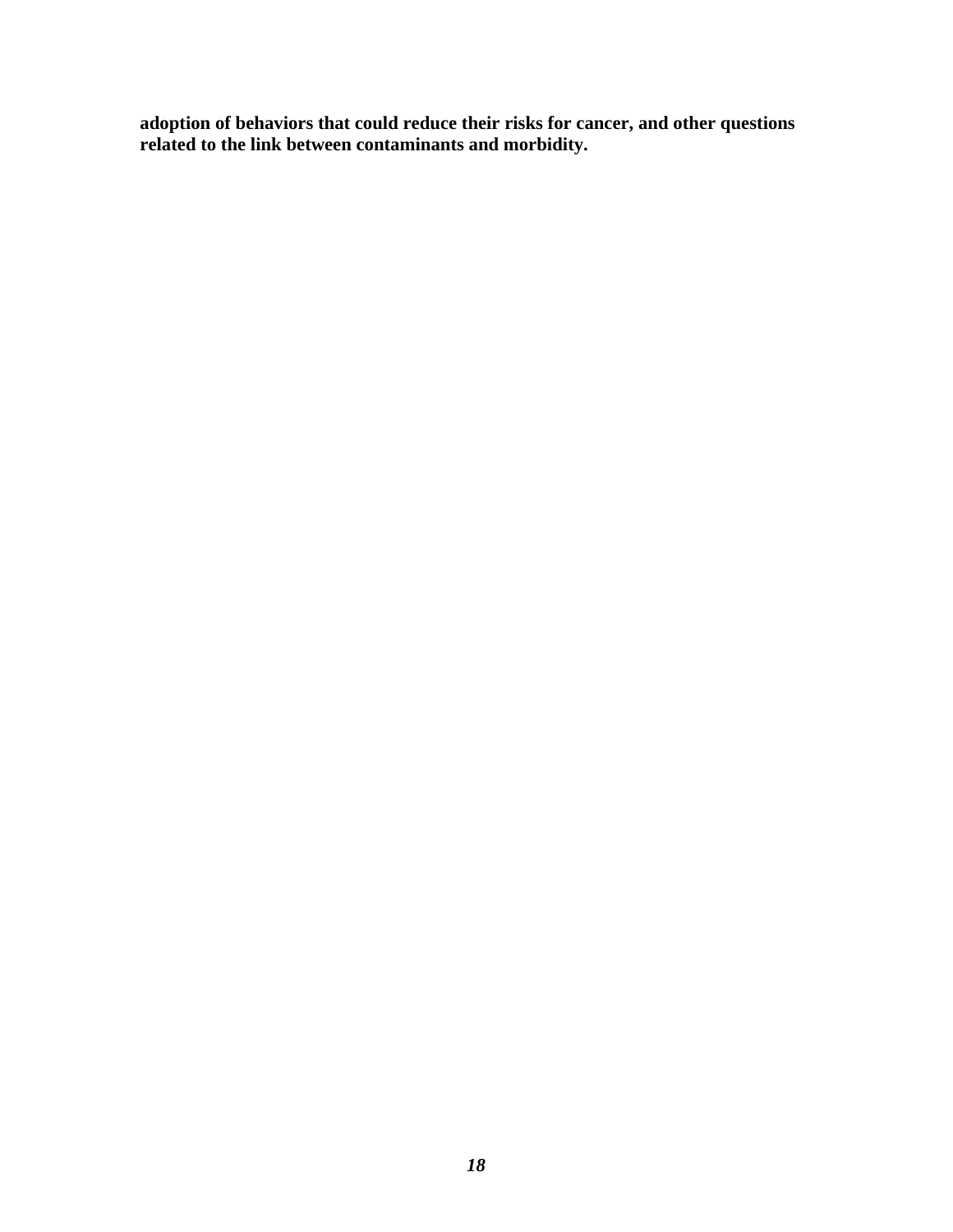#### <span id="page-22-0"></span>**APPENDIX A (REFERENCES)**

**Agency for Toxic Substances and Disease Registry. 1997. Toxicological profile for Tetrachloroethylene. Atlanta: U.S. Department of Health and Human Services.** 

**Agency for Toxic Substances and Disease Registry. 1997. Toxicological profile for Trichloroethylene. Update. Atlanta: U.S. Department of Health and Human Services.** 

**Agency for Toxic Substances and Disease Registry. 2002. Toxicological profile for Beryllium. Update. Atlanta: U.S. Department of Health and Human Services.** 

**Agency for Toxic Substances and Disease Registry. 2004. Toxicological profile for 1,4-Dioxane. Update Draft for Public Comment. Atlanta: U.S. Department of Health and Human Services.** 

**Agency for Toxic Substances and Disease Registry. 2005. Toxicological profile for Arsenic. Update Draft for Public Comment. Atlanta: U.S. Department of Health and Human Services.** 

**Alexander DD, Mink P, Mandel JH, Kelsh MA. 2006. A meta-analysis of occupational trichloroethylene exposure and multiple myeloma or leukemia. Occupational Med 56:485-493.** 

**Alexander DD, Kelsh MA, Mink PJ, Mandel JH, Basu R, Weingart M. 2007. A meta-analysis of occupational trichloroethylene exposure and liver cancer. Int. Arch. Occup. Environ. Health. 81:127-143.** 

**Breslow N.E. and Day N.E. 1993. Statistical methods in cancer research, volume II: the analysis of cohort studies. New York: Oxford University Press** 

**Census 2000. Bureau of the Census. 2000 census of population and housing. Summary file 1. Washington: US Department of Commerce, 2005.** 

**Census 1990. Bureau of the Census. 1990 census population and housing. Summary file 1. Washington: US Department of Commerce, 1992.** 

**Census 1980. Bureau of the Census. 1980 census of population and housing. Block statistics. Washington: US Department of Commerce, 1982.** 

**Florida Department of Health Risk Assessment Documents ([http://www.myfloridaeh.com/community/SUPERFUND/ph.htm\)](http://www.myfloridaeh.com/community/SUPERFUND/ph.htm)** 

**Fritz A., Percy C., et al. 2000. International Classification of Diseases for Oncology Third Edition. Geneva: World Health Organization**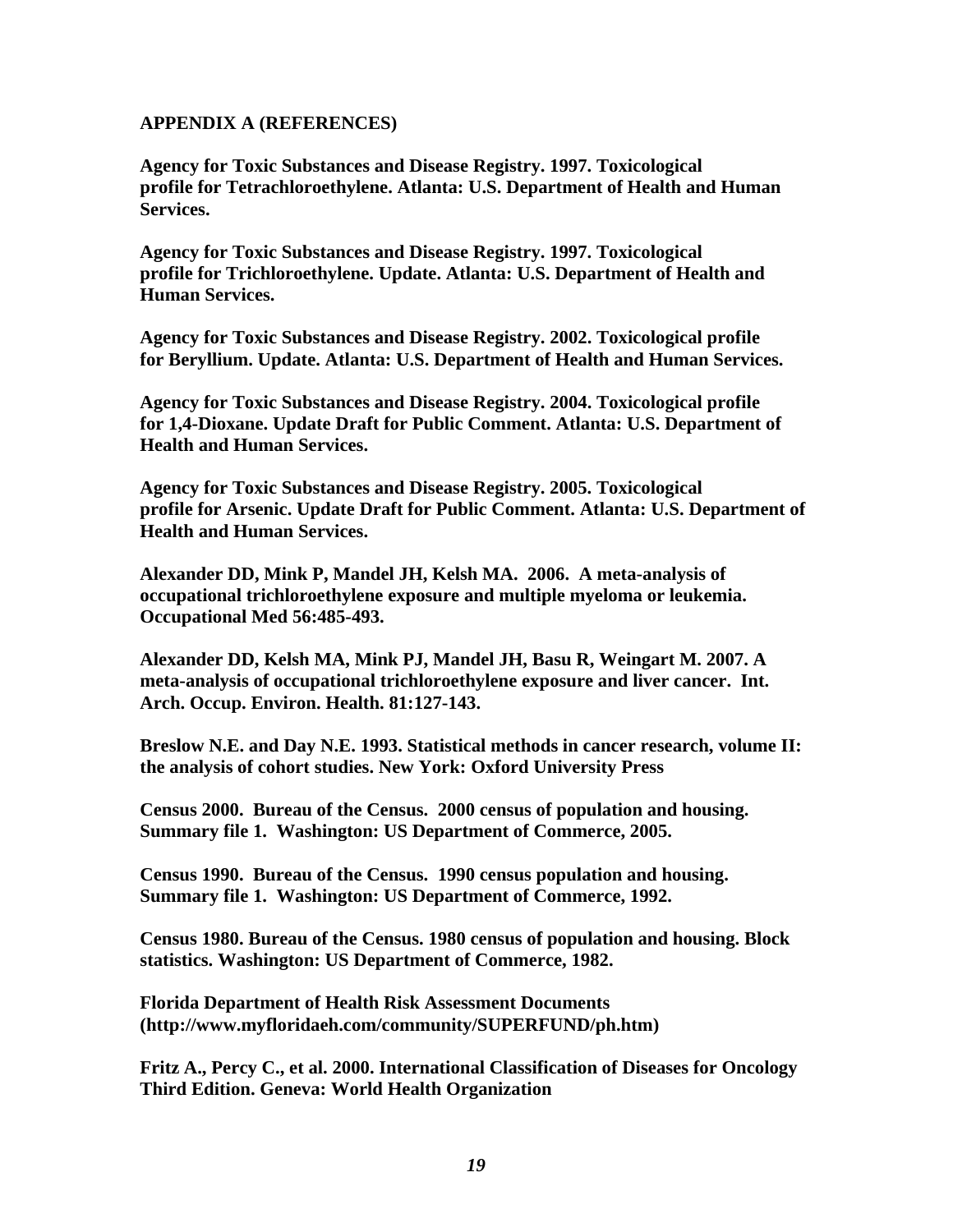**Gash DM, Rutlan K, Hudson NL, Sullivan PG, Bing G, Cass WA, et al. 2008. Trichloroehylene: Parkinsonism and Complex I Mitochondrial Neurotoxicity. Ann. Neurol. 63:184-192.** 

**Huang Y., Hylton T., et al. 2006. Florida Annual Cancer Report: 2002 Incidence and Mortality. Tallahassee: Florida Department of Health** 

**Huang Y., Hylton T., et al. 2005. Florida Annual Cancer Report: 2001 Incidence and Mortality. Tallahassee: Florida Department of Health** 

**Huang Y., Hylton T., et al. 2003. Florida Annual Cancer Report: 2000 Incidence and Mortality. Tallahassee: Florida Department of Health** 

**Huang Y., Hylton T., et al. 2002. Florida Annual Cancer Report: 1999 Incidence and Mortality. Tallahassee: Florida Department of Health** 

**Kite-Powell A, Hamilton JJ, et al. 2008. Florida Morbidity Statistics Report 1997- 2006: Florida Department of Health** 

**Mandel JH, Kelsh MA, Mink PJ, Alexander DD, Kalmes RM, Weingart M, Yost L, Goodman M. 2006. Occupational trichloroethylene exposure and non-Hodgkin's lymphomaL a meta-analysis and review. Occup. Environ. Med. 63:597-607.** 

**National Research Council of the National Academies. 2006. Assessing the human risks of trichloroethylene: key scientific issues. Washington D.C.: The National Academies Press** 

**Reif JS, Burch JB, Nuckols, Metzger L, Ellington D, Anger WK. 2003. Neurobehavioral effects of exposure to trichloroethylene through a municipal water supply. Environ. Res. 93:248-258.** 

**Ries LAG, Melbert D., et al. SEER Cancer Statistics Review, 1975-2005, National Cancer Institute. Bethesda, MD, http://seer.cancer.gov/csr/1975\_2005/, based on November 2007 SEER data submission, posted to the SEER web site, 2008. Accessed 5 September 2008** 

**Schottenfeld D., Fraumeni J.F., 2006. Cancer Epidemiology and Prevention, Third Edition. New York: Oxford University Press** 

**US Environmental Protection Agency, Office of Research and Development. Trichloroethylene Health Risk Assessment: Synthesis and Characterization. External Review Draft. EPA/600/P-01/002A. August 2001.** 

**Wartenberg D, Reyner D, Scott CS. 2000. Trichloroethylene and Cancer: Epidemiologic Evidence. Environ. Health Perspect. 108 (suppl 2): 161-176.**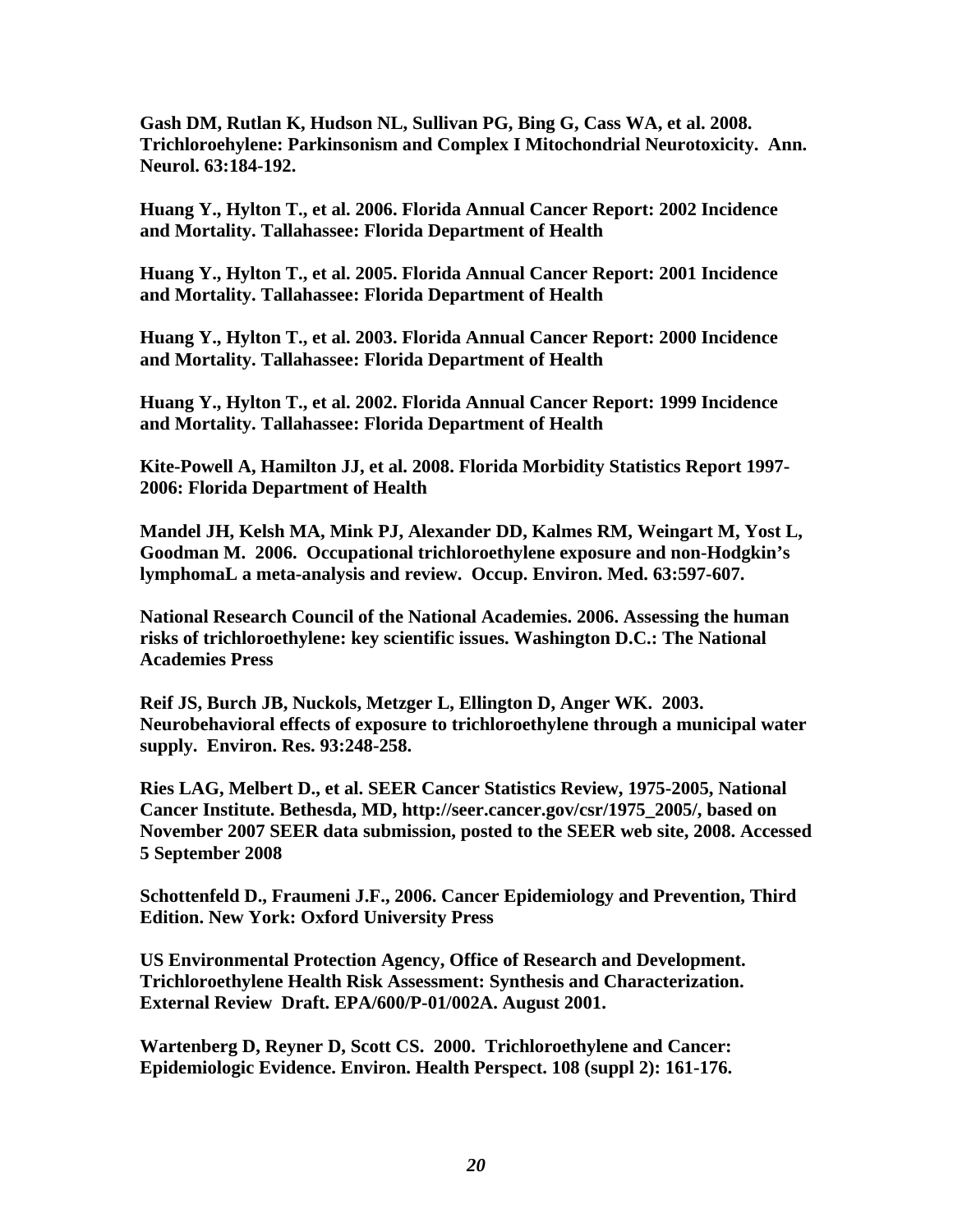#### <span id="page-24-0"></span>**APPENDIX B (TABLES)**

| Table 1. Cancer morbidity by race and residential zip code<br>at time of diagnosis for Tallevast residents as recorded in<br>the Florida Cancer Data System (1974-2006)* |               |               |               |  |
|--------------------------------------------------------------------------------------------------------------------------------------------------------------------------|---------------|---------------|---------------|--|
| Zip Code                                                                                                                                                                 |               | Race<br>Total |               |  |
|                                                                                                                                                                          | White         | Black         |               |  |
| 33580                                                                                                                                                                    |               |               |               |  |
| 33588                                                                                                                                                                    | 3             | 5             | 8             |  |
| 34243                                                                                                                                                                    | $\mathcal{P}$ |               | $\mathcal{P}$ |  |
| 34270                                                                                                                                                                    | 38            | 32            | 70            |  |
| Unknown <sup>†</sup>                                                                                                                                                     |               |               | $\mathcal{P}$ |  |
| Total                                                                                                                                                                    | 45            | 38            |               |  |

\*FCDS did not officially start collecting statewide data until 1981. The 2006 data is considered provisionally closed.<br><sup>†</sup>Both individuals had "unknown" listed for their address at time of diagnosis, however, the address a *indicated their residence to be within zip code 34270.*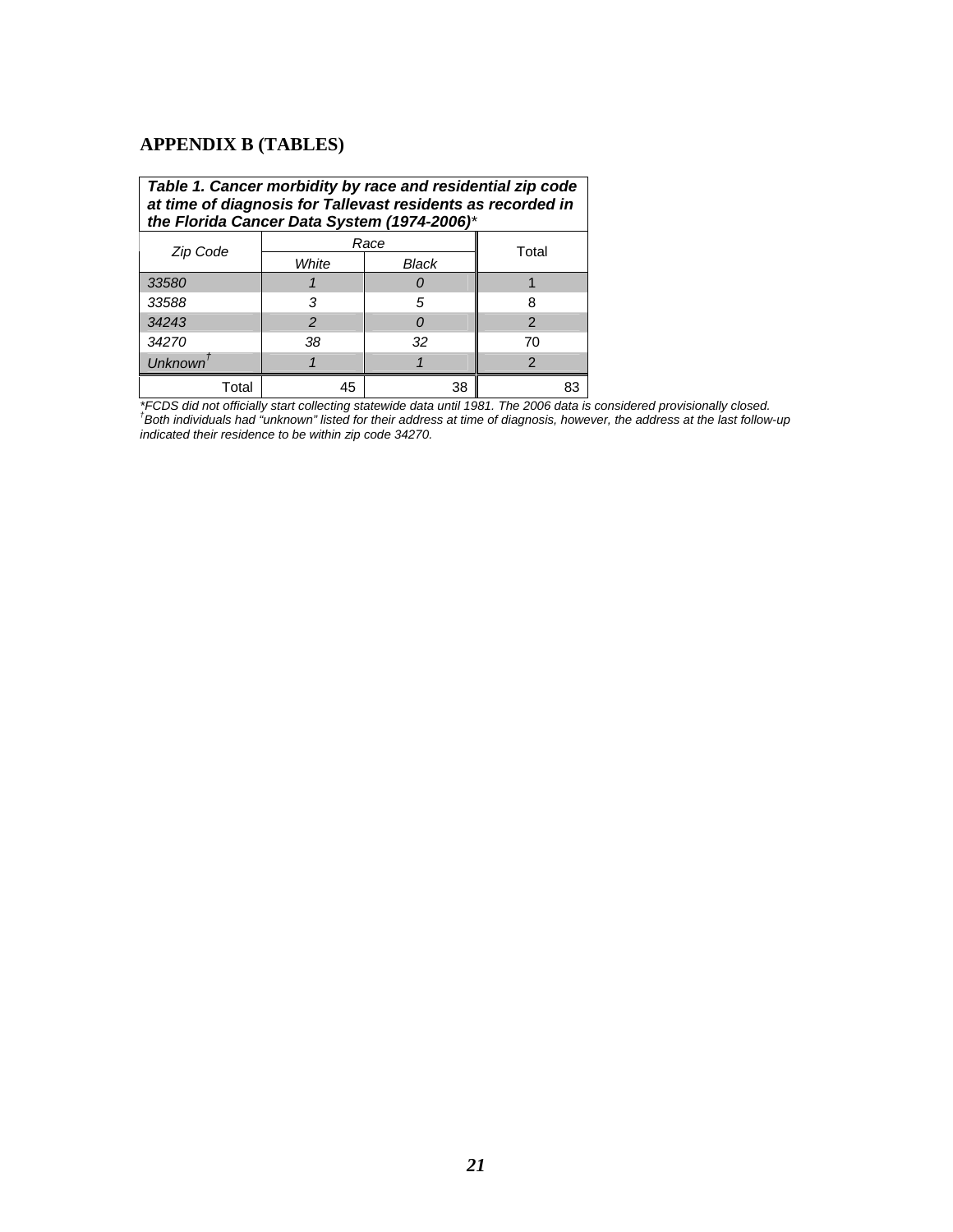| residents as "recorded in the Florida Cancer Data System (1974 – 2006) |                         | Race           |                |  |
|------------------------------------------------------------------------|-------------------------|----------------|----------------|--|
| Type of Cancer                                                         | White                   | <b>Black</b>   | Total          |  |
| Anus, Anal Canal and Anorectum                                         | $\overline{2}$          | $\overline{2}$ | $\overline{4}$ |  |
| <b>Ascending Colon</b>                                                 | 0                       | $\overline{c}$ | $\overline{2}$ |  |
| <b>Bones and Joints</b>                                                | $\mathbf{1}$            | 0              | $\mathbf{1}$   |  |
| <b>Breast</b>                                                          | 9                       | 4              | 13             |  |
| Cecum (part of colon)                                                  | 0                       | $\mathbf{1}$   | $\overline{1}$ |  |
| Corpus Uteri                                                           | 0                       | 1              | 1              |  |
| Esophagus                                                              | $\overline{\mathbf{1}}$ | 0              | $\overline{1}$ |  |
| Eye and Orbit                                                          | 1                       | 0              | 1              |  |
| Kidney and Renal Pelvis                                                | 4                       | 0              | $\overline{4}$ |  |
| Larynx                                                                 | $\overline{c}$          | 1              | 3              |  |
| Lung and Bronchus                                                      | 6                       | $6^{\dagger}$  | 12             |  |
| Melanoma of the Skin                                                   | 1                       | 0              | 1              |  |
| <b>Miscellaneous</b>                                                   | 5                       | 0              | 5              |  |
| Non Hodgkin's Lymphoma Extra Nodal                                     | 1                       | 0              | 1              |  |
| Non Hodgkin's Lymphoma Nodal                                           | $\overline{\mathbf{1}}$ | $\mathcal{I}$  | $\overline{2}$ |  |
| <b>Other Nervous System</b>                                            | 0                       | 1              | 1              |  |
| Ovary                                                                  | 0                       | $\mathbf{1}$   | $\overline{1}$ |  |
| Pancreas                                                               | 0                       | $\mathcal I$   | $\overline{1}$ |  |
| <b>Prostate Gland</b>                                                  | 6                       | 11             | 17             |  |
| Rectum                                                                 | 0                       | 1              | 1              |  |
| Salivary Glands                                                        | $\mathbf{1}$            | 0              | $\mathbf{1}$   |  |
| <b>Sigmoid Colon</b>                                                   | 1                       | 0              | 1              |  |
| <b>Thyroid Gland</b>                                                   | $\overline{1}$          | $\mathbf{1}$   | $\overline{2}$ |  |
| Tongue                                                                 | 0                       | 1              | 1              |  |
| <b>Transverse Colon</b>                                                | 0                       | $\overline{2}$ | $\overline{2}$ |  |
| <b>Urinary Bladder</b>                                                 | 2                       | 1              | 3              |  |
| Total                                                                  | 45                      | 38             | 83             |  |

<span id="page-25-0"></span>*Table 2. Cancer morbidity by cancer type and race for Tallevast residents as recorded in the Florida Cancer Data System (1974 – 2006)\** 

*\*FCDS did not officially start collecting statewide data until 1981. The 2006 data is considered provisionally closed. † For one case the primary site was listed as miscellaneous/unknown in the FCDS data however the individual's death certificate listed the cause of death as lung and bronchus cancer so this case was counted as a lung and bronchus cancer instead of miscellaneous.*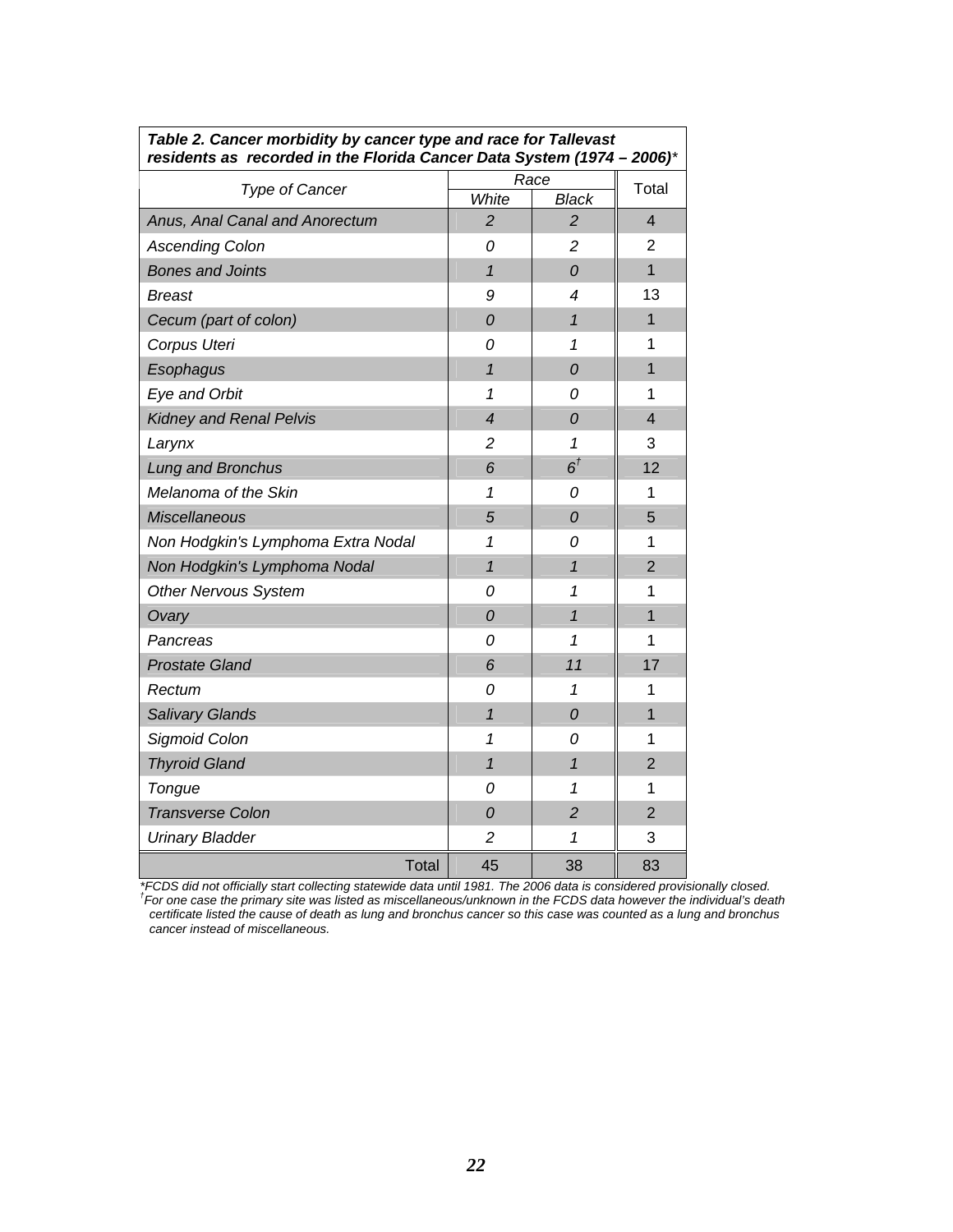<span id="page-26-0"></span>

| Table 3. Cancer morbidity by race and year of diagnosis   |
|-----------------------------------------------------------|
| for Tallevast residents as recorded in the Florida Cancer |
| Data System (1974 - 2006)*                                |

|                | Daia Jysiciii (1974 – 2000)<br>Race |                         |                         |  |
|----------------|-------------------------------------|-------------------------|-------------------------|--|
| Diagnosis Year | White                               | Black                   | Total                   |  |
| 1974           | ${\cal O}$                          | $\overline{1}$          | $\overline{1}$          |  |
| 1975-1978      | 0                                   | 0                       | 0                       |  |
| 1979           | $\overline{\mathcal{O}}$            | $\overline{1}$          | $\overline{1}$          |  |
| 1980           | $\overline{\mathbf{1}}$             | $\overline{\mathbf{1}}$ | $\overline{2}$          |  |
| 1981           | $\overline{1}$                      | ${\cal O}$              | $\overline{1}$          |  |
| 1982           | $\mathbf{1}$                        | $\overline{\mathbf{c}}$ | 3                       |  |
| 1983           | $\mathcal{O}$                       | $\overline{1}$          | $\overline{1}$          |  |
| 1984           | 0                                   | 0                       | 0                       |  |
| 1985           | $\overline{c}$                      | $\overline{O}$          | $\overline{2}$          |  |
| 1986           | 0                                   | 0                       | 0                       |  |
| 1987           | $\overline{1}$                      | $\overline{c}$          | 3                       |  |
| 1988           | $\mathbf{1}$                        | 0                       | $\mathbf 1$             |  |
| 1989           | $\overline{1}$                      | $\overline{1}$          | $\overline{2}$          |  |
| 1990           | $\overline{c}$                      | $\overline{c}$          | $\overline{\mathbf{4}}$ |  |
| 1991           | 3                                   | $\overline{O}$          | 3                       |  |
| 1992           | $\mathbf{1}$                        | 3                       | $\overline{4}$          |  |
| 1993           | $\overline{1}$                      | $\overline{1}$          | $\overline{2}$          |  |
| 1994           | 3                                   | $\mathbf{1}$            | 4                       |  |
| 1995           | $\overline{1}$                      | 3                       | $\overline{4}$          |  |
| 1996           | $\mathbf{1}$                        | $\overline{c}$          | 3                       |  |
| 1997           | $\overline{c}$                      | $\overline{O}$          | $\overline{2}$          |  |
| 1998           | 0                                   | $\overline{\mathbf{c}}$ | $\overline{2}$          |  |
| 1999           | 3                                   | $\overline{\mathbf{1}}$ | $\overline{4}$          |  |
| 2000           | 3                                   | $\mathbf{1}$            | $\overline{\mathbf{4}}$ |  |
| 2001           | 3                                   | $\overline{1}$          | $\overline{\mathbf{4}}$ |  |
| 2002           | 0                                   | $\overline{c}$          | $\overline{2}$          |  |
| 2003           | $\overline{c}$                      | $\overline{1}$          | 3                       |  |
| 2004           | $\overline{\mathcal{A}}$            | $\overline{\mathbf{1}}$ | 5                       |  |
| 2005           | $\overline{c}$                      | 5                       | $\overline{7}$          |  |
| 2006           | 6                                   | 3                       | 9                       |  |
| Total          | 45                                  | 38                      | 83                      |  |

*\*FCDS did not officially start collecting statewide data until 1981. The 2006 data is considered provisionally closed.*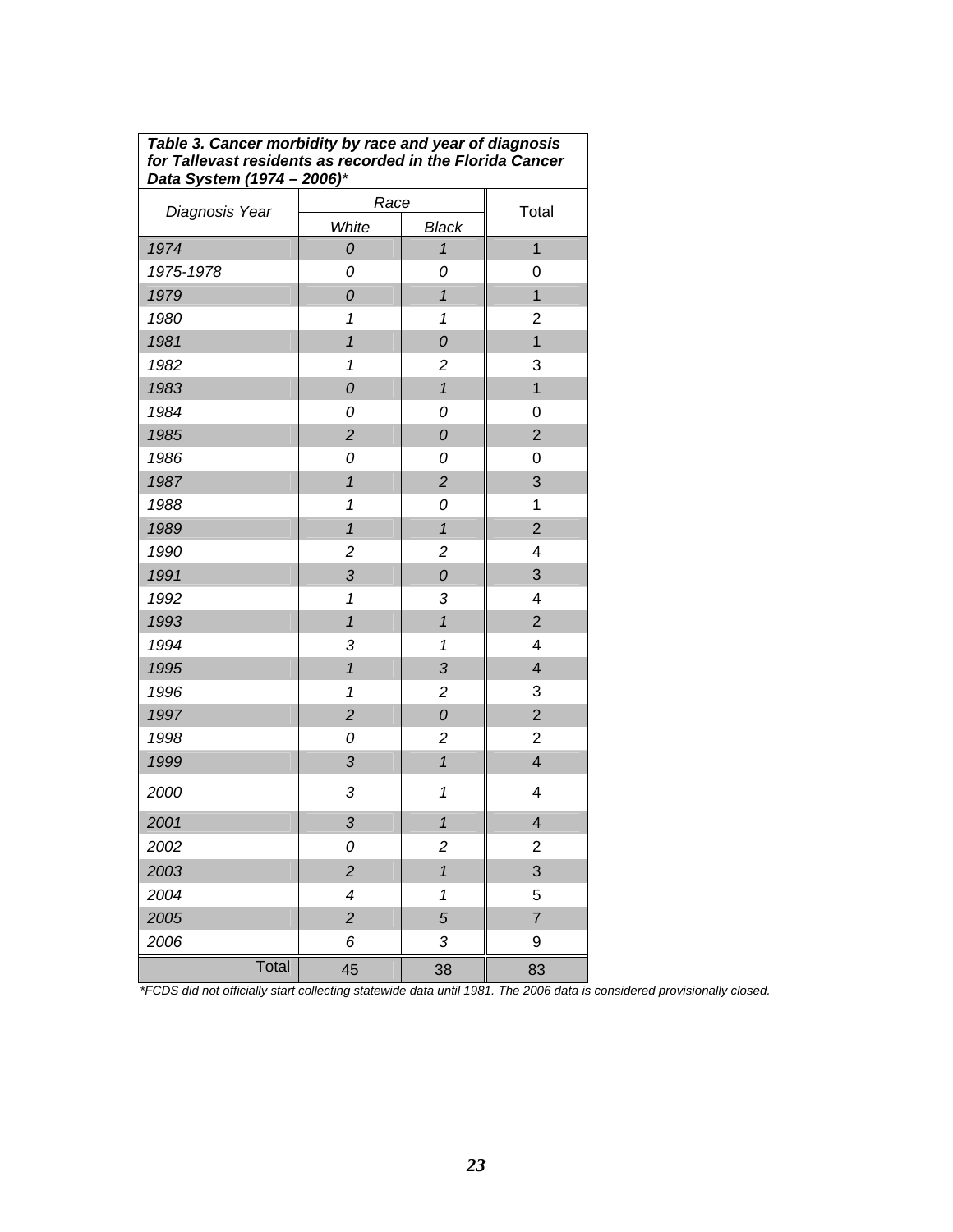|                          | recorded in the Florida Cancer Data System (1974 - 2006)* |                |                            |                         |  |
|--------------------------|-----------------------------------------------------------|----------------|----------------------------|-------------------------|--|
| Gender<br>Type of Cancer |                                                           | Race           |                            | Total                   |  |
|                          |                                                           |                | <b>Black</b>               |                         |  |
|                          | Tongue                                                    | 0              | $\mathbf{1}$               | $\overline{1}$          |  |
|                          | Salivary Glands                                           | 1              | 0                          | 1                       |  |
|                          | Esophagus                                                 | $\overline{1}$ | $\mathcal O$               | $\mathbf{1}$            |  |
| <b>Ascending Colon</b>   |                                                           | 0              | $\overline{c}$             | $\overline{2}$          |  |
|                          | <b>Sigmoid Colon</b>                                      | $\mathbf{1}$   | $\mathcal O$               | $\mathbf{1}$            |  |
|                          | Rectum                                                    | 0              | 1                          | 1                       |  |
|                          | Anus, Anal Canal and Anorectum                            | $\mathbf{1}$   | $\mathcal O$               | $\mathbf{1}$            |  |
| Male                     | Larynx                                                    | $\overline{c}$ | 1                          | 3                       |  |
|                          | Lung and Bronchus                                         | 3              | $4^{\dagger}$              | $\overline{7}$          |  |
|                          | <b>Prostate Gland</b>                                     | 6              | 11                         | 17                      |  |
|                          | <b>Urinary Bladder</b>                                    | $\mathbf{1}$   | $\mathbf{1}$               | $\overline{2}$          |  |
|                          | Kidney and Renal Pelvis                                   | 4              | 0                          | 4                       |  |
|                          | Non Hodgkin's Lymphoma Nodal                              | 0              | $\mathbf{1}$               | $\overline{1}$          |  |
|                          | <b>Miscellaneous</b>                                      | $\overline{c}$ | 0                          | $\overline{2}$          |  |
|                          | <b>Total</b>                                              | 22             | 22                         | 44                      |  |
|                          | Cecum (part of colon)                                     | 0              | 1                          | 1                       |  |
|                          | <b>Transverse Colon</b>                                   | $\mathcal O$   | $\overline{c}$             | $\overline{2}$          |  |
|                          | Anus, Anal Canal and Anorectum                            | 1              | $\overline{2}$             | 3                       |  |
|                          | Pancreas                                                  | 0              | $\boldsymbol{\mathcal{L}}$ | $\mathbf{1}$            |  |
|                          | Lung and Bronchus                                         | 3              | $\overline{2}$             | 5                       |  |
|                          | <b>Bones and Joints</b>                                   | $\mathbf{1}$   | $\mathcal O$               | $\mathbf{1}$            |  |
|                          | Melanoma of the Skin                                      | 1              | 0                          | 1                       |  |
|                          | <b>Breast</b>                                             | 9              | $\overline{4}$             | 13                      |  |
|                          | Corpus Uteri                                              | 0              | 1                          | 1                       |  |
| Female                   | Ovary                                                     | ${\cal O}$     | $\mathbf{1}$               | $\mathbf{1}$            |  |
|                          | <b>Urinary Bladder</b>                                    | 1              | 0                          | 1                       |  |
|                          | Eye and Orbit                                             | $\mathbf{1}$   | $\mathcal O$               | $\mathbf{1}$            |  |
|                          | <b>Thyroid Gland</b>                                      | 1              | 1                          | $\overline{2}$          |  |
|                          | Non Hodgkin's Lymphoma Nodal                              | 1              | $\mathcal O$               | $\overline{\mathbf{1}}$ |  |
|                          | Non Hodgkin's Lymphoma Extra Nodal                        | 1              | 0                          | 1                       |  |
|                          | <b>Miscellaneous</b>                                      | 3              | $\mathcal O$               | 3                       |  |
|                          | Other Nervous System                                      | 0              | 1                          | 1                       |  |
|                          | Total                                                     | 23             | 16                         | 39                      |  |

<span id="page-27-0"></span>*Table 4. Cancer morbidity by gender, race, and cancer type for Tallevast residents as* 

\*FCDS did not officially start collecting statewide data until 1981. The 2006 data is considered provisionally closed.<br><sup>†</sup>For one case the primary site was listed as miscellaneous/unknown in the FCDS data however the indiv *certificate listed the cause of death as lung and bronchus cancer.*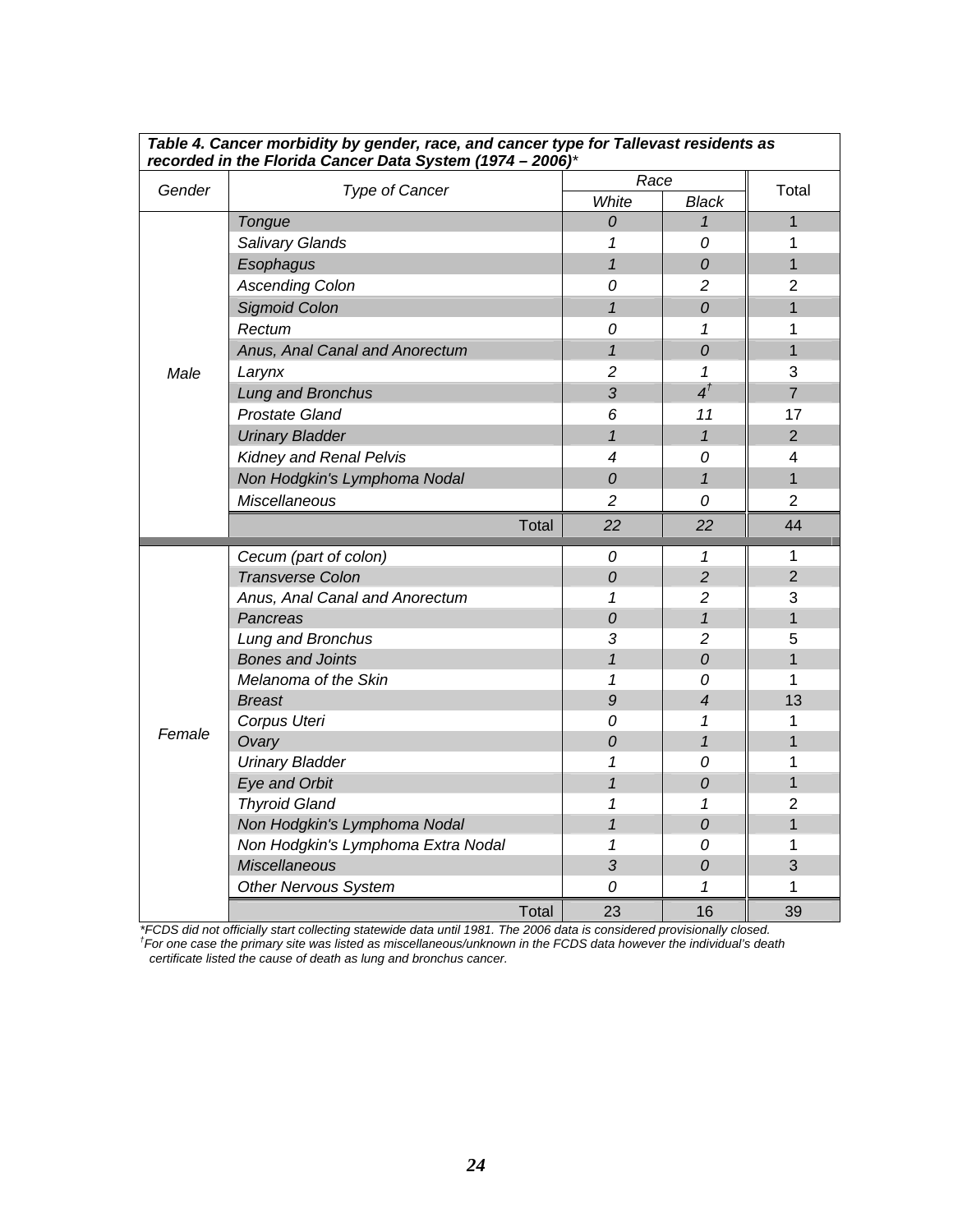| Florida Cancer Data System (1970 - 2006) |                |                |                |
|------------------------------------------|----------------|----------------|----------------|
| Year of Death                            | Race           |                | Total          |
|                                          | White          | <b>Black</b>   |                |
| 1970                                     | $\mathbf{1}$   | 0              | $\overline{1}$ |
| 1971                                     | 0              | 1              | 1              |
| 1972                                     | ${\cal O}$     | $\overline{1}$ | $\overline{1}$ |
| 1973                                     | 0              | 1              | 1              |
| 1974                                     | $\mathcal O$   | $\overline{1}$ | $\overline{1}$ |
| 1975                                     | 0              | 0              | 0              |
| 1976                                     | $\overline{O}$ | 0              | $\overline{0}$ |
| 1977                                     | 0              | 0              | 0              |
| 1978                                     | $\overline{O}$ | $\mathbf{1}$   | $\overline{1}$ |
| 1979                                     | 0              | 0              | 0              |
| 1980                                     | $\overline{1}$ | $\mathbf{1}$   | $\overline{2}$ |
| 1981                                     | 0              | 1              | 1              |
| 1982                                     | $\overline{2}$ | 0              | $\overline{2}$ |
| 1983                                     | 0              | 0              | $\overline{0}$ |
| 1984                                     | $\overline{O}$ | 0              | $\overline{0}$ |
| 1985                                     | 0              | 0              | $\mathbf 0$    |
| 1986                                     | $\mathcal O$   | 0              | $\mathbf 0$    |
| 1987                                     | 0              | 0              | 0              |
| 1988                                     | 0              | 0              | $\overline{0}$ |
| 1989                                     | 0              | $\mathbf 1$    | 1              |
| 1990                                     | $\overline{O}$ | $\overline{1}$ | $\overline{1}$ |
| 1991-2006                                | 0              | 0              | $\mathbf 0$    |
| Total                                    | 4              | 9              | 13             |

<span id="page-28-0"></span>*Table 5. Cancer mortality\* by race and year of death for Tallevast residents whose diagnosis was not recorded in the* 

*\*Data obtained from death certificates*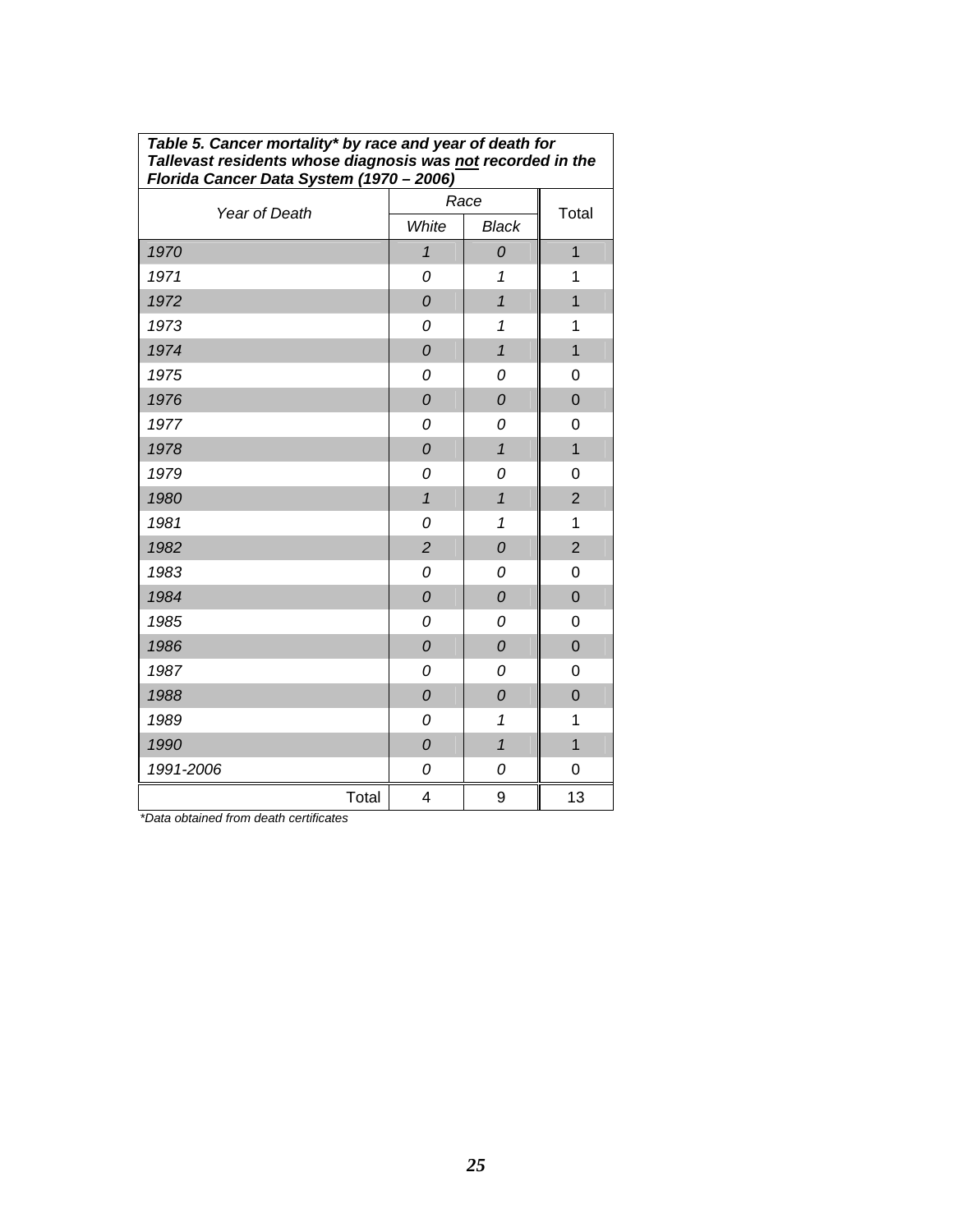<span id="page-29-0"></span>

| Table 6. Cancer mortality* by race and cancer type for Tallevast |
|------------------------------------------------------------------|
| residents whose diagnosis was not recorded in the Florida Cancer |
| Data System (1970 – 1990)                                        |

|                                                              | Race     |                |                |  |
|--------------------------------------------------------------|----------|----------------|----------------|--|
| <b>Type of Cancer</b>                                        | White    | Black          | Total          |  |
|                                                              |          |                |                |  |
| <b>Brain</b>                                                 |          | 0              |                |  |
| Connective and other soft tissue                             | 1        | 0              |                |  |
| <b>Kidney</b>                                                | 0        |                |                |  |
| Leukemia                                                     | 0        | 1              |                |  |
| Lung and Bronchus                                            | $\Omega$ | 1              |                |  |
| <b>Miscellaneous</b>                                         | 0        | 1              |                |  |
| Nasal, Cavities, Middle Ear, and<br><b>Accessory Sinuses</b> |          | $\Omega$       |                |  |
| Ovary                                                        | 1        | 0              | 1              |  |
| Pancreas                                                     | $\Omega$ | $\overline{2}$ | $\overline{2}$ |  |
| Pelvic Colon                                                 | 0        |                |                |  |
| Prostate                                                     | $\Omega$ | 1              |                |  |
| Rectum                                                       | Ω        |                |                |  |
| <b>Total</b>                                                 | 4        | 9              | 13             |  |

*\*Data obtained from death certificates* 

| Table 7. Cancer mortality* by race, gender, and cancer type for Tallevast<br>residents whose diagnosis was not recorded in the Florida Cancer Data<br>System (1970 - 1990) |                                                              |                |          |       |  |  |  |
|----------------------------------------------------------------------------------------------------------------------------------------------------------------------------|--------------------------------------------------------------|----------------|----------|-------|--|--|--|
| Gender                                                                                                                                                                     |                                                              |                | Race     | Total |  |  |  |
|                                                                                                                                                                            | Type of Cancer                                               | White          | Black    |       |  |  |  |
|                                                                                                                                                                            | <b>Brain</b>                                                 |                | 0        |       |  |  |  |
|                                                                                                                                                                            | Connective and other soft tissue                             |                | 0        |       |  |  |  |
|                                                                                                                                                                            | Kidney                                                       | $\Omega$       | 1        |       |  |  |  |
|                                                                                                                                                                            | Leukemia                                                     | 0              | 1        |       |  |  |  |
| Male                                                                                                                                                                       | Lung and Bronchus                                            | $\Omega$       |          |       |  |  |  |
|                                                                                                                                                                            | Pancreas                                                     | 0              |          |       |  |  |  |
|                                                                                                                                                                            | <b>Pelvic Colon</b>                                          | 0              |          |       |  |  |  |
|                                                                                                                                                                            | Prostate                                                     | 0              | 1        |       |  |  |  |
|                                                                                                                                                                            | Total                                                        | $\overline{2}$ | 6        | 8     |  |  |  |
|                                                                                                                                                                            | <b>Miscellaneous</b>                                         | $\Omega$       |          |       |  |  |  |
|                                                                                                                                                                            | Nasal, Cavities, Middle Ear, and<br><b>Accessory Sinuses</b> |                | $\Omega$ |       |  |  |  |
| Female                                                                                                                                                                     | Ovary                                                        | 1              | 0        |       |  |  |  |
|                                                                                                                                                                            | Pancreas                                                     | $\Omega$       | 1        |       |  |  |  |
|                                                                                                                                                                            | Rectum                                                       | 0              |          |       |  |  |  |
|                                                                                                                                                                            | Total                                                        | $\overline{2}$ | 3        | 5     |  |  |  |

*\*Data obtained from death certificates*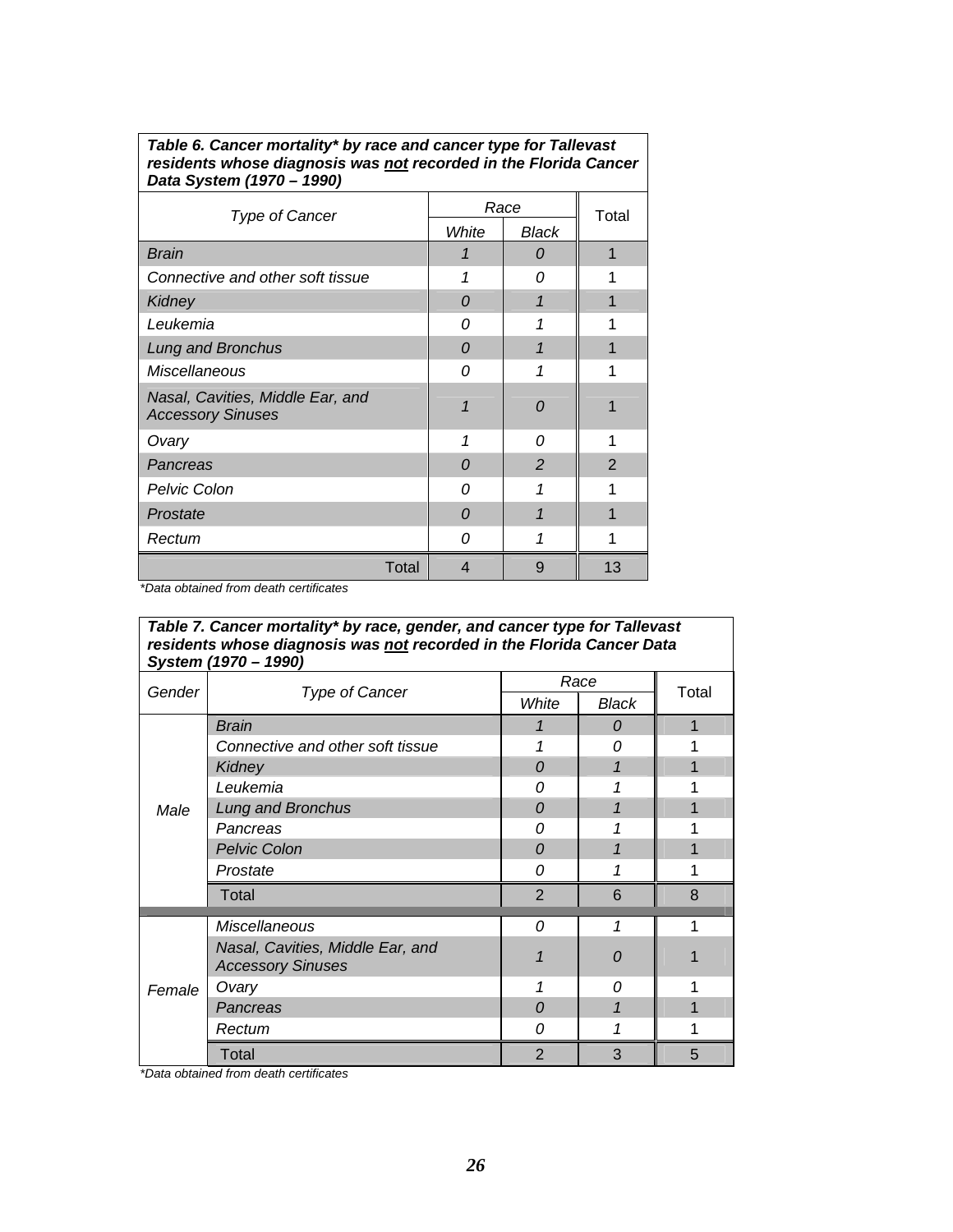| Table 8. All primary causes of mortality for Tallevast residents as recorded on the<br>death certificate (1970-2006) |                |         |  |  |  |  |
|----------------------------------------------------------------------------------------------------------------------|----------------|---------|--|--|--|--|
|                                                                                                                      | Frequency      | Percent |  |  |  |  |
| Certain infectious and parasitic diseases                                                                            | 2              | 2       |  |  |  |  |
| Neoplasm*                                                                                                            | 24             | 22      |  |  |  |  |
| Endocrine, nutritional and metabolic diseases, and immunity<br>disorders $^\dagger$                                  | 3              | 3       |  |  |  |  |
| Diseases of the blood and blood-forming organs                                                                       | 1              |         |  |  |  |  |
| Mental disorders <sup>#</sup>                                                                                        | 3              | 3       |  |  |  |  |
| Diseases of the nervous system and sense organs $t$                                                                  | $\mathcal{P}$  | 2       |  |  |  |  |
| Diseases of the circulatory system $t$                                                                               | 46             | 42      |  |  |  |  |
| Diseases of the respiratory system                                                                                   | 5              | 4       |  |  |  |  |
| Diseases of the digestive system                                                                                     | 3              | 3       |  |  |  |  |
| Diseases of the genitourinary system                                                                                 | $\mathfrak{p}$ | 2       |  |  |  |  |
| Diseases of the musculoskeletal system and connective tissue                                                         |                |         |  |  |  |  |
| Congenital anomalies                                                                                                 |                |         |  |  |  |  |
| Symptoms, signs, and ill-defined conditions                                                                          | 10             | 9       |  |  |  |  |
| Injury and poisoning                                                                                                 | 9              |         |  |  |  |  |
| Total                                                                                                                | 110            | 100     |  |  |  |  |

<span id="page-30-0"></span>*Table 8. All primary causes of mortality for Tallevast residents as recorded on the* 

٦

\*13 of the 24 cancer related deaths were documented in FCDS<br><sup>†</sup>1 individual in this category had cancer listed as a contributing cause of death.<br><sup>‡</sup>1 individual in this category had cancer listed as a contributing cause of *FCDS.*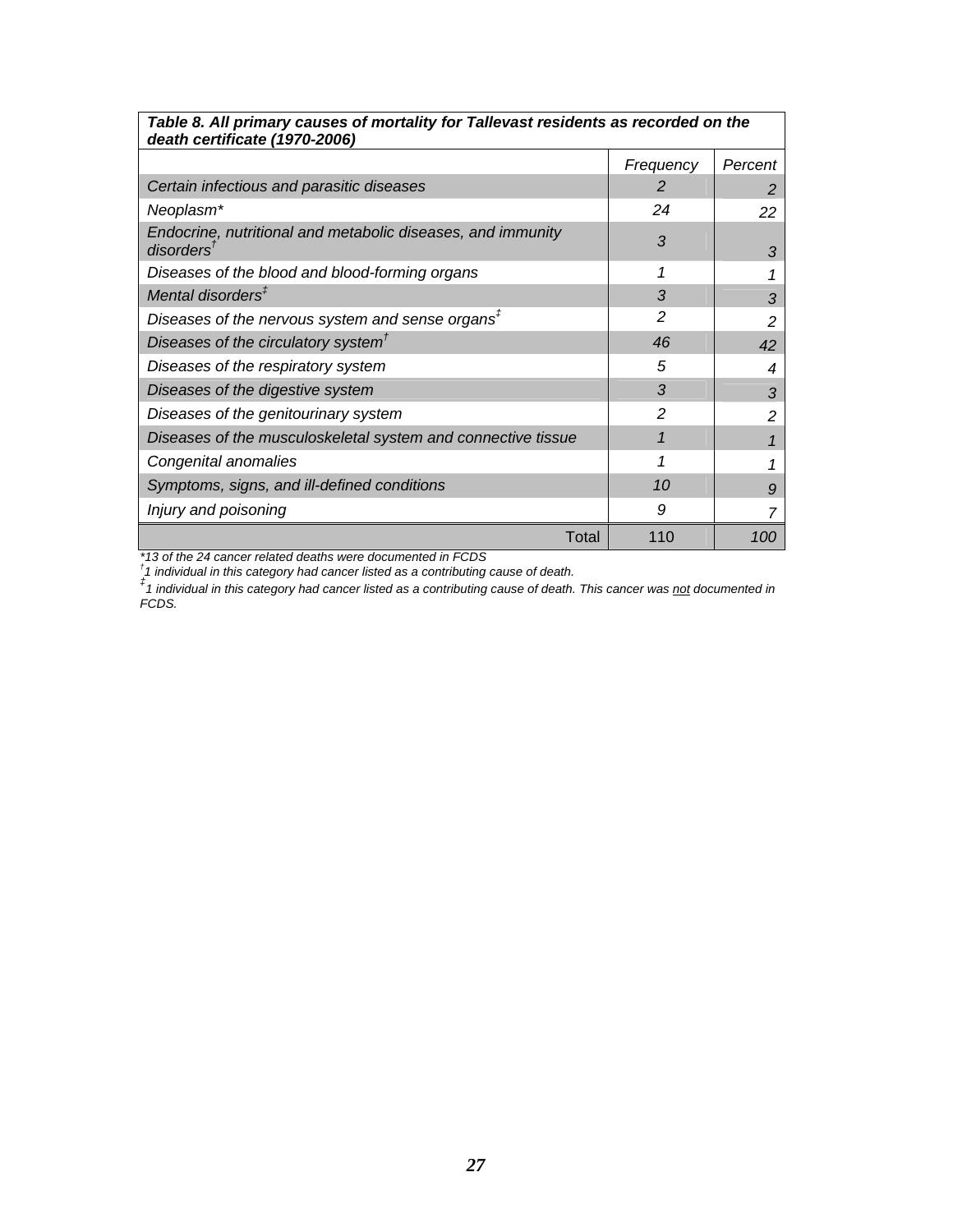|                                                                                 |                 |           | Race           |           |                |           |
|---------------------------------------------------------------------------------|-----------------|-----------|----------------|-----------|----------------|-----------|
|                                                                                 | White           | (percent) | <b>Black</b>   | (percent) | Total          | (percent) |
| Certain infectious and parasitic diseases                                       | $\theta$        | (0)       | 2              | (2)       | 2              | (2)       |
| Neoplasms*                                                                      | 6               | (26)      | 18             | (21)      | 24             | (22)      |
| Endocrine, nutritional and metabolic diseases, and<br><i>immunity disorders</i> | 1               | (4)       | $2^{\dagger}$  | (2)       | 3              | (3)       |
| Diseases of the blood and blood-forming organs                                  | 0               | (0)       | 1              | (1)       | 1              | (1)       |
| <b>Mental disorders</b>                                                         | $\overline{0}$  | (0)       | $3^{\ddagger}$ | (3)       | 3              | (3)       |
| Diseases of the nervous system and sense<br>organs                              | 0               | (0)       | $2^{\ddagger}$ | (2)       | $\overline{c}$ | (2)       |
| Diseases of the circulatory system                                              | 11 <sup>t</sup> | (48)      | 35             | (40)      | 46             | (42)      |
| Diseases of the respiratory system                                              | 0               | (0)       | 4              | (5)       | 4              | (4)       |
| Diseases of the digestive system                                                | 0               | (0)       | 3              | (3)       | 3              | (3)       |
| Diseases of the genitourinary system                                            | 1               | (4)       | 1              | (1)       | 2              | (2)       |
| Diseases of the musculoskeletal system and<br>connective tissue                 | $\overline{0}$  | (0)       | $\mathbf{1}$   | (1)       | 1              | (1)       |
| Congenital anomalies                                                            | 0               | (0)       | 1              | (1)       | 1              | (1)       |
| Symptoms, signs, and ill-defined conditions                                     | $\overline{2}$  | (9)       | 8              | (9)       | 10             | (9)       |
| Injury and poisoning                                                            | 2               | (9)       | 6              | (7)       | 8              | (7)       |
| Total                                                                           | 23              | (100)     | 87             | (100)     | 110            | (100)     |

#### <span id="page-31-0"></span>*Table 9. All primary causes of mortality by race for Tallevast residents as recorded on the death certificate (1970-2006)*

\*13 of the 24 cancer related deaths were documented in FCDS<br><sup>†</sup>1 individual in this category had cancer listed as a contributing cause of death.<br><sup>‡</sup>1 individual in this category had cancer listed as a contributing cause of *FCDS.*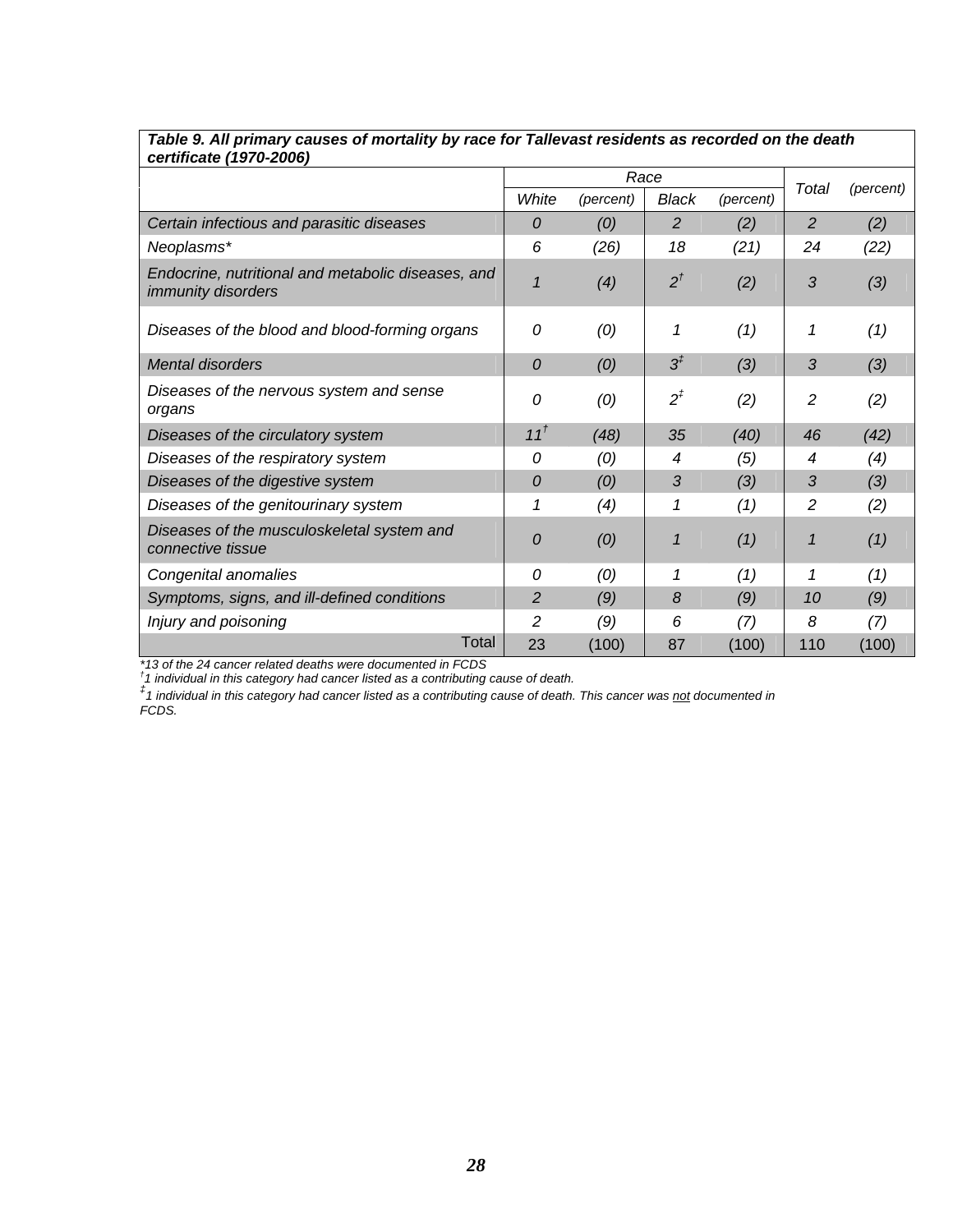| Tallevast residents (1970 - 2006)                            |                          |                          |                |
|--------------------------------------------------------------|--------------------------|--------------------------|----------------|
|                                                              | Race                     | Total                    |                |
| <b>Type of Cancer</b>                                        | White                    | <b>Black</b>             |                |
| Anus, Anal Canal, and Anorectum                              | $\overline{2}$           | $\overline{2}$           | 4              |
| <b>Ascending Colon</b>                                       | 0                        | 2                        | 2              |
| <b>Bones and Joints</b>                                      | $\mathbf{1}$             | 0                        | 1              |
| Brain                                                        | 1                        | 0                        | 1              |
| <b>Breast</b>                                                | 9                        | $\overline{\mathcal{A}}$ | 13             |
| Cecum (part of colon)                                        | 0                        | 1                        | 1              |
| Connective and other soft tissue                             | $\mathbf{1}$             | 0                        | 1              |
| Corpus Uteri                                                 | 0                        | 1                        | 1              |
| Esophagus                                                    | $\mathbf{1}$             | 0                        | 1              |
| Eye and Orbit                                                | 1                        | 0                        | 1              |
| <b>Kidney and Renal Pelvis</b>                               | $\overline{\mathcal{A}}$ | $\overline{1}$           | 5              |
| Larynx                                                       | 2                        | 1                        | 3              |
| Leukemia                                                     | 0                        | $\mathbf{1}$             | 1              |
| Lung and Bronchus                                            | 6                        | 7                        | 13             |
| Melanoma of the Skin                                         | $\mathbf{1}$             | 0                        | $\mathbf{1}$   |
| Miscellaneous                                                | 5                        | 1                        | 6              |
| Nasal, Cavities, Middle Ear, and<br><b>Accessory Sinuses</b> | $\mathbf{1}$             | 0                        | 1              |
| Non Hodgkin's Lymphoma Extra Nodal                           | 1                        | 0                        | 1              |
| Non Hodgkin's Lymphoma Nodal                                 | $\mathbf{1}$             | 1                        | 2              |
| <b>Other Nervous System</b>                                  | 0                        | 1                        | 1              |
| Ovary                                                        | $\overline{1}$           | $\mathbf{1}$             | $\overline{2}$ |
| Pancreas                                                     | 0                        | 3                        | 3              |
| <b>Pelvic Colon</b>                                          | 0                        | $\mathbf{1}$             | 1              |
| <b>Prostate Gland</b>                                        | 6                        | 12                       | 18             |
| Rectum                                                       | 0                        | $\overline{\mathbf{c}}$  | $\overline{2}$ |
| Salivary Glands                                              | 1                        | 0                        | 1              |
| <b>Sigmoid Colon</b>                                         | $\overline{1}$           | 0                        | $\overline{1}$ |
| <b>Thyroid Gland</b>                                         | 1                        | 1                        | 2              |
| Tongue                                                       | 0                        | $\overline{1}$           | $\overline{1}$ |
| <b>Transverse Colon</b>                                      | 0                        | 2                        | $\overline{c}$ |
| <b>Urinary Bladder</b>                                       | $\overline{c}$           | $\mathbf{1}$             | 3              |
| Total                                                        | 49                       | 47                       | 96             |

#### <span id="page-32-0"></span>*Table 10. Cancer type by race for all cancers diagnosed\* among Tallevast residents (1970 - 2006)*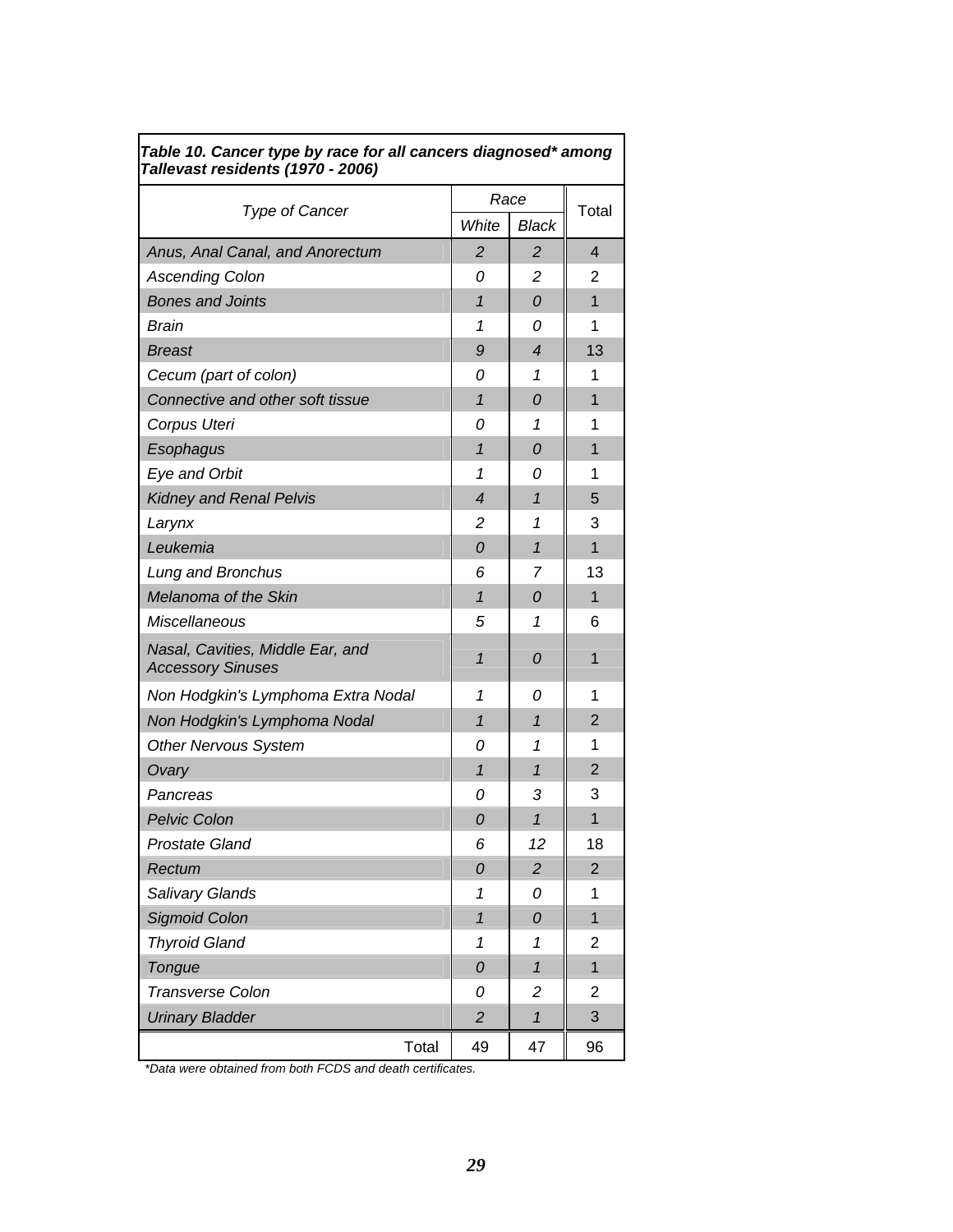<span id="page-33-0"></span>

| Table 11. Year of diagnosis by race for all cancers<br>diagnosed* among Tallevast residents (1970 - 2006) |                          |                            |                           |  |  |
|-----------------------------------------------------------------------------------------------------------|--------------------------|----------------------------|---------------------------|--|--|
|                                                                                                           | Race                     |                            |                           |  |  |
| Diagnosis Year                                                                                            | White                    | <b>Black</b>               | Total                     |  |  |
| 1970                                                                                                      | $\overline{1}$           | 0                          | $\overline{1}$            |  |  |
| 1971                                                                                                      | 0                        | 1                          | $\mathbf 1$               |  |  |
| 1972                                                                                                      | 0                        | $\overline{1}$             | $\overline{1}$            |  |  |
| 1973                                                                                                      | 0                        | 1                          | $\overline{1}$            |  |  |
| 1974                                                                                                      | 0                        | $\overline{c}$             | $\overline{c}$            |  |  |
| 1975                                                                                                      | 0                        | 0                          | 0                         |  |  |
| 1976                                                                                                      | 0                        | 0                          | 0                         |  |  |
| 1977                                                                                                      | 0                        | 0                          | 0                         |  |  |
| 1978                                                                                                      | 0                        | $\overline{1}$             | $\mathbf{1}$              |  |  |
| 1979                                                                                                      | 0                        | 1                          | $\mathbf 1$               |  |  |
| 1980                                                                                                      | $\overline{c}$           | $\overline{c}$             | $\overline{\mathcal{A}}$  |  |  |
| 1981                                                                                                      | 1                        | 1                          | $\overline{c}$            |  |  |
| 1982                                                                                                      | 3                        | $\overline{c}$             | 5                         |  |  |
| 1983                                                                                                      | 0                        | 1                          | $\mathbf 1$               |  |  |
| 1984                                                                                                      | 0                        | 0                          | 0                         |  |  |
| 1985                                                                                                      | $\overline{c}$           | 0                          | $\overline{c}$            |  |  |
| 1986                                                                                                      | 0                        | 0                          | 0                         |  |  |
| 1987                                                                                                      | 1                        | $\overline{c}$             | 3                         |  |  |
| 1988                                                                                                      | $\overline{1}$           | 0                          | $\mathbf{1}$              |  |  |
| 1989                                                                                                      | 1                        | $\overline{c}$             | 3                         |  |  |
| 1990                                                                                                      | $\overline{c}$           | 3                          | 5                         |  |  |
| 1991                                                                                                      | 3                        | 0                          | 3                         |  |  |
| 1992                                                                                                      | $\mathbf{1}$             | 3                          | $\overline{\mathcal{A}}$  |  |  |
| 1993                                                                                                      | 1                        | $\mathbf{1}$               | $\overline{c}$            |  |  |
| 1994                                                                                                      | 3                        | $\mathbf{1}$               | $\overline{\mathcal{A}}$  |  |  |
| 1995                                                                                                      | 1                        | 3                          | 4                         |  |  |
| 1996                                                                                                      | $\mathbf{1}$             | $\boldsymbol{2}$           | $\ensuremath{\mathsf{3}}$ |  |  |
| 1997                                                                                                      | $\overline{c}$           | 0                          | $\overline{c}$            |  |  |
| 1998                                                                                                      | 0                        | $\overline{c}$             | $\overline{c}$            |  |  |
| 1999                                                                                                      | 3                        | $\mathbf 1$                | $\overline{\mathcal{A}}$  |  |  |
| 2000                                                                                                      | 3                        | $\mathbf{1}$               | $\overline{\mathcal{A}}$  |  |  |
| 2001                                                                                                      | 3                        | 1                          | $\boldsymbol{4}$          |  |  |
| 2002                                                                                                      | 0                        | $\overline{c}$             | $\overline{c}$            |  |  |
| 2003                                                                                                      | 2                        | $\boldsymbol{\mathcal{L}}$ | 3                         |  |  |
| 2004                                                                                                      | $\overline{\mathcal{A}}$ | $\mathbf{1}$               | 5                         |  |  |
| 2005                                                                                                      | $\mathbf{2}$             | 5                          | $\overline{7}$            |  |  |
| 2006                                                                                                      | 6                        | 3                          | 9                         |  |  |
| Total                                                                                                     | 49                       | 47                         | 96                        |  |  |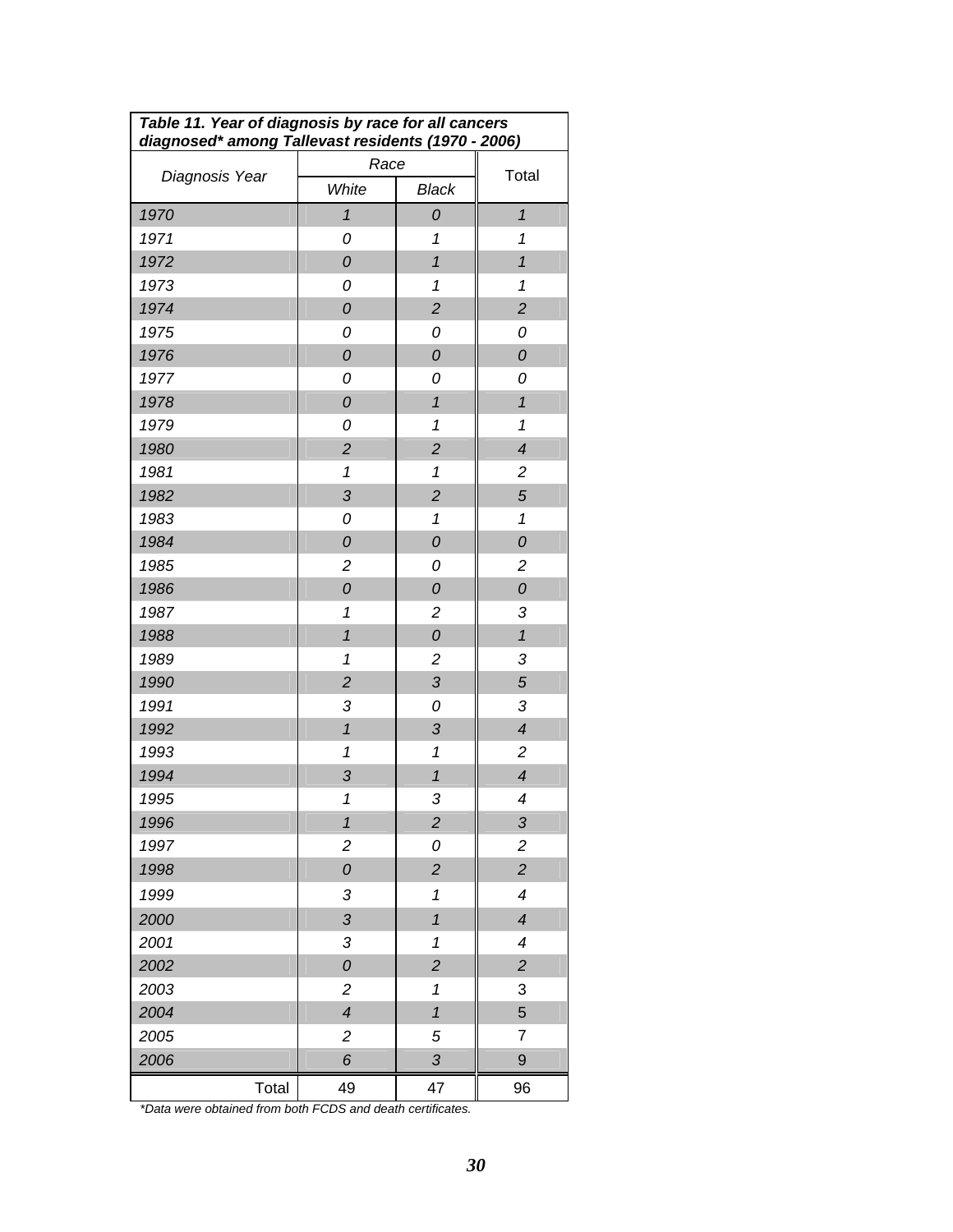|                   | related to the chemicals of concern (1970 - 2006) |              |                               |                                 |              |              |                           |                             |                |  |
|-------------------|---------------------------------------------------|--------------|-------------------------------|---------------------------------|--------------|--------------|---------------------------|-----------------------------|----------------|--|
|                   |                                                   |              |                               |                                 | Cancer Type  |              |                           |                             |                |  |
| Diagnosis<br>Year | Prostate                                          | Kidney       | non-<br>Hodgkin's<br>Lymphoma | Liver<br>(including<br>Biliary) | Cervical     | Leukemia     | Urinary<br><b>Bladder</b> | Lung and<br><b>Bronchus</b> | Total          |  |
| 1973              | $\mathbf{1}$                                      | ${\cal O}$   | ${\cal O}$                    | $\mathcal O$                    | ${\cal O}$   | ${\cal O}$   | ${\cal O}$                | ${\cal O}$                  | $\mathbf 1$    |  |
| 1974-1978         | 0                                                 | 0            | 0                             | 0                               | 0            | 0            | 0                         | 0                           | 0              |  |
| 1979              | $\mathcal I$                                      | 0            | $\mathcal O$                  | 0                               | 0            | $\mathcal O$ | $\overline{O}$            | 0                           | $\overline{1}$ |  |
| 1980              | 0                                                 | 1            | 0                             | 0                               | 0            | 0            | 0                         | 1                           | $\overline{2}$ |  |
| 1981              | ${\cal O}$                                        | 0            | ${\cal O}$                    | 0                               | 0            | $\mathbf{1}$ | 0                         | ${\cal O}$                  | $\mathbf 1$    |  |
| 1982              | 0                                                 | 0            | 0                             | 0                               | 0            | 0            | 0                         | 1                           | 1              |  |
| 1983-1986         | ${\cal O}$                                        | 0            | $\cal O$                      | $\mathcal O$                    | 0            | ${\cal O}$   | 0                         | ${\cal O}$                  | 0              |  |
| 1987              | 0                                                 | 0            | 0                             | 0                               | 0            | 0            | 0                         | $\overline{c}$              | $\overline{2}$ |  |
| 1988              | $\cal O$                                          | 0            | $\cal O$                      | 0                               | 0            | $\cal O$     | 0                         | ${\cal O}$                  | $\overline{0}$ |  |
| 1989              | 1                                                 | 0            | 0                             | 0                               | 0            | 0            | 0                         | 1                           | $\overline{2}$ |  |
| 1990              | $\mathcal O$                                      | 0            | $\mathcal O$                  | $\overline{O}$                  | $\mathcal O$ | $\mathcal O$ | $\overline{O}$            | $\mathcal O$                | $\overline{0}$ |  |
| 1991              | 0                                                 | 0            | 0                             | 0                               | 0            | 0            | 0                         | 0                           | 0              |  |
| 1992              | 0                                                 | 0            | $\mathcal O$                  | 0                               | 0            | $\mathcal O$ | $\mathbf{1}$              | $\mathcal O$                | $\overline{1}$ |  |
| 1993              | 0                                                 | 0            | 0                             | 0                               | 0            | 0            | 0                         | 0                           | 0              |  |
| 1994              | $\mathbf{1}$                                      | $\mathcal O$ | $\cal O$                      | $\mathcal O$                    | $\mathcal O$ | $\cal O$     | $\mathcal O$              | $\mathcal O$                | $\mathbf 1$    |  |
| 1995              | 1                                                 | 0            | 0                             | 0                               | 0            | 0            | 0                         | 0                           | 1              |  |
| 1996              | $\overline{1}$                                    | 0            | $\mathcal O$                  | 0                               | 0            | $\mathcal O$ | 0                         | $\overline{1}$              | $\overline{2}$ |  |
| 1997              | 0                                                 | 0            | 0                             | 0                               | 0            | 0            | 0                         | 0                           | 0              |  |
| 1998              | $\overline{c}$                                    | $\mathcal O$ | $\mathcal O$                  | 0                               | $\mathcal O$ | 0            | 0                         | 0                           | 2              |  |
| 1999              | 0                                                 | 0            | 0                             | 0                               | 0            | 0            | 0                         | 0                           | 0              |  |
| 2000              | $\mathbf{1}$                                      | 0            | $\mathcal O$                  | 0                               | $\mathcal O$ | $\mathcal O$ | $\overline{O}$            | 0                           | $\overline{1}$ |  |
| 2001              | 0                                                 | 0            | 0                             | 0                               | 0            | 0            | 0                         | 0                           | 0              |  |
| 2002              | ${\cal O}$                                        | $\mathcal O$ | $\cal O$                      | 0                               | $\mathcal O$ | $\cal O$     | ${\cal O}$                | $\mathcal O$                | 0              |  |
| 2003              | 0                                                 | 0            | 0                             | 0                               | 0            | 0            | 0                         | 0                           | 0              |  |
| 2004              | ${\cal O}$                                        | 0            | $\cal O$                      | 0                               | 0            | $\cal O$     | $\mathcal O$              | $\mathbf{1}$                | $\overline{1}$ |  |
| 2005              | 3                                                 | 0            | 0                             | 0                               | 0            | 0            | 0                         | 0                           | 3              |  |
| 2006              | $\cal O$                                          | 0            | $\mathbf{1}$                  | 0                               | 0            | 0            | 0                         | ${\cal O}$                  | $\overline{1}$ |  |
| Total             | 12                                                | 1            | 1                             | $\mathbf 0$                     | 0            | 1            | 1                         | 7                           | 23             |  |

<span id="page-34-0"></span>*Table 12. Diagnosis (or death) year by cancer type among black Tallevast residents for cancers\**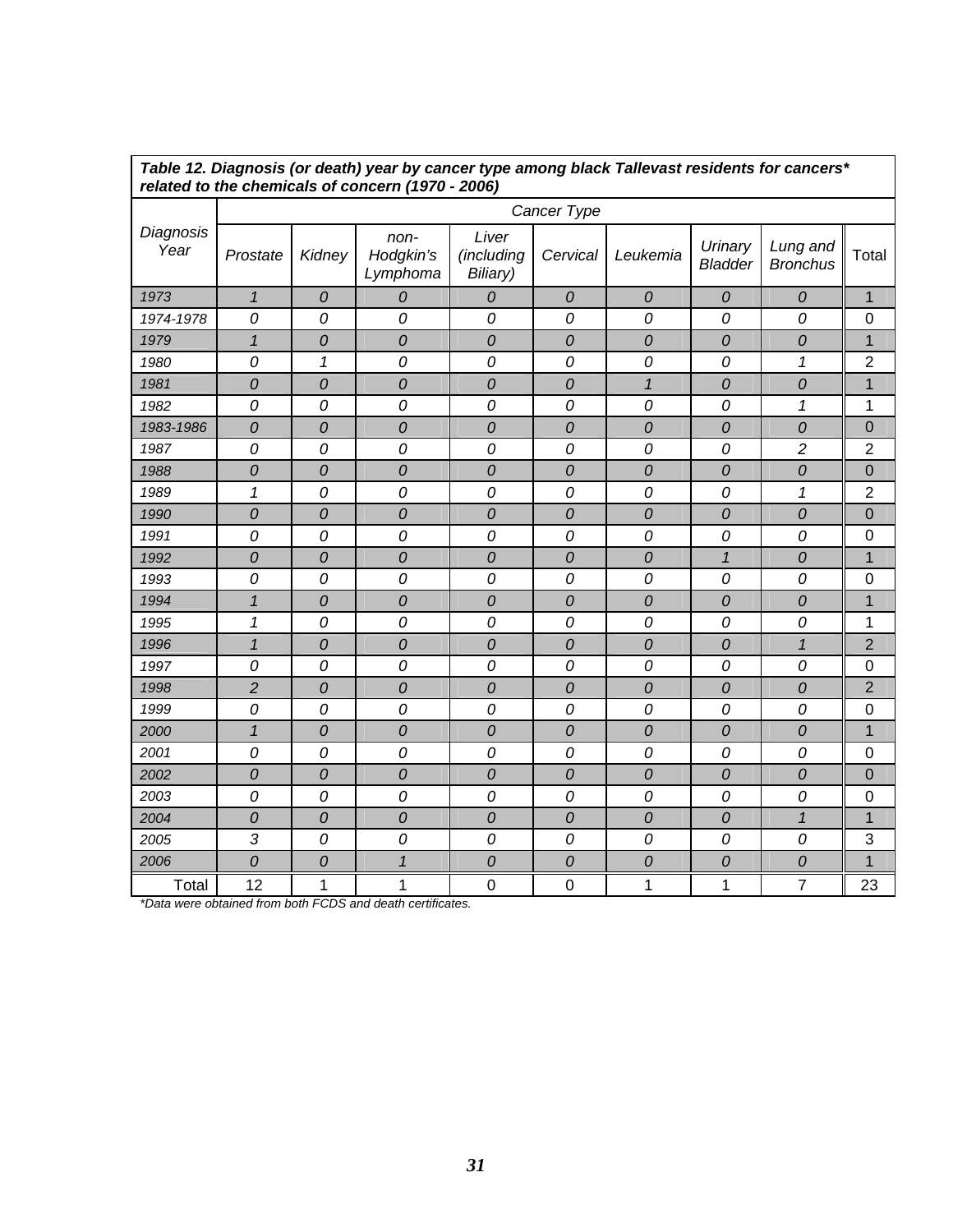<span id="page-35-0"></span>

| Table 13. Cancer type by gender among black Tallevast<br>residents for cancers* related to the chemicals of concern<br>(1970 - 2006) |          |          |       |  |  |  |
|--------------------------------------------------------------------------------------------------------------------------------------|----------|----------|-------|--|--|--|
|                                                                                                                                      | Gender   |          |       |  |  |  |
| <b>Type of Cancer</b>                                                                                                                | Male     | Female   | Total |  |  |  |
| Leukemia                                                                                                                             |          | $\Omega$ |       |  |  |  |
| Non-Hodgkin's Lymphoma                                                                                                               |          | n        |       |  |  |  |
| Liver                                                                                                                                | $\Omega$ | $\Omega$ |       |  |  |  |
| <b>Kidney and Renal Pelvis</b>                                                                                                       |          | n        |       |  |  |  |
| <b>Urinary Bladder</b>                                                                                                               |          | $\Omega$ |       |  |  |  |
| Lung and Bronchus                                                                                                                    | 5        | 2        |       |  |  |  |
| Cervical                                                                                                                             | n        | $\Omega$ |       |  |  |  |
| Prostate                                                                                                                             | 12       | n        | 12    |  |  |  |
| Total                                                                                                                                | 21       | 2        | 23    |  |  |  |

*\*Data were obtained from both FCDS and death certificates.*

*Table 14. Cancer type by age at time of diagnosis (or death) among black Tallevast residents for cancers\* related to the chemicals of concern (1970-2006)* 

|                                |                | Cancer Type |                               |                                 |                |          |                           |                             |                |
|--------------------------------|----------------|-------------|-------------------------------|---------------------------------|----------------|----------|---------------------------|-----------------------------|----------------|
| Age at<br>time of<br>diagnosis | Prostate       | Kidney      | non-<br>Hodgkin's<br>Lymphoma | Liver<br>(including<br>Biliary) | Cervical       | Leukemia | Urinary<br><b>Bladder</b> | Lung and<br><b>Bronchus</b> | Total          |
| $0$ to $9$                     | 0              | 0           | 0                             | $\boldsymbol{0}$                | $\overline{O}$ | 0        | 0                         | $\overline{0}$              | $\mathbf 0$    |
| 10 to 19                       | 0              | 0           | 0                             | 0                               | 0              | 0        | 0                         | 0                           | $\mathbf{0}$   |
| 20 to 29                       | 0              | 0           | 0                             | 0                               | 0              | 0        | 0                         | $\theta$                    | $\mathbf 0$    |
| 30 to 39                       | 0              | 0           |                               | 0                               | 0              | 0        |                           | $\Omega$                    | $\overline{2}$ |
| 40 to 49                       |                | 0           | 0                             | 0                               | 0              | 0        | 0                         |                             | 2              |
| 50 to 59                       |                |             | 0                             | 0                               | 0              | 0        | 0                         |                             | 3              |
| 60 to 69                       | $\overline{4}$ | 0           | $\overline{O}$                | $\overline{O}$                  | $\theta$       | 0        | 0                         |                             | 5              |
| 70 to 79                       | 5              | 0           | 0                             | 0                               | 0              |          | 0                         | $\mathcal{P}$               | 8              |
| 80 to plus                     |                | 0           | $\overline{O}$                | $\overline{O}$                  | 0              | 0        | 0                         | $\overline{2}$              | 3              |
| Total                          | 12             |             |                               | $\Omega$                        | $\Omega$       |          |                           | 7                           | 23             |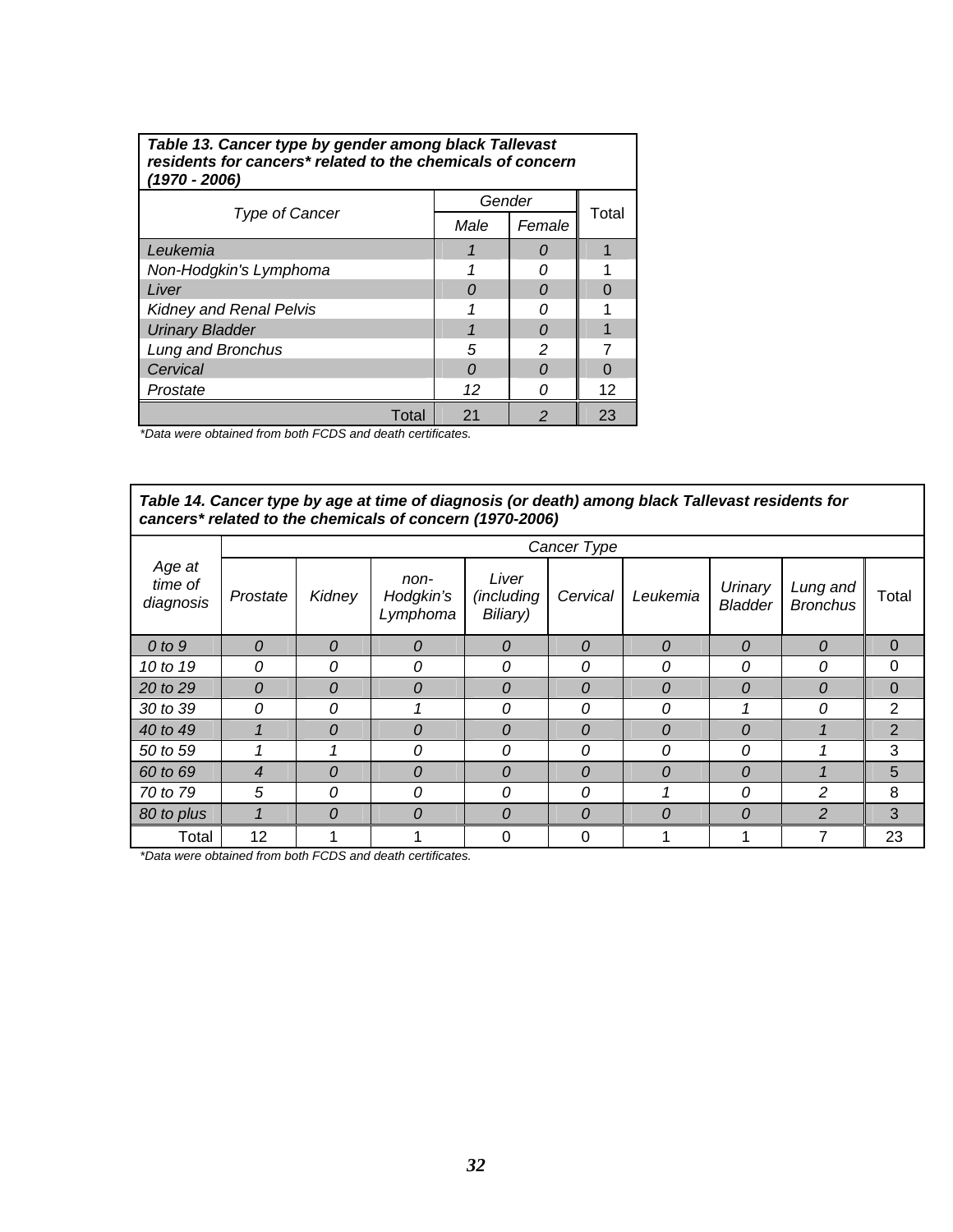<span id="page-36-0"></span>

| Table 15. Population of black Tallevast* residents<br>according to the 2000 Census by gender and age |                   |         |                |  |  |  |  |  |
|------------------------------------------------------------------------------------------------------|-------------------|---------|----------------|--|--|--|--|--|
|                                                                                                      | Males             | Females | Total          |  |  |  |  |  |
|                                                                                                      | 12                |         | 13             |  |  |  |  |  |
| <b>Under 5 years</b>                                                                                 |                   |         |                |  |  |  |  |  |
| 5 to 9 years                                                                                         | 4                 | 11      | 15             |  |  |  |  |  |
| 10 to 14 years                                                                                       | 11                | 13      | 24             |  |  |  |  |  |
| 15 to 19 years                                                                                       | 10                | 10      | 20             |  |  |  |  |  |
| 20 to 24 years                                                                                       | 5                 | 4       | 9              |  |  |  |  |  |
| 25 to 29 years                                                                                       | 0                 | 6       | 6              |  |  |  |  |  |
| 30 to 34 years                                                                                       | 5                 | 3       | 8              |  |  |  |  |  |
| 35 to 44 years                                                                                       | 14                | 15      | 29             |  |  |  |  |  |
| 45 to 54 years                                                                                       | 18                | 23      | 41             |  |  |  |  |  |
| 55 to 59 years                                                                                       | 8                 | 4       | 12             |  |  |  |  |  |
| 60 to 64 years                                                                                       | 8                 | 10      | 18             |  |  |  |  |  |
| 65 to 74 years                                                                                       | 9                 | 9       | 18             |  |  |  |  |  |
| 75 to 84 years                                                                                       | $\mathcal{P}$     | 6       | 8              |  |  |  |  |  |
| 85 years and over                                                                                    | 1                 | 1       | $\overline{2}$ |  |  |  |  |  |
| Total                                                                                                | 223<br>107<br>116 |         |                |  |  |  |  |  |

*\*The Tallevast area was defined using the following 2000 census geography: Tract 8.05 block 1038 and 1039; Tract 9.02 block 4000, 4020, 4021, 4022, and 4023* 

| Table 16. Age-adjusted standard incidence ratio for cancers* related to the         |  |  |  |  |  |  |  |
|-------------------------------------------------------------------------------------|--|--|--|--|--|--|--|
| chemicals of concern diagnosed in black Tallevast residents compared to the rest of |  |  |  |  |  |  |  |
| the Florida black population (1981-2006)                                            |  |  |  |  |  |  |  |
|                                                                                     |  |  |  |  |  |  |  |

| Cancer Type                     | Observed<br># Cases | Expected<br># Cases | <b>SIR</b> | 95% Confidence<br>Limit |       |
|---------------------------------|---------------------|---------------------|------------|-------------------------|-------|
|                                 |                     |                     |            | Lower                   | Upper |
| Leukemia                        |                     | 0.55                | 1.83       | 0.02                    | 10.18 |
| Non-Hodgkin's Lymphoma          |                     | 0.74                | 1.35       | 0.02                    | 7.53  |
| Liver Cancer [C22.0]            | 0                   | 0.30                | 0          |                         |       |
| Kidney Cancer [C64.9, C65.9]    | 0                   | 0.64                | Ω          |                         |       |
| Urinary Bladder [C67.0-C67.9]   | 1                   | 0.61                | 1.65       | 0.02                    | 9.16  |
| Lung and Bronchus [C34.0-C34.9] | 6                   | 4.53                | 1.32       | 0.48                    | 2.88  |
| Cervical [C53.0-C53.9]          | 0                   | 0.63                | 0          |                         |       |
| Prostate [C61.9]                | 10                  | 6.16                | 1.62       | 0.78                    | 2.99  |

*\*Data sources included both the FCDS and Vital Statistics*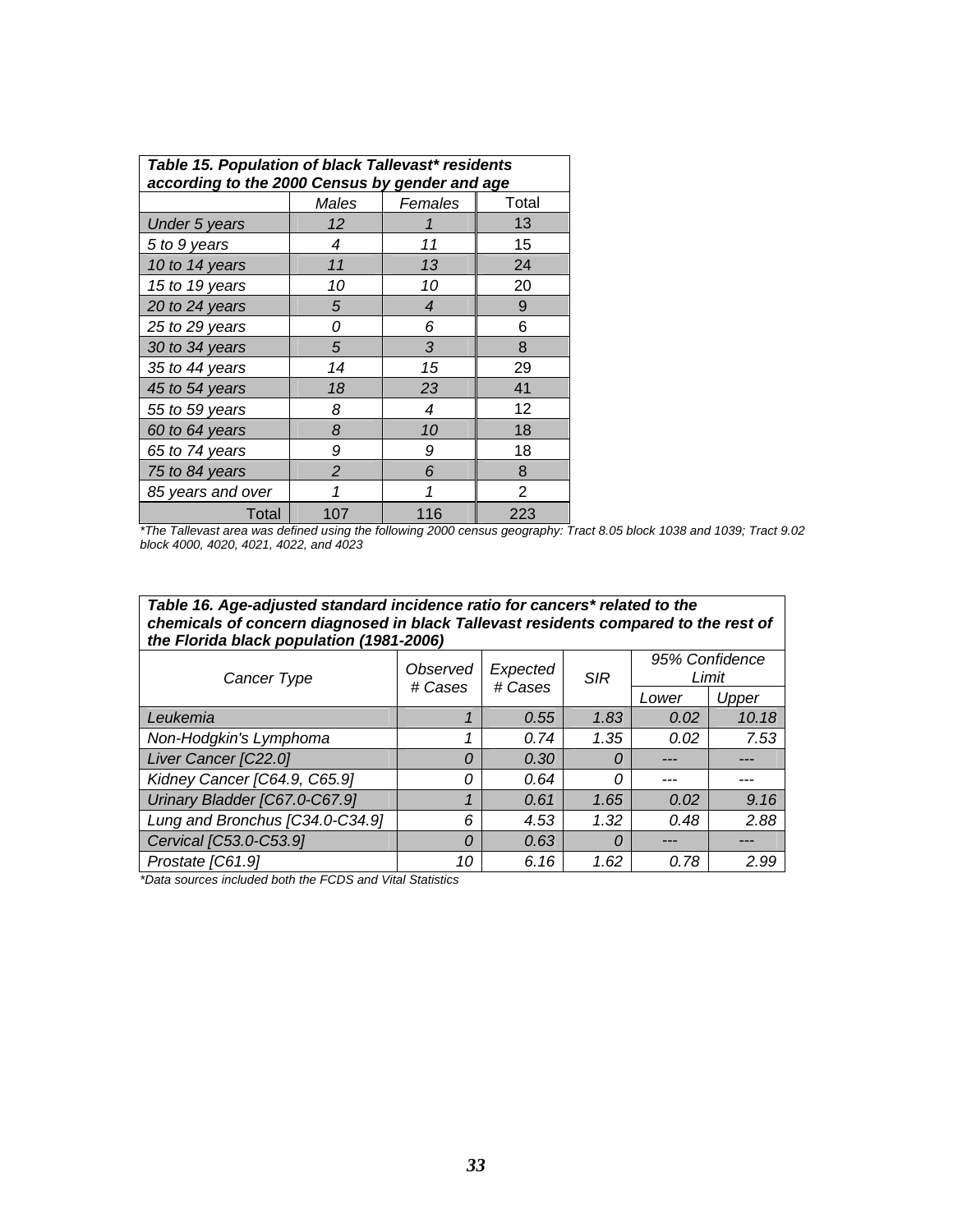#### <span id="page-37-0"></span>**APPENDIX C (GRAPHS)**



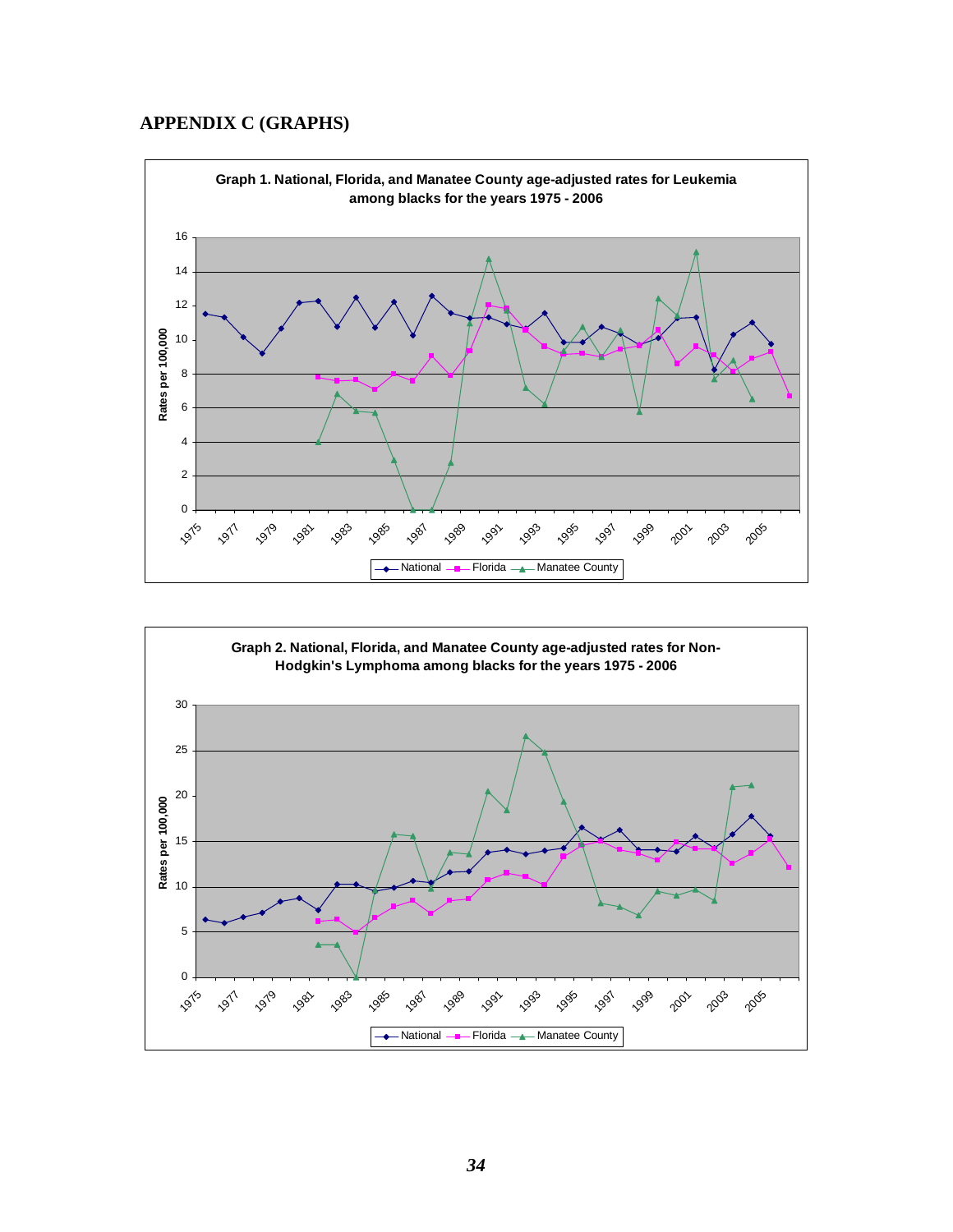<span id="page-38-0"></span>

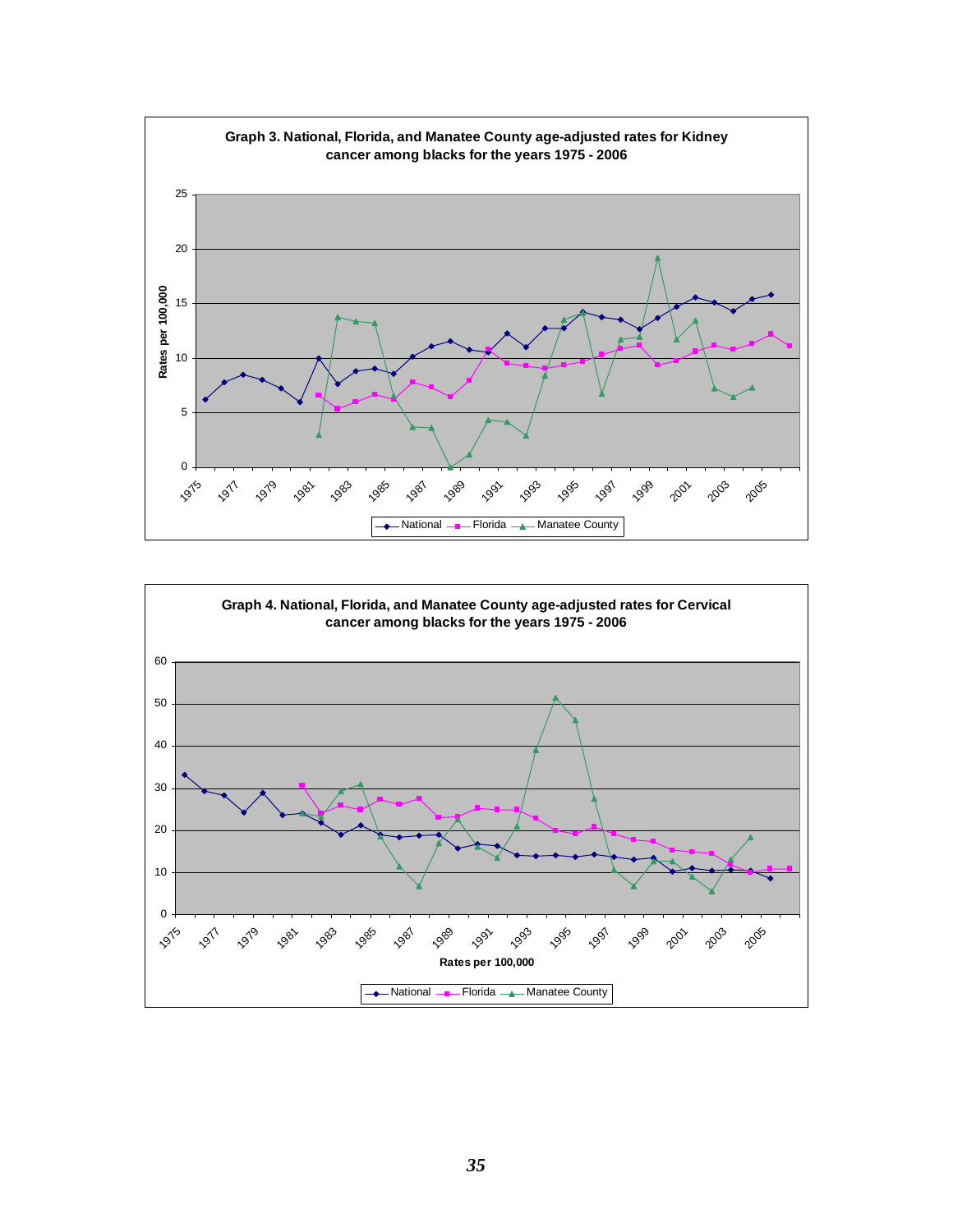<span id="page-39-0"></span>

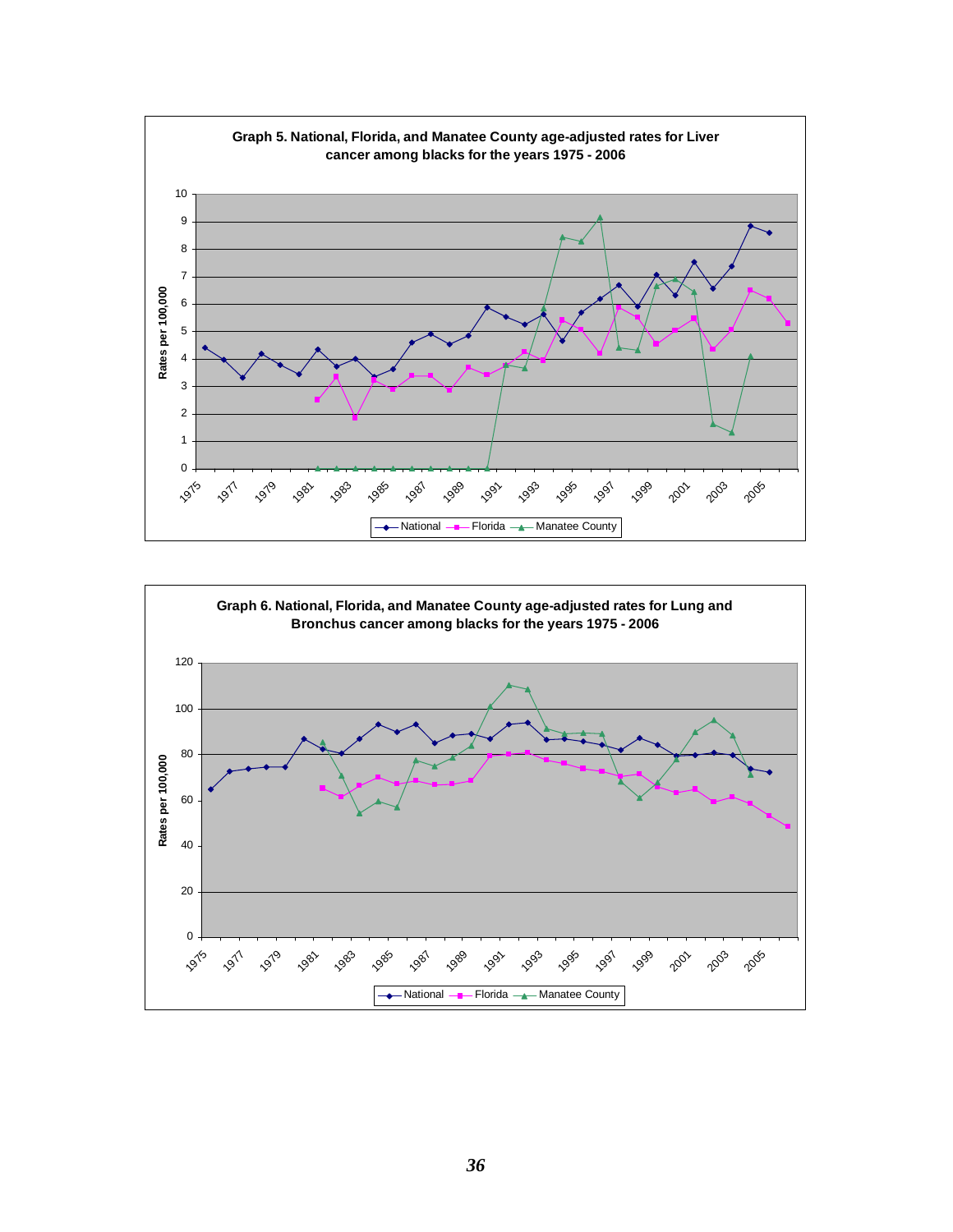<span id="page-40-0"></span>

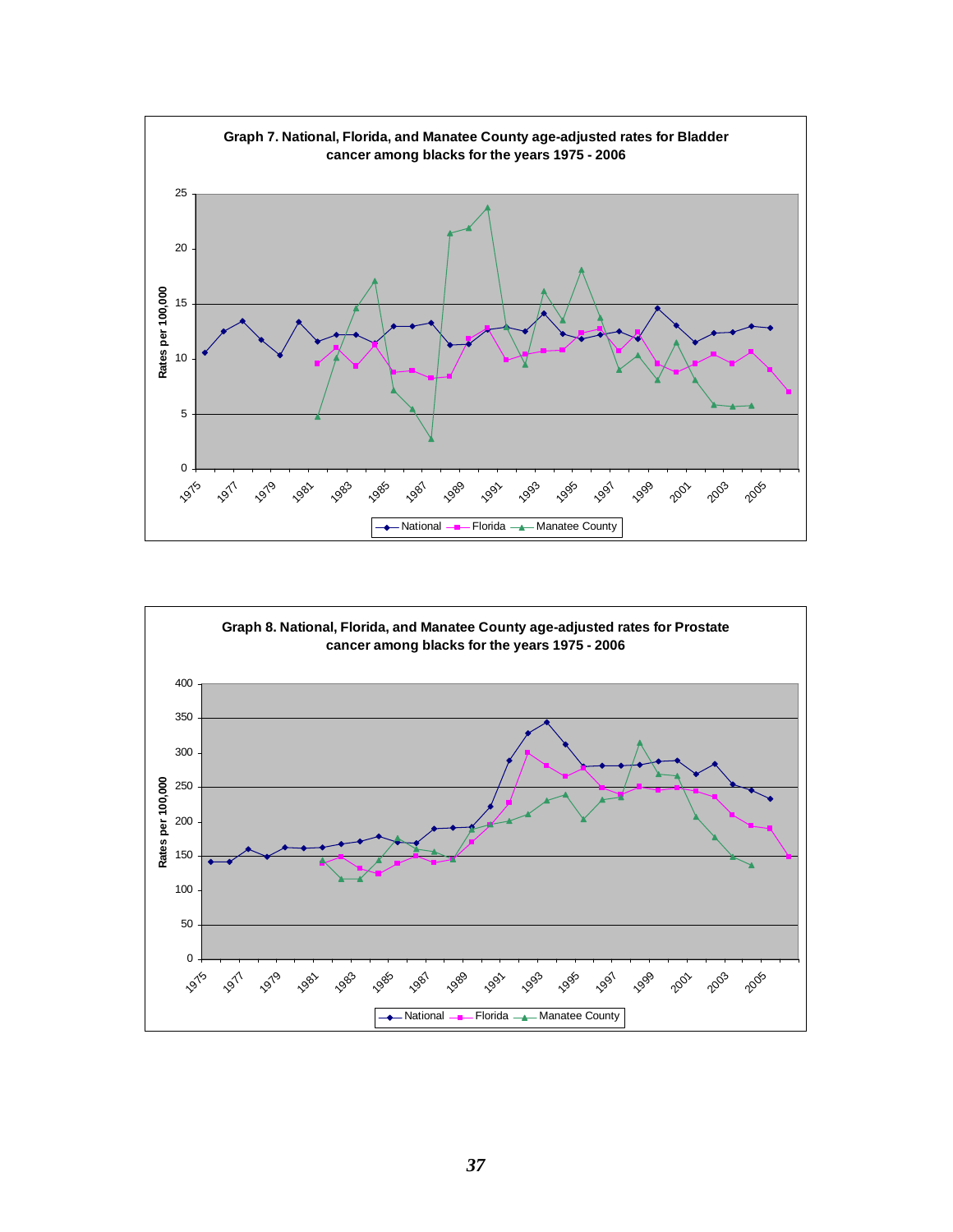#### <span id="page-41-0"></span>**APPENDIX D (MAPS)**



**Tallevast: Investigation Area with Surrounding Zip Codes**